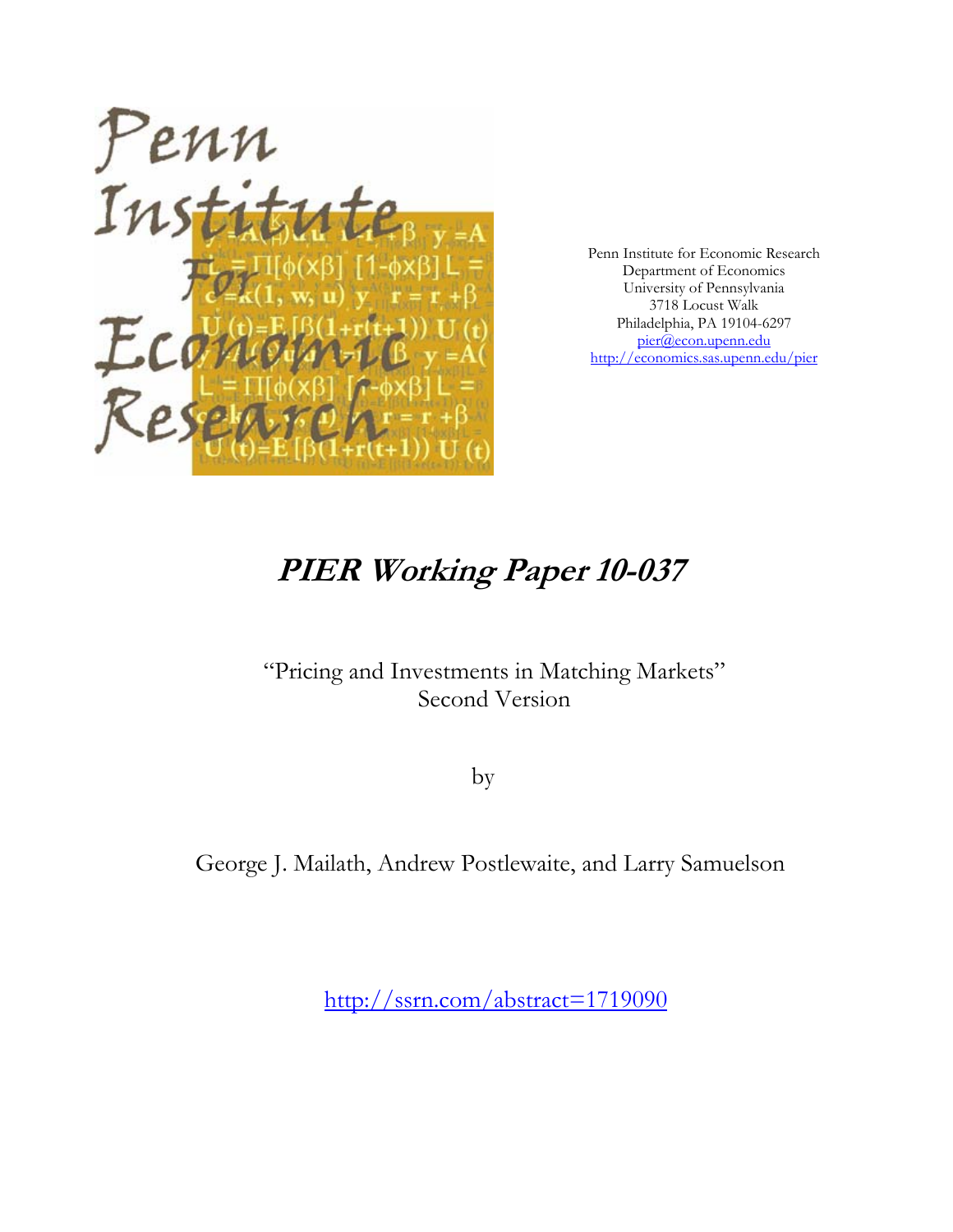# Pricing and Investments in Matching Markets<sup>∗</sup>

George J. Mailath Andrew Postlewaite Larry Samuelson Department of Economics Department of Economics Department of Economics University of Pennsylvania University of Pennsylvania Yale University

Philadelphia, PA 19104 Philadelphia, PA 19104 New Haven, CT 06520 gmailath@econ.upenn.edu apostlew@econ.upenn.edu Larry.Samuelson@yale.edu

November 30, 2010

#### Abstract

Different markets are cleared by different types of prices—sellerspecific prices that are uniform across buyers in some markets, and personalized prices tailored to the buyer in others. We examine a setting in which buyers and sellers make investments before matching in a competitive market. We introduce the notion of premuneration values—the values to the transacting agents prior to any transfers created by a buyer-seller match. Personalized price equilibrium outcomes are independent of premuneration values and exhibit inefficiencies only in the event of "coordination failures," while uniform-price equilibria depend on premuneration values and in general feature inefficient investments even without coordination failures. There is thus a trade-off between the costs of personalizing prices and the inefficient investments under uniform prices. We characterize the premuneration values under which uniform-price equilibria similarly exhibit inefficiencies only in the event of coordination failures.

Keywords: Directed search, matching, premuneration value, prematch investments, search.

JEL codes: C78, D40, D41, D50, D83

<sup>∗</sup>We thank the editor, three referees, Philipp Kircher, Ben Lester, Antonio Penta and participants at numerous seminars and conferences for helpful comments. We thank the National Science Foundation (grants SES-0350969, SES-0549946, SES-0648780, and SES-0850263) for financial support.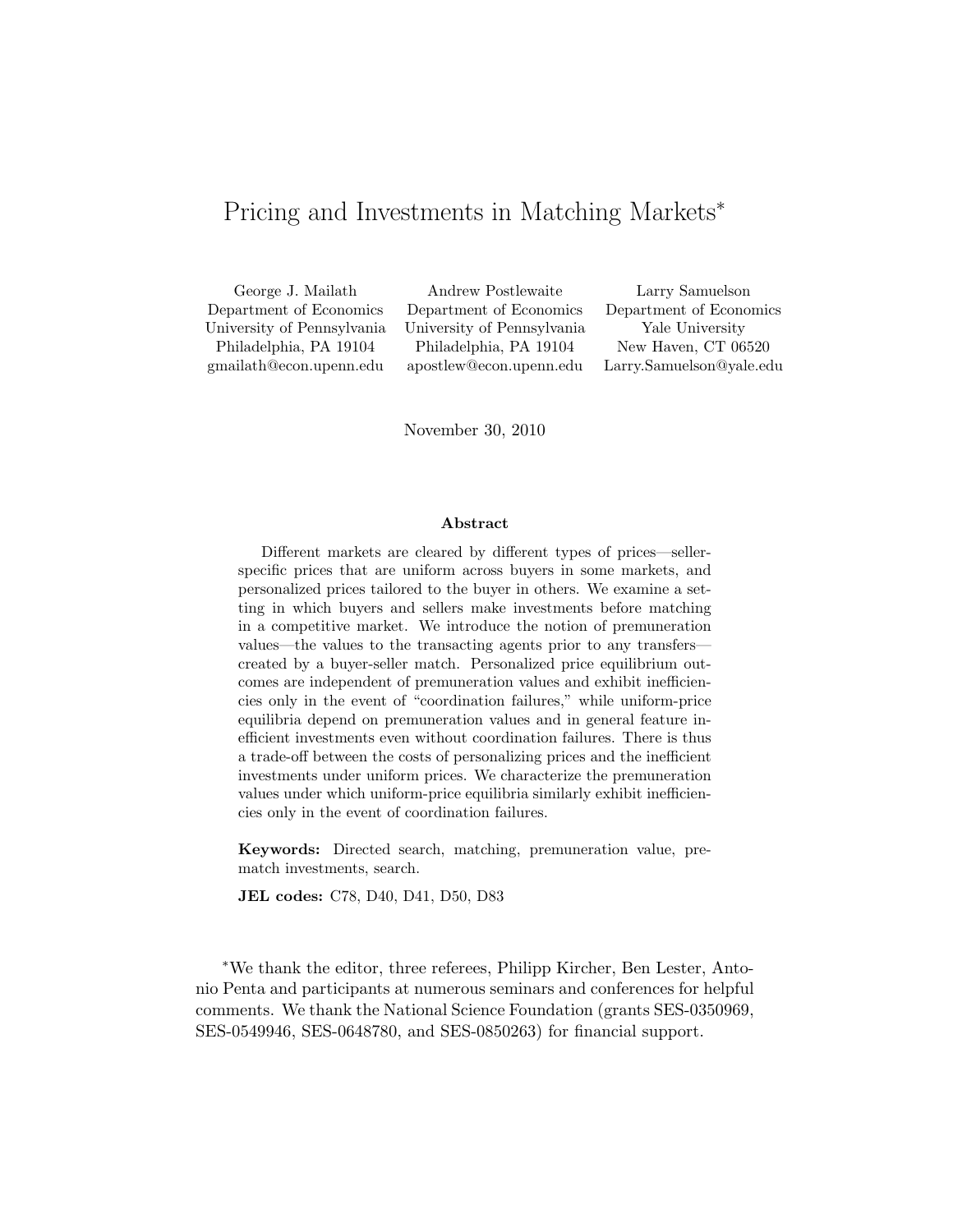# Pricing and Investments in Matching Markets

# Contents

| 1        | Introduction<br>1       |                                                                                      |                |  |  |  |  |  |  |
|----------|-------------------------|--------------------------------------------------------------------------------------|----------------|--|--|--|--|--|--|
|          | 1.1                     | Investment and Matching Markets                                                      | $\mathbf{1}$   |  |  |  |  |  |  |
|          | 1.2                     |                                                                                      | $\overline{2}$ |  |  |  |  |  |  |
|          | 1.3                     | Uniform Pricing                                                                      | 3              |  |  |  |  |  |  |
|          | 1.4                     |                                                                                      | 3              |  |  |  |  |  |  |
|          | 1.5                     |                                                                                      | $\overline{5}$ |  |  |  |  |  |  |
| $\bf{2}$ |                         | The Model                                                                            | $\bf{6}$       |  |  |  |  |  |  |
|          | 2.1                     | The Market $\dots \dots \dots \dots \dots \dots \dots \dots \dots \dots \dots \dots$ | 6              |  |  |  |  |  |  |
|          | 2.2                     |                                                                                      | 8              |  |  |  |  |  |  |
| 3        | 9<br>Equilibrium        |                                                                                      |                |  |  |  |  |  |  |
|          | 3.1                     | Assumptions                                                                          | 9              |  |  |  |  |  |  |
|          | 3.2                     |                                                                                      | 10             |  |  |  |  |  |  |
|          | 3.3                     | Uniform Pricing                                                                      | 11             |  |  |  |  |  |  |
|          | $3.4\,$                 |                                                                                      | 12             |  |  |  |  |  |  |
|          | 3.5                     | Example: A Uniform-Price Equilibrium                                                 | 14             |  |  |  |  |  |  |
| 4        | Efficiency<br>15        |                                                                                      |                |  |  |  |  |  |  |
|          | 4.1                     |                                                                                      | 15             |  |  |  |  |  |  |
|          | 4.2                     |                                                                                      | 16             |  |  |  |  |  |  |
|          | 4.3                     |                                                                                      | 18             |  |  |  |  |  |  |
| 5        |                         | <b>Existence of Equilibrium</b><br>20                                                |                |  |  |  |  |  |  |
| 6        | <b>Discussion</b><br>21 |                                                                                      |                |  |  |  |  |  |  |
|          | 6.1                     | Comparison with Personalized Pricing                                                 | 21             |  |  |  |  |  |  |
|          |                         | Personalized Price Equilibrium<br>6.1.1                                              | 21             |  |  |  |  |  |  |
|          |                         | Example: Personalized Pricing<br>6.1.2                                               | 22             |  |  |  |  |  |  |
|          |                         | Which Prices are Personalized?<br>6.1.3                                              | 23             |  |  |  |  |  |  |
|          | 6.2                     | Information                                                                          | 24             |  |  |  |  |  |  |
|          | 6.3                     |                                                                                      |                |  |  |  |  |  |  |
|          | 6.4                     | Overinvestment or Underinvestment?                                                   |                |  |  |  |  |  |  |
|          | 6.5                     |                                                                                      | 26             |  |  |  |  |  |  |
|          | References<br>27        |                                                                                      |                |  |  |  |  |  |  |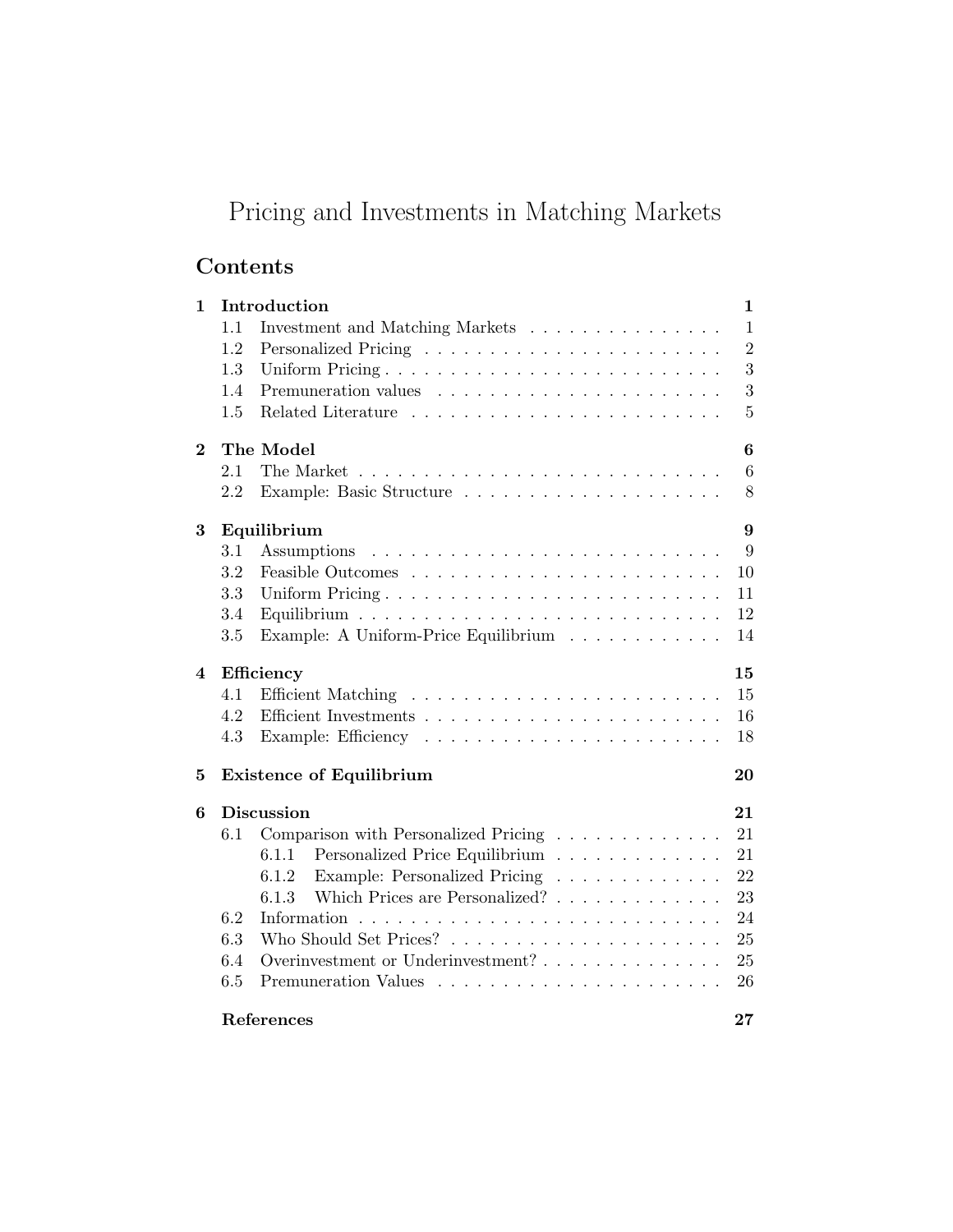# Online Appendix

|             | A Example, Detailed Calculations                                        |                                                                   |  | 1  |  |                |  |  |
|-------------|-------------------------------------------------------------------------|-------------------------------------------------------------------|--|----|--|----------------|--|--|
|             | A.1                                                                     |                                                                   |  |    |  | 1              |  |  |
|             | A.2                                                                     |                                                                   |  |    |  | 1              |  |  |
|             |                                                                         |                                                                   |  |    |  | $\overline{2}$ |  |  |
| В           | The Absence of Profitable Deviations and Optimization given $p_U$<br>-3 |                                                                   |  |    |  |                |  |  |
| $\mathbf C$ | Proof of Proposition 1: Efficient Uniform Pricing                       |                                                                   |  |    |  | 5              |  |  |
| D           | Proof of Proposition 3: Existence of Equilibrium.                       |                                                                   |  |    |  | 5              |  |  |
|             | D.1                                                                     |                                                                   |  |    |  | 6              |  |  |
|             | D.2                                                                     |                                                                   |  |    |  | 6              |  |  |
|             | D.2.1                                                                   | Strategy spaces $\dots \dots \dots \dots \dots \dots \dots \dots$ |  |    |  | 6              |  |  |
|             | D.2.2                                                                   | Buyer and Price-Setter Payoffs                                    |  |    |  | 7              |  |  |
|             | D.2.3                                                                   |                                                                   |  |    |  | 8              |  |  |
|             | D.3                                                                     |                                                                   |  |    |  | 12             |  |  |
|             | D.4                                                                     |                                                                   |  |    |  | 15             |  |  |
|             | D.5                                                                     | Uniform-Price Equilibria                                          |  |    |  | 26             |  |  |
|             | D.6                                                                     |                                                                   |  |    |  | 27             |  |  |
|             | <b>E</b> Personalized Pricing                                           |                                                                   |  | 28 |  |                |  |  |
|             | E.1                                                                     |                                                                   |  |    |  | 28             |  |  |
|             | E.2                                                                     |                                                                   |  |    |  | 28             |  |  |
|             | E.3                                                                     |                                                                   |  |    |  | 30             |  |  |
|             | E.4                                                                     |                                                                   |  |    |  | 34             |  |  |
|             | References                                                              |                                                                   |  |    |  |                |  |  |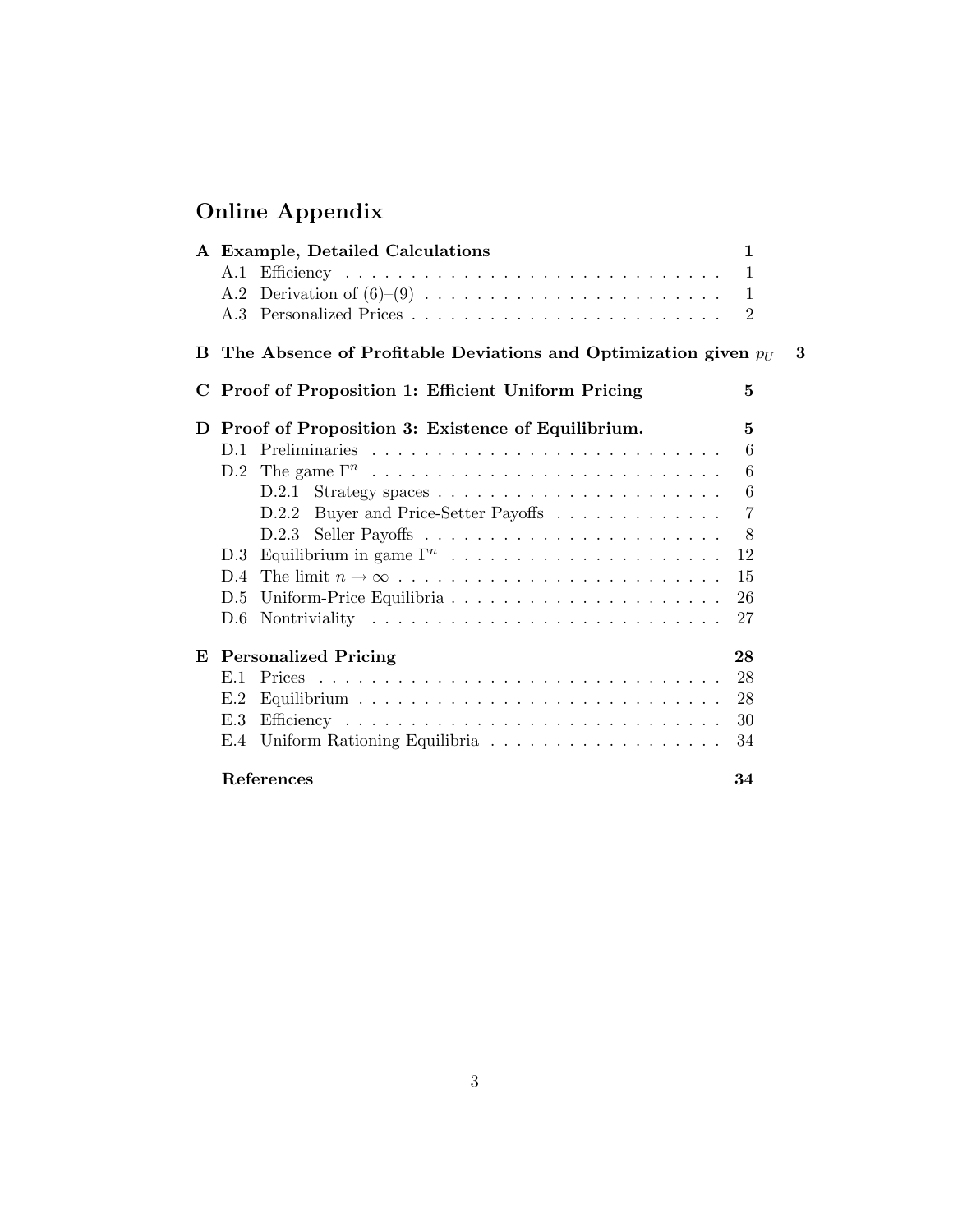## Pricing and Investments in Matching Markets

## 1 Introduction

#### 1.1 Investment and Matching Markets

We analyze a model in which agents match to generate a surplus which they then split. Prior to matching, the agents make investments that will affect the size of the surplus.

For example, suppose there is a continuum of workers and a continuum of firms, each with unit mass. Each worker and firm first makes a costly investment in an attribute—firms invest in technology while workers invest in human capital. In the second stage, workers and firms match and generate a surplus. In the absence of any monetary transfers, the firm owns the output produced by the worker, while the worker bears the cost of the effort exerted in the course of production and owns the value of the skills learned in the course of production. We call these costs and benefits the agents' premuneration values (from pre plus the Latin munerare, to give or to pay). Both the surplus and its division between buyer and seller premuneration values depend on the attributes the agents have chosen. The worker's human capital may enhance the quality of the output owned by the firm, and the firm's technology may enhance the value of on-the-job learning to the worker. The final division of the surplus between the worker and firm is determined by the premuneration values and a subsequent monetary transfer.

A large literature examines settings in which agents make investments before trading in a market. One extreme, discussed by Williamson (1975), treats the case of a single buyer and seller. The agents' post-investment market power then gives rise to a "hold-up" problem that prompts inefficient investments. At the other extreme, Cole, Mailath, and Postlewaite (2001) and Peters and Siow (2002) examine models with competitive postinvestment markets, featuring a continuum of heterogenous buyers and sellers and frictionless trading, showing that equilibria with efficient investments exist.

Our analysis falls between these two. Our post-investment markets again feature continua of heterogeneous agents, but we introduce a key friction into the trading process, namely that firms (continuing with our example) cannot observe workers' attribute choices.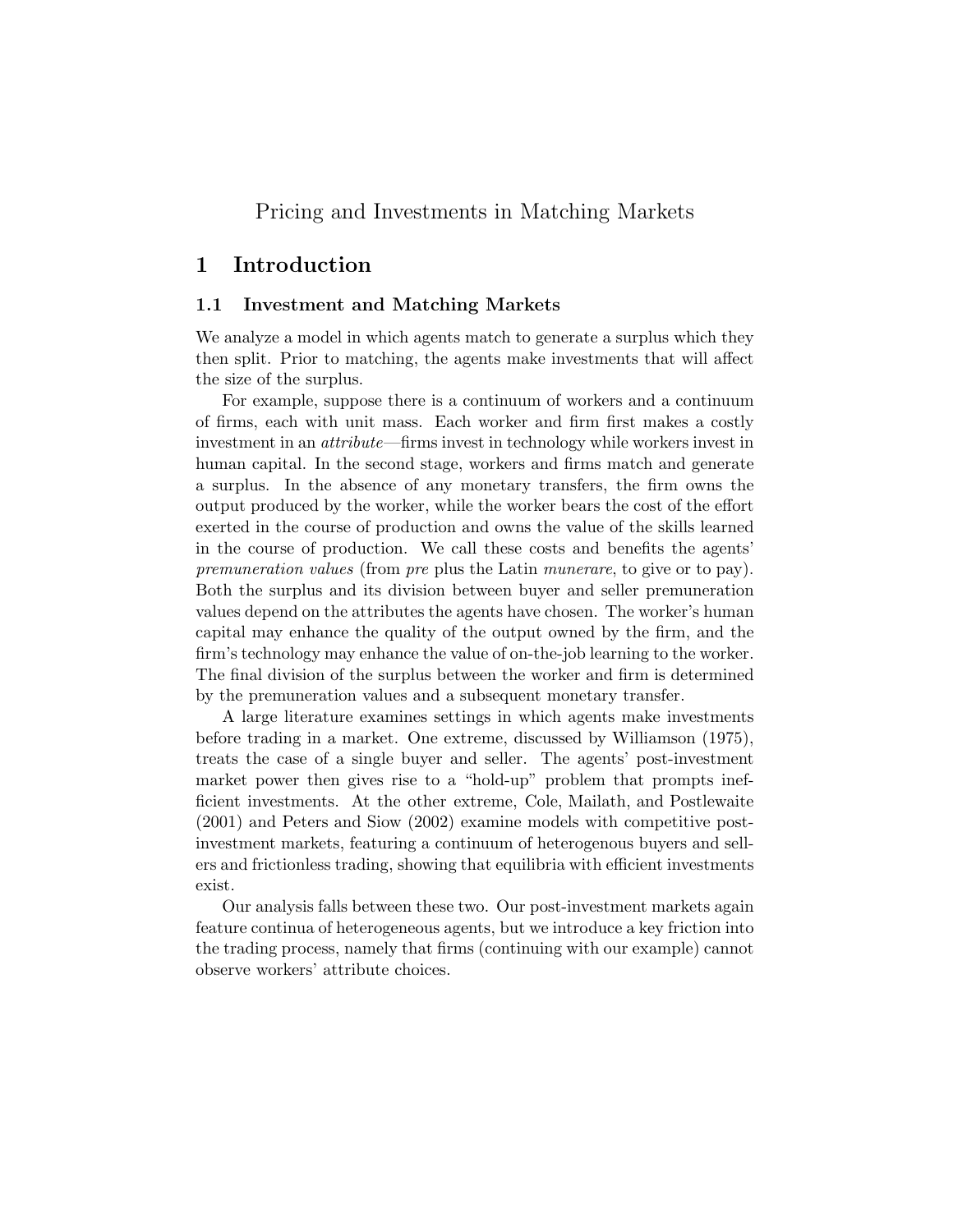#### 1.2 Personalized Pricing

The appropriate equilibrium notion in our setting is not obvious, to a large extent because we must determine the returns to attributes that nobody chooses. Continuing with our example, it is helpful to first consider the case in which firms can observe workers' investments. We refer to this as personalized pricing, since wages can be conditioned on the chosen attributes of both the firm and the worker. In this setting, an equilibrium would be a specification of the attribute chosen by each firm and worker, a wage function and a matching of firms and workers such that no agent can increase his utility by changing his decision and such that markets clear, i.e., the matching is one-to-one.

This equilibrium notion is similar to Walrasian equilibrium, except that the wage function attaches a value only to pairs of firm and worker attributes that are chosen in the investment stage, and not to unchosen attributes. In the language of Walrasian equilibrium, the price vector includes a price for every good present in the market, but not for nonexistent goods. We address the latter with a requirement that no firm (say) can unilaterally deviate to adopting some currently unchosen attribute and then match with a worker at her existing attribute, while splitting the surplus in such a way as to make both better off.

Environments in which people must decide which goods to bring to market or which investments to make before entering the market readily give rise to coordination failures. In the extreme, there is an autarkic equilibrium in which neither firms nor workers invest because no one expects the other side to invest. We could preclude such coordination failures by simply assuming that prices exist for all attributes, in and out of the market. On the one hand, we find the existence of such prices counterintuitive. More importantly, like Makowski and Ostroy (1995), we expect coordination failures to be endemic when people must decide what goods to market, and hence think it important to work with a model that does not preclude them.

Personalized-price equilibria can be shown to exist using a variant of the existence argument in Cole, Mailath, and Postlewaite (2001). There exist coordination-failure equilibria with inefficient investments, but there also exist exist efficient equilibria in which no worker-firm pair, matched or unmatched, could be made jointly better off, even if they could commit to their investments prior to matching. Premuneration values are irrelevant, in the sense that every personalized price equilibrium outcome remains an equilibrium outcome irrespective of the allocation of premuneration values.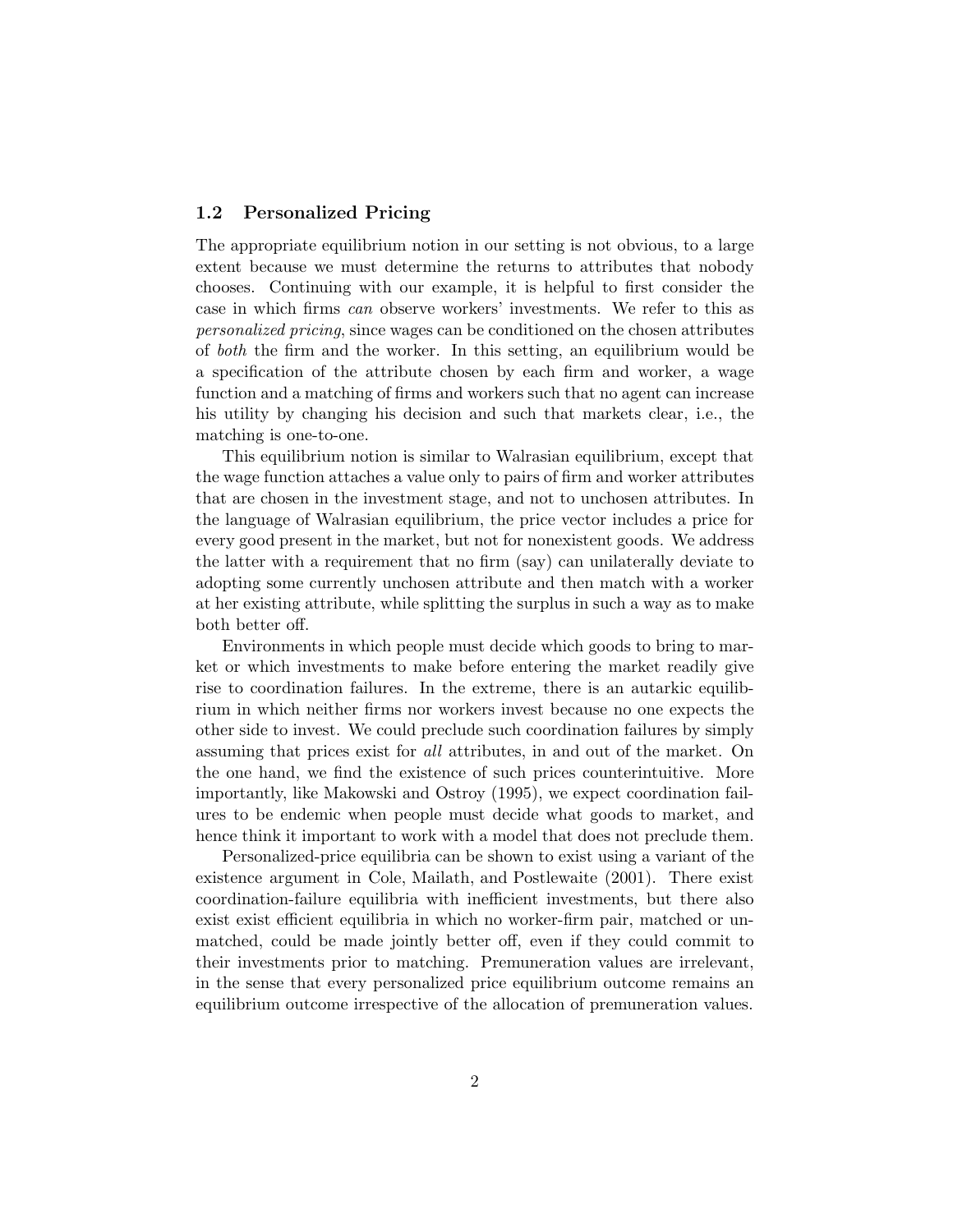#### 1.3 Uniform Pricing

We are interested in the case in which firms cannot observe workers' attribute choices. Wages can then depend only on firms' attributes, and we speak of uniform pricing to emphasize that workers who have chosen different attributes must be offered the same wage. Our equilibrium notion is a specification of the attribute chosen by each firm and worker, a wage function, and a choice of firm on the part of each worker, such that no agent can increase his utility by changing his decision and such that markets clear. Analogous to personalized price equilibrium, the possibility of coordination failures again arises.

We show that a uniform-price equilibrium exists. However, these equilibria are in general inefficient, even if they exhibit no coordination failures. There exist efficient uniform-price equilibria if, and essentially only if, firms' premuneration values are independent of workers' attributes. Hence, premuneration values matter for uniform-price equilibria.

While it may be unrealistic to think that workers' attributes are literally unobservable, ascertaining these attributes may nonetheless be quite costly. Expanding beyond our worker-firm example, estimates from 11 highly selective liberal arts colleges indicate that they spent about \$3,000 on admissions, i.e., ascertaining students' attributes, per matriculating student in 2004.<sup>1</sup> The cost for identifying whether a foreign high school diploma comes from a legitimate high school is  $$100.<sup>2</sup>$  There may thus be substantial savings from posting uniform prices and letting buyers sort themselves, if the premuneration values are such that uniform prices can do this sorting. Alternatively, if the premuneration values are such that uniform prices cannot duplicate the allocation of personalized prices, and if transactions costs or institutional considerations preclude personalized prices, then market outcomes will be inefficient.

#### 1.4 Premuneration values

The premuneration values of the firms in our motivating example will typically depend on their employees' attributes—better skilled and more productive employees will enhance the quality and quantity of a firm's output. The business pages are filled with announcements of the good news that a

<sup>&</sup>lt;sup>1</sup>Memorandum, Office of Institutional Research and Analysis, University of Pennsylvania, July 2004. We thank Barnie Lentz for his help with these data.

<sup>&</sup>lt;sup>2</sup> "Vetting Those Foreign College Applications," New York Times, September 29, 2004, page A21.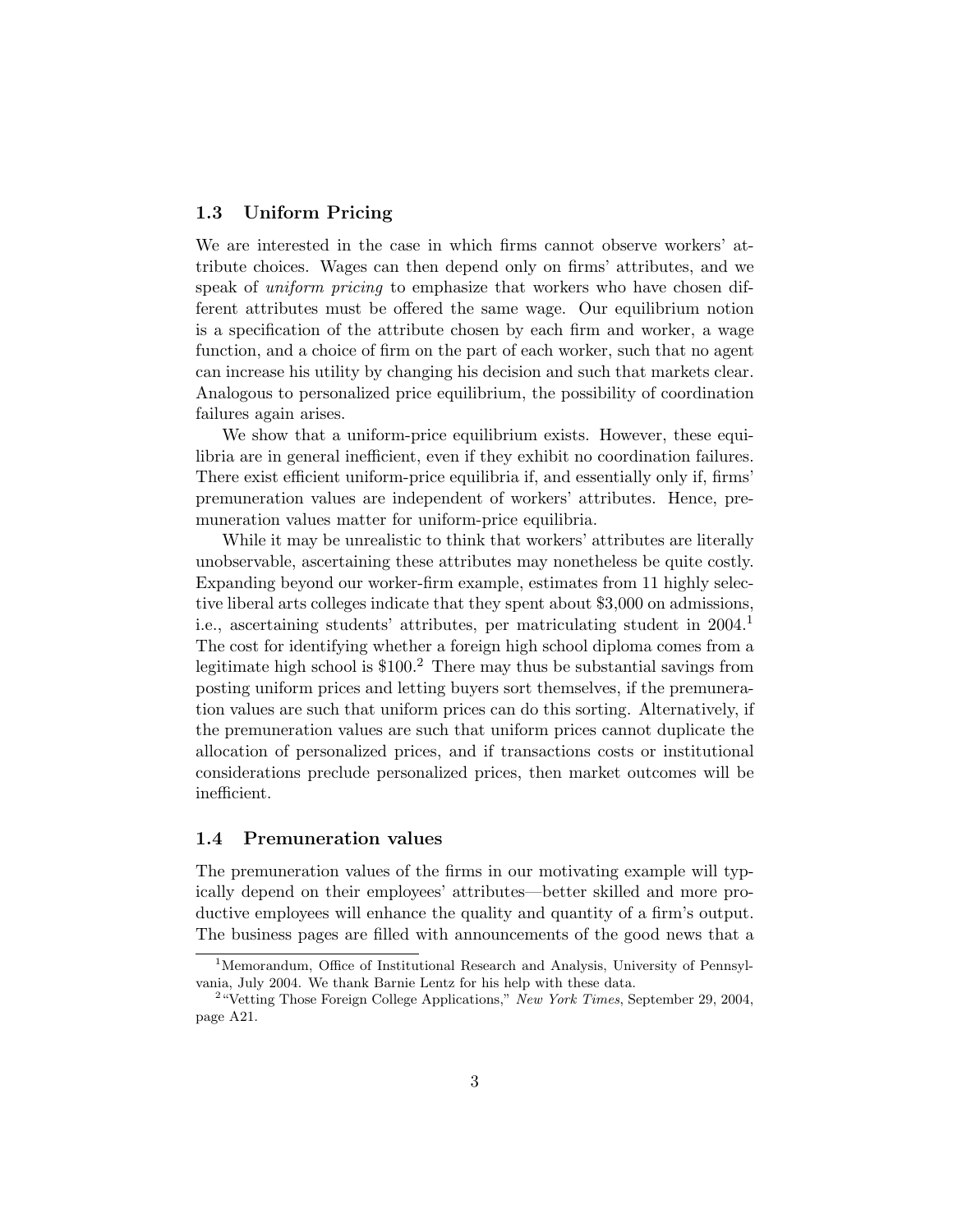firm has hired a particularly prized employee. Moving beyond this example, students are matched with universities after students have incurred substantial preparation costs and universities have hired faculty. Both sides care about the investments the other side has made. Universities reap benefits well beyond tuition revenues from talented students, and students clamor for spots at elite universities. Similarly, an aspiring faculty member cares about the investments a university has made in facilities and other faculty, while the university cares about the investment in knowledge and research capabilities of the potential recruit.

The central message of this paper is that there is a tradeoff between the costs of personalizing pricing and the inefficiency of uniform pricing. One might hope to ameliorate this tradeoff by reallocating the premuneration values. In particular, premuneration values are affected by the explicit and implicit property rights to the costs and benefits that flow from a match. For example, one could arrange the premuneration values in a university/student interaction so that the university owns all of the surplus. This would require a somewhat unconventional arrangement in which the university shares in the future income of students to whom it gives degrees. However, incomecontingent loans in a number of countries (including Australia, Sweden and New Zealand) that effectively give the lender a share of students' future income (Johnstone, 2001) attest to the possibility of such an arrangement.<sup>3</sup>

There are often, however, constraints on the design of premuneration values. Moral hazard problems loom especially large. If universities owned a large share of students' enhanced future income streams, why would the students exert the effort required to realize this future income? How are we to measure and collect the increment to income attributable to the university education? Such an arrangement might also require changes in labor laws that preclude involuntary servitude. More generally, laws concerning workplace safety, the (in)ability to surrender legal rights, the division of marital

<sup>&</sup>lt;sup>3</sup>In the summer of 2010, the UK debated the possibility of partially funding higher education though a "graduate tax" levied on college graduates' income (http://www.bbc.co.uk/news/education-10649459). Basketball star Yao Ming (Houston Rockets) has a contract with the China Basketball Association calling for 30% of his NBA earnings to be paid to the Chinese Basketball Association (in which he played prior to joining the Rockets), while another 20% will go to the Chinese government. Similar arrangements hold for Wang Zhizhi (Dallas Mavericks) and Menk Bateer (Denver Nuggets and San Antonio Spurs). (See the Detroit News, April 26, 2002, http://www.detnews.com/2002/pistons/0204/27/sports-475199.htm/.) We can view the initial match between Yao Ming and his Chinese team as producing a surplus that includes the enhanced value of his earnings as a result of developing his basketball skills, and the contract as setting premuneration values.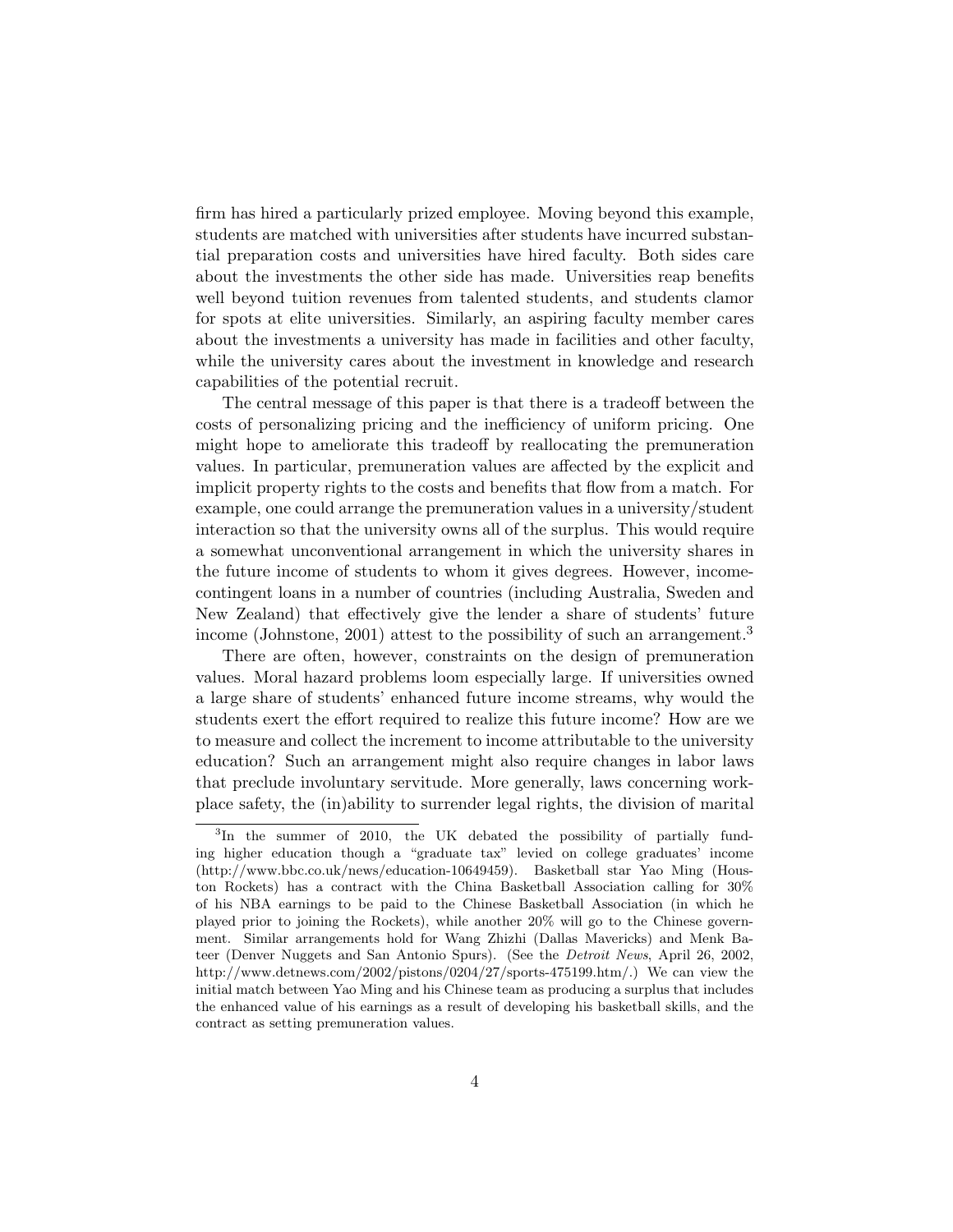assets and the custody and sale of children may constrain the allocation of premuneration values. Our analysis points to the cost of such constraints or institutional arrangements, in the form of personalization costs or inefficient uniform pricing.

#### 1.5 Related Literature

Our model is related to the literature on competitive search (see Guerrieri, Shimer, and Wright (2010) for a recent contribution and for pointers to the literature). We depart from a standard competitive search model in three respects. First, we include a first stage at which investments are made, whereas most competitive search models begin with buyers and sellers with exogenously given attributes. Second, we assume that both buyers and sellers are "totally heterogeneous," in the sense that no two buyers or sellers have the same cost of acquiring attributes. As a consequence of this heterogeneity, our equilibria (under either personalized or uniform pricing) perfectly separate investing agents—no two buyers who make nontrivial investments choose the same seller at the matching stage. Third, like Guerrieri, Shimer, and Wright (2010), we introduce a key friction into the competitive search model, asymmetric information, in the sense that sellers cannot condition prices on buyers' characteristics.

Our analysis differs from that of Guerrieri, Shimer, and Wright (2010) most notably in the nature of the prematching investment choice. In their model, only sellers make investments, and these consist of paying a fixed cost to participate in the second stage. Sellers who enter the second stage are homogenous, making it more difficult to screen buyers than in our model. Premuneration values play no role in their model and coordination failures cannot arise. The resulting equilibria are inefficient, and the inefficiencies arise not at the investment stage but out of constraints on the ability to screen workers. In contrast, in our model, the continuum of possible investments available to agents on both sides of the market is the source of inefficiencies, with the existence and nature of inefficiency depending upon the nature of the premuneration values.

Variants of competitive search models have been used to accommodate sources of friction other than asymmetric information. The most obvious such friction is to assume that buyers and sellers cannot instantly match. Instead, buyers must engage in costly search, including the prospects of being either temporarily or permanently unable to find a seller (e.g., Niederle and Yariv (2008) and Peters (2010)). We forgo including such considerations in order to focus on one friction at a time, in our case asymmetric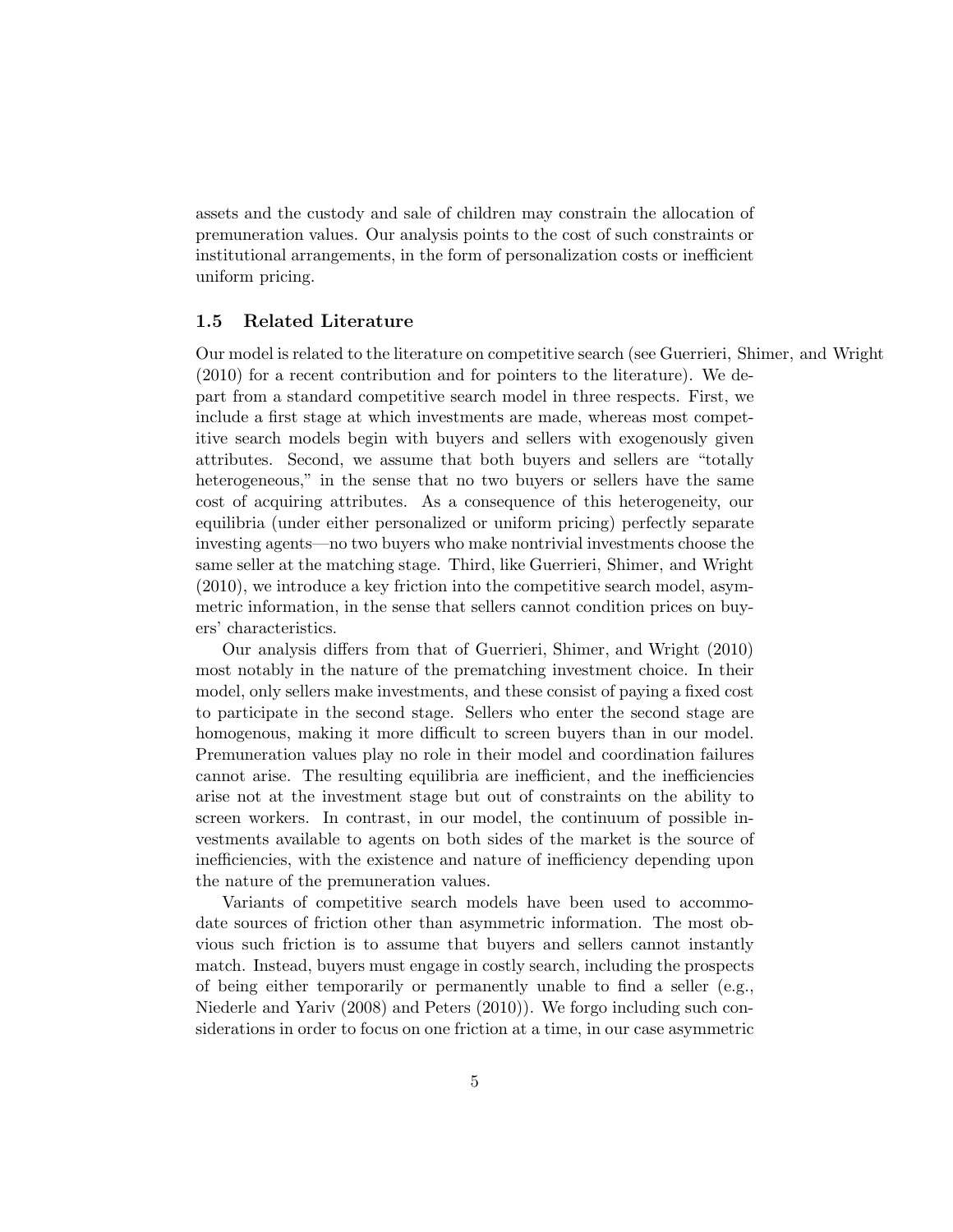information.

Our focus on creating incentives for efficient investments is shared by a number of other papers.<sup>4</sup> Acemoglu and Shimer (1999) analyze a workerfirm model in which firms (only) make ex ante investments. If wages are determined by post-match bargaining, then the resulting effective power gives rise to a standard hold-up problem inducing firms to underinvest. The hold-up problem disappears if workers have no bargaining power, but then there is excess entry on the part of firms. Acemoglu and Shimer show that efficient outcomes can be achieved if the bargaining process is replaced by wage posting on the part of firms, followed by competitive search. de Meza and Lockwood (2009) examine an investment and matching model that gives rise to *excess* investment. Their overinvestment possibility rests on a discrete set of investment choices and the presence of bargaining power in a noncompetitive post-investment stage. In contrast, the competitive post-investment markets of Cole, Mailath, and Postlewaite (2001) and Peters and Siow (2002) lead to efficient two-sided investments.

A somewhat different question concerns the efficiency of investments made after matching, in order to increase the surplus produced by a matched pair (e.g., Acemoglu (1997), Acemoglu and Pischke (1998, 1999), and Moen and Rosen (2004)). Inefficiencies arise in these models because workers can switch firms after firms have invested in the workers' human capital. Burdett and Coles (2001) analyze a dynamic search NTU model with frictions, in which both sides make investments that affect the surplus, that takes us further afield.

## 2 The Model

#### 2.1 The Market

There is a unit measure of buyers whose types are indexed by  $\beta$  and distributed uniformly on  $[0, 1]$ , and a unit measure of sellers whose types are indexed by  $\sigma$  and distributed uniformly on [0, 1]. For ease of reference, buyers are female and sellers male.

Buyers and sellers have an outside option (with payoff zero) that precludes participation in the matching process. If they do not take this option, they make choices in two stages. First, each buyer simultaneously chooses an attribute  $b \in \mathbb{R}_+$  and each seller simultaneously chooses an attribute

<sup>4</sup>Early indications that frictionless, competitive search might create investment incentives appear in Hosios (1990), Moen (1997) and Shi (2001). Eeckhout and Kircher (2010) provide an extension to asymmetric information, while Masters (2009) examines a model with two-sided investments.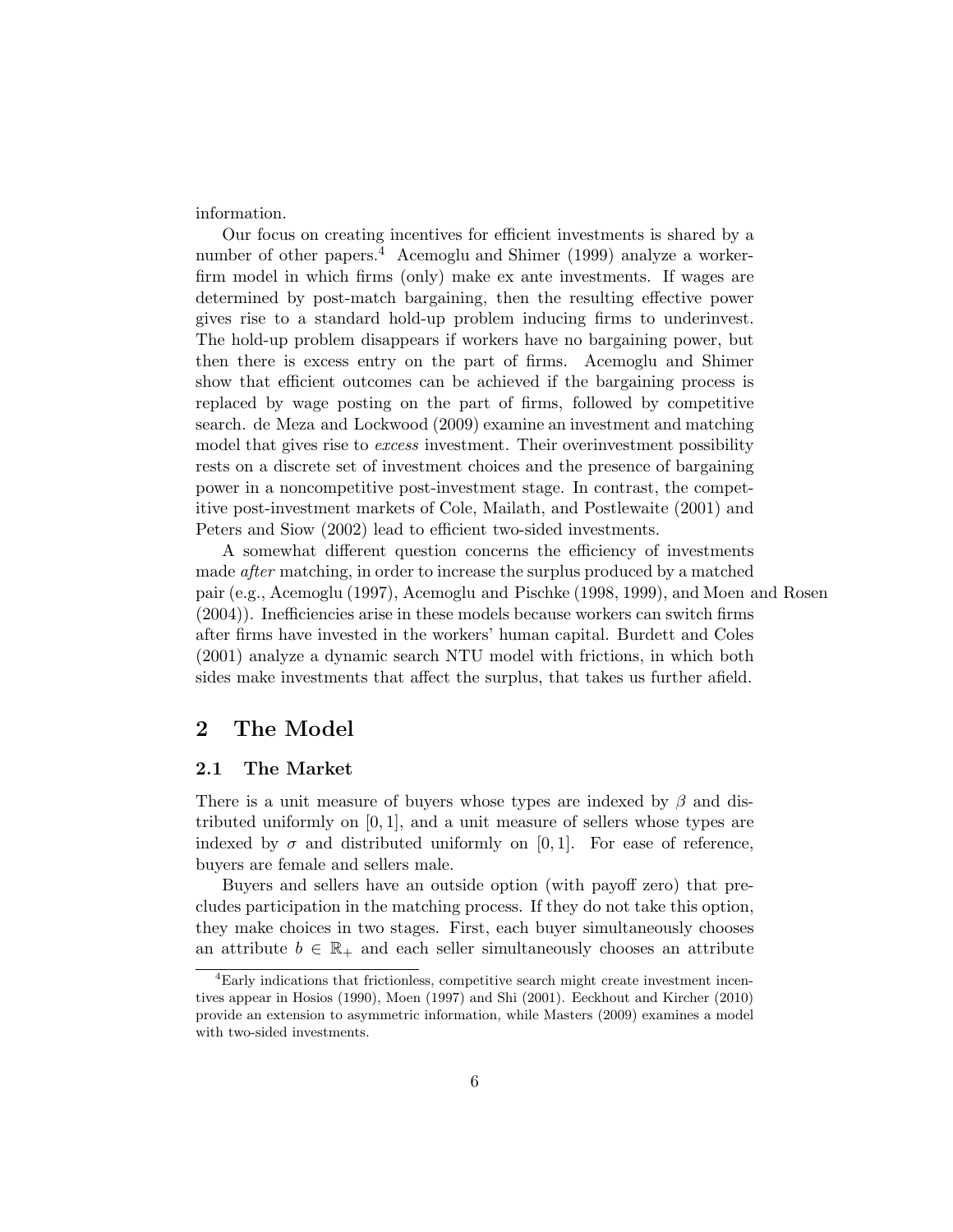$s \in \mathbb{R}_{+}$ . Second, buyers and sellers match, with each match generating a surplus to be split between the participating agents.

Attributes are costly, but enhance the surplus generated in the second stage. To keep the analysis tractable, we assume that agents' types affect the first-stage cost of investment but not the second-stage surplus, which depends only on the attributes chosen by the agents. In particular, the cost of attribute  $b \in \mathbb{R}_+$  to buyer  $\beta$  is given by  $c_B(b, \beta)$  and the cost of attribute  $s \in \mathbb{R}_+$  to seller  $\sigma$  is given by  $c_S(s, \sigma)$ . The total surplus from a match involving buyer attribute b and seller attribute s is given by  $v(b, s)$ .

Suppose that a buyer and seller match and create surplus  $v(b, s)$ , but (presumably counterfactually) no transfers are made. The surplus is still divided between the buyer and seller, and it may well be that both receive some of the surplus. A firm that does not pay its employee may capture much of the surplus, in the form of the value of the employee's production. The employee's surplus includes the cost of her effort, but may also include the value of her enhanced human capital stemming from her association with the firm. We refer to the portions of the surplus that accrue to the agents in the absence of transfers as their *premuneration* values. We let  $h_B(b, s)$ denote the premuneration value of the buyer and  $h<sub>S</sub>(b, s)$  the premuneration value of the seller, with

$$
h_B(b,s) + h_S(b,s) = v(b,s).
$$

The premuneration values depend on the nature of the interaction between the two agents and the legal and institutional environment in which that interaction takes place. For example, the law may stipulate that the employer owns the output produced by an employee and owns any patents that emerge from the employees work, but that the employee owns the value of any contacts she makes while on the job.

The important point is that a match creates a surplus, independent of transfers. Some of this surplus is owned by the seller and the rest by the buyer, as specified by the premuneration values. Premuneration values are thus the counterparts of endowments in standard general equilibrium models.

Transfers alter the division of the surplus. A match between a buyer and seller with attribute choices  $(b, s)$  at a price p yields a gross (i.e., ignoring investment costs) buyer payoff of

$$
h_B(b,s)-p,
$$

and a gross seller payoff of

$$
h_S(b,s)+p.
$$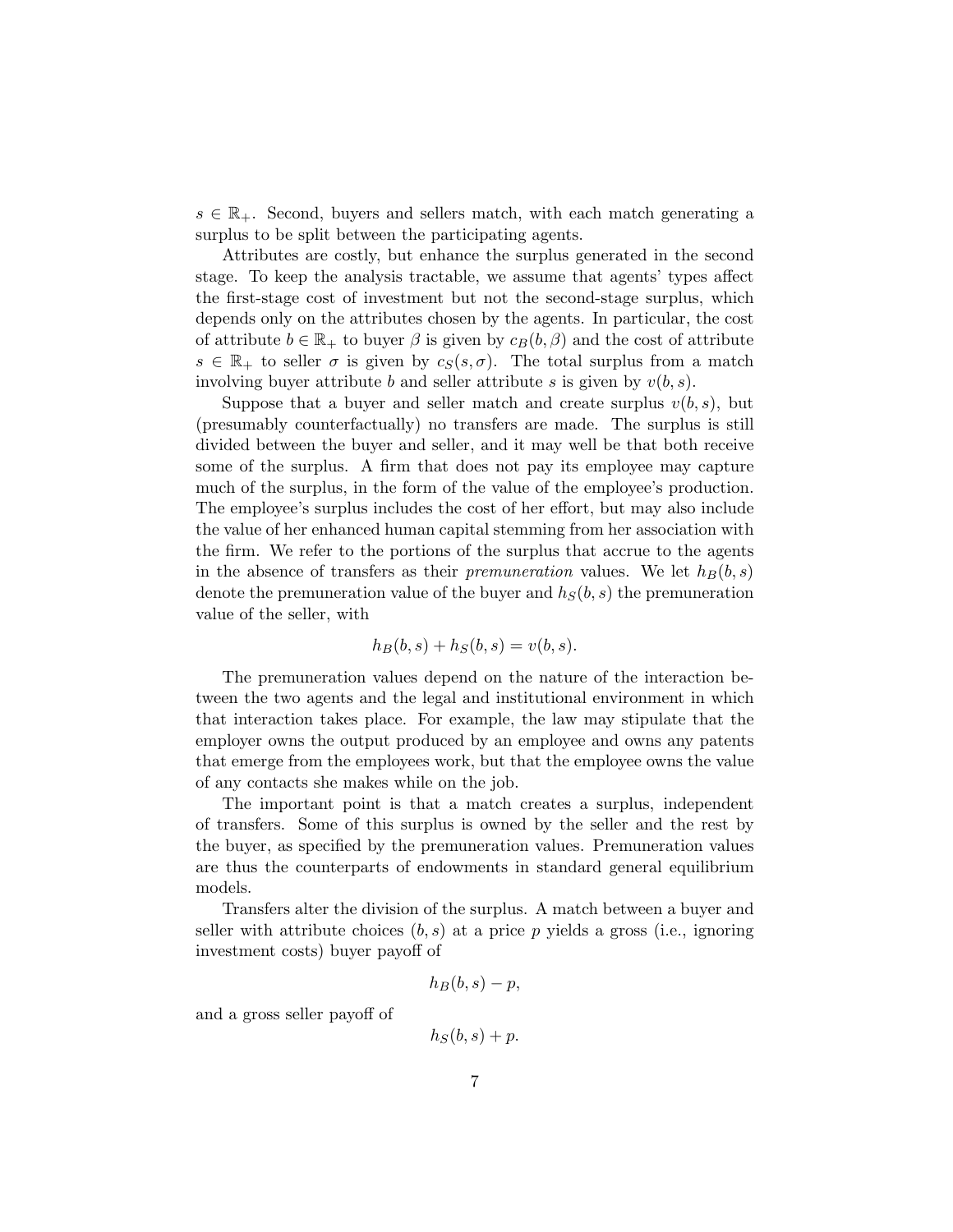We assume that prices must be *uniform*, meaning that prices can be conditioned only on seller attributes. Any buyer who trades with a given seller does so at the same price, regardless of the buyer's attribute (though trades involving different sellers may occur at different prices).

There are several factors that would constrain prices to be uniform. First, it may be prohibitively expensive for sellers to observe buyers' characteristics. For example, firms may be unable to observe whether their potential employees have invested in effective work habits. Second, tailoring prices to buyers' attribute choices may entail prohibitive menu costs. A college may prefer to set uniform prices rather than bear the cost of an admissions department to carefully vet applicants. Similarly, it may be costless to use generic contract forms to make a standard offer to every buyer who appears, while tailoring offers to buyers' characteristics requires a costly legal process. Third, legal restrictions may prescribe uniform pricing. For example, employers may be prohibited from discriminating against potential employees whose attributes make them potentially expensive health risks, or union contracts may prohibit wage discrimination.

In each case, the constraints that give rise to uniform pricing also determine which of the two parties' attributes prices can be conditioned on. If buyer attributes are unobservable, then the only possibility is to condition prices on seller attributes. It will be convenient to consistently call the side of the market on which prices can be conditioned sellers. Prices may then be either positive or negative, and the agent we call a seller may in ordinary parlance be called either a buyer or seller.

#### 2.2 Example: Basic Structure

We introduce here an example that we carry throughout the analysis. The premuneration values are such that a fixed share  $\theta \in (0, 1]$  of the surplus goes to the buyer (Footnote 5 explains why  $\theta = 0$  is excluded), so that

$$
h_B(b, s) = \theta bs
$$
 and  $h_S(b, s) = (1 - \theta)bs$ ,

where the surplus function is given by  $v(b, s) = bs$  and the cost functions by

$$
c_B(b, \beta) = \frac{b^3}{3\beta}
$$
 and  $c_S(s, \sigma) = \frac{s^3}{3\sigma}$ .

It is then a straightforward calculation (with details in Appendix A.1) that the efficient outcome entails attribute-choice functions

$$
\mathbf{b}(\beta) = \beta \quad \text{and} \quad \mathbf{s}(\sigma) = \sigma,
$$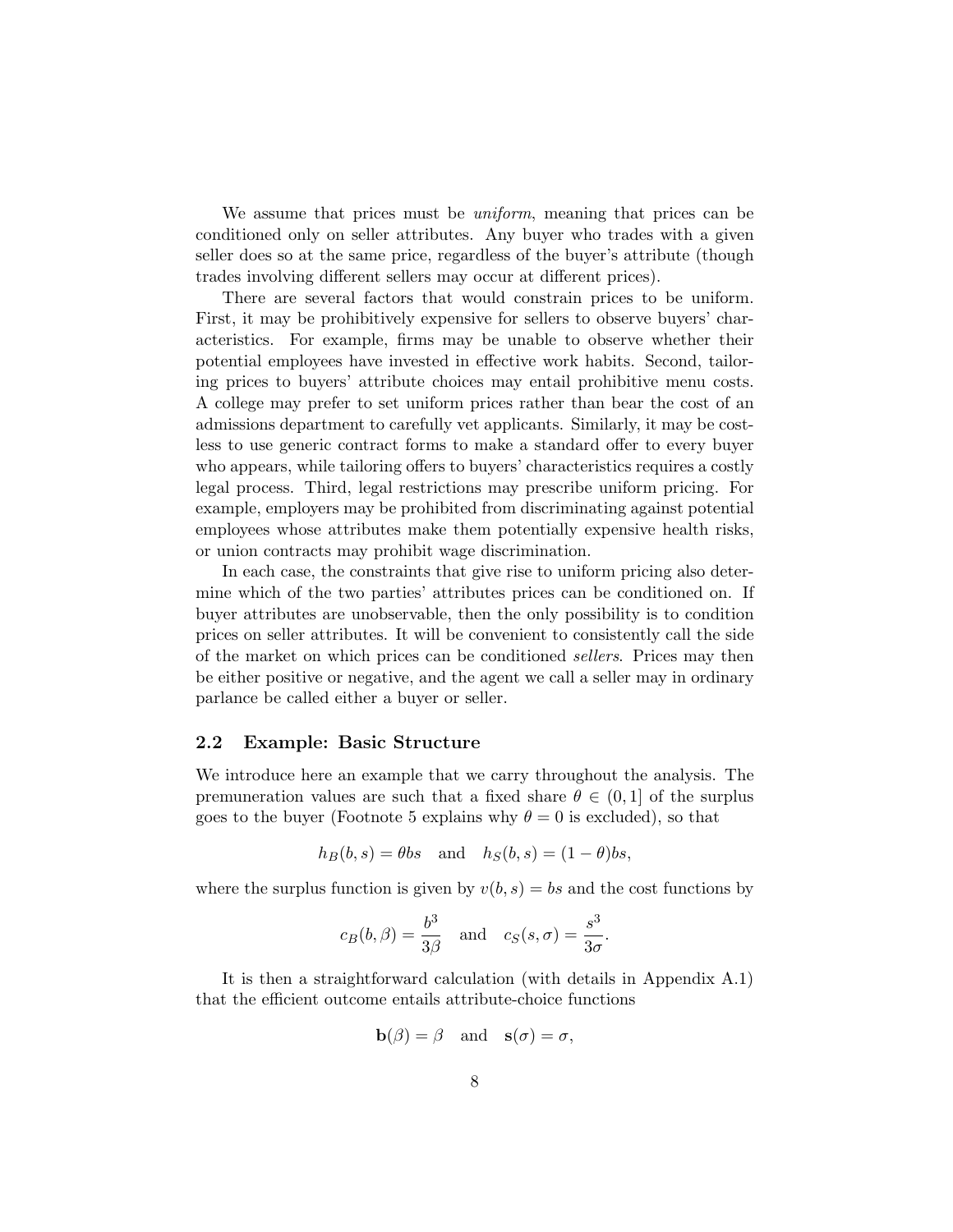and positive assortative matching, so that seller  $\sigma$  matches with buyer  $\beta = \sigma$ , and the pair produces total surplus  $\sigma^2$  for a total net surplus  $\frac{1}{3}\sigma^2$ .

## 3 Equilibrium

#### 3.1 Assumptions

**Assumption 1 (Supermodularity)** The premuneration values  $h_B : \mathbb{R}_+ \times$  $\mathbb{R}_+ \to \mathbb{R}$  and  $h_S : \mathbb{R}_+ \times \mathbb{R}_+ \to \mathbb{R}$  are  $\mathcal{C}^2$ , increasing in b and s, and satisfy<sup>5</sup>

$$
\frac{\partial^2 h_B}{\partial b \partial s} > 0 \quad \text{and} \quad \frac{\partial^2 h_S}{\partial b \partial s} \ge 0.
$$

There is a simple class of problems for which this assumption holds that includes our example: premuneration values constitute fixed shares of the surplus, or  $h_B(b, s) = \theta v(b, s)$  and  $h_S(b, s) = (1 - \theta)v(b, s)$  for some  $\theta \in (0, 1]$ , and the surplus function  $v : \mathbb{R}_+ \times \mathbb{R}_+ \to \mathbb{R}$  is strictly supermodular  $(\partial^2 v/\partial b \partial s > 0)$ , as well as (twice continuously) differentiable and increasing in b and s.

Our next assumption is a "no free surplus" requirement that matches are not profitable without investments:

**Assumption 2 (Essentiality)** The premuneration values  $h_B(b, 0)$  and  $h_B(0, s)$ are constant in b and s, respectively, and

$$
h_B(0,0) + h_S(0,0) = 0.
$$

The following single-crossing condition requires that higher-index buyers and sellers are more productive, in the sense that they have lower investment costs:

<sup>5</sup>The asymmetry in this assumption—it requires a strict inequality on the cross partial of  $h_B$ , but only a weak inequality on that of  $h_S$ —reflects our convention that sellers set prices. If the derivative for buyers is zero, then every buyer will attempt to purchase from the same seller, destroying all hope of sorting buyers. Peters (2010) illustrates the complications that arise if buyers' premuneration values do not depend on sellers' characteristics. However, Section 4.2 shows that there exist efficient uniform-price equilibrium outcomes if and only if seller premuneration values do not depend on buyer attribute choices, making it important to include the weak inequality for the seller. As will become clear, this zero second derivative for the seller poses no difficulty. The asymmetry that appears in the first part of Assumption 2 similarly arises out of the convention that sellers set prices, though this part of the Assumption is more technical in nature, allowing us to rule out some troublesome boundary cases.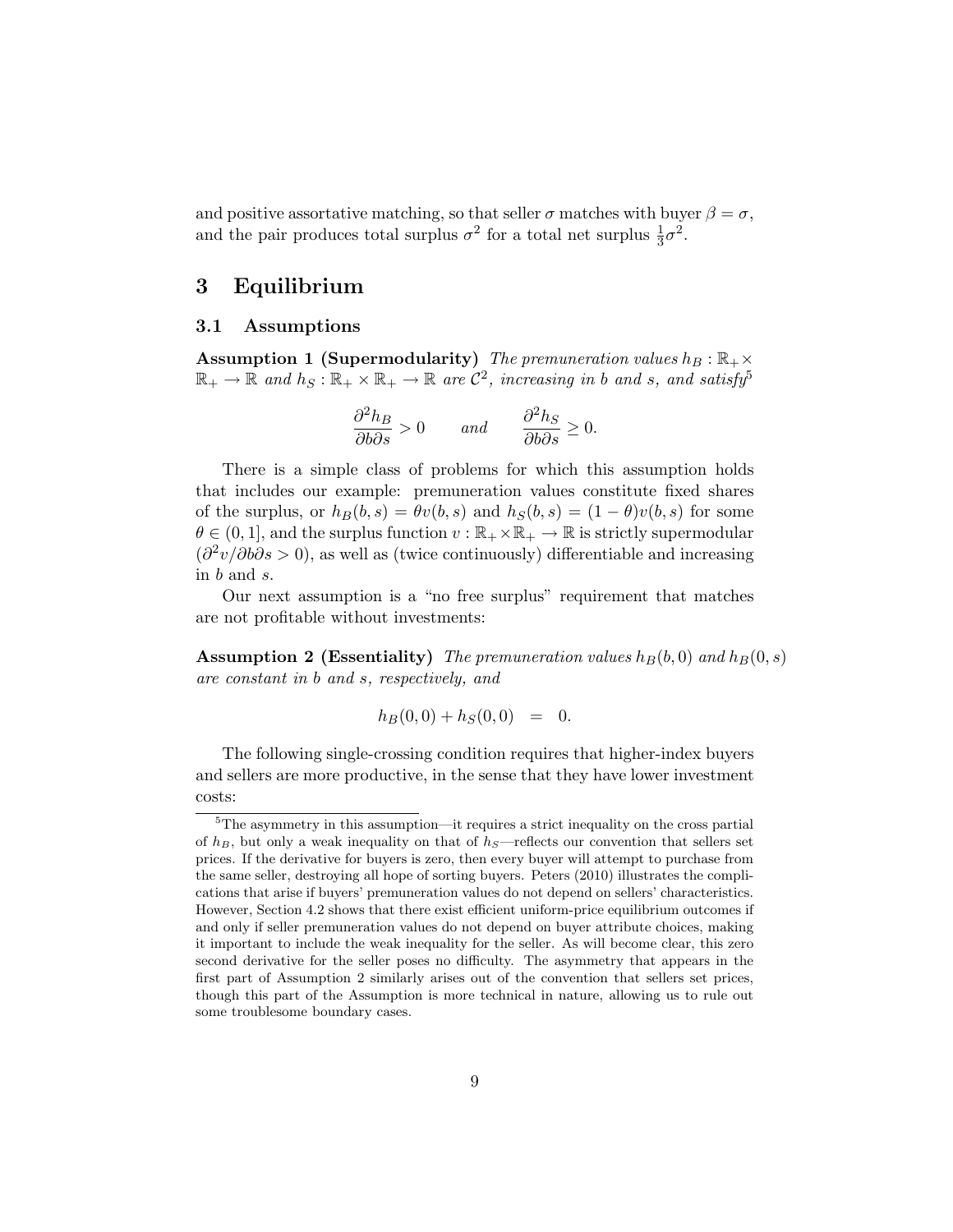**Assumption 3 (Single-crossing)** The cost function  $c_B : \mathbb{R}_+ \times [0, 1] \to \mathbb{R}_+$ is  $\mathcal{C}^2$ , strictly increasing and convex in b, with  $c_B(0,\beta) = 0 = \partial c_B(0,\beta)/\partial b$ and

$$
\frac{\partial^2 c_B}{\partial b \partial \beta} < 0.
$$

The cost function  $c<sub>S</sub>$  satisfies analogous conditions.

Our next assumption ensures that efficient attribute choices exist and are bounded.

Assumption 4 (Boundedness) There exists  $\bar{b}$  such that for all  $b > \bar{b}$ ,  $s \in \mathbb{R}_+$ ,  $\beta \in [0,1]$  and  $\sigma \in [0,1]$ ,

$$
v(b,s) - c_B(b,\beta) - c_S(s,\sigma) < 0.
$$

A similar statement, with an analogous  $\bar{s}$ , applies to sellers.

#### 3.2 Feasible Outcomes

We next define feasible matchings between buyers and sellers. We denote by  $\mathbf{b} : [0,1] \to [0,\bar{b}]$  and  $\mathbf{s} : [0,1] \to [0,\bar{s}]$  the Lebesgue-measurable functions describing the attributes chosen by buyers and sellers.

The closures of the sets of attributes chosen by buyers and sellers respectively are denoted by  $\mathcal{B} \equiv \text{cl}(\mathbf{b}([0,1]))$  and  $\mathcal{S} \equiv \text{cl}(\mathbf{s}([0,1]))$ . We refer to B and S as the set of marketed attributes. Let  $\lambda_B$  and  $\lambda_S$  be the measures induced on B and S by the agents' attribute choices: for Borel sets  $\mathcal{B}' \subset \mathcal{B}$ and  $\mathcal{S}' \subset \mathcal{S}$ ,

$$
\lambda_{\mathcal{B}}(\mathcal{B}') = \lambda \{ \beta \in [0, 1] : \mathbf{b}(\beta) \in \mathcal{B}' \}
$$
  
and 
$$
\lambda_{\mathcal{S}}(\mathcal{S}') = \lambda \{ \sigma \in [0, 1] : \mathbf{s}(\sigma) \in \mathcal{S}' \},
$$

where  $\lambda$  is Lebesgue measure. The measures of buyers and of sellers who choose the zero attribute are denoted by  $\beta \equiv \sup\{\beta : \mathbf{b}(\beta) = 0\}$  and  $\underline{\sigma} \equiv$  $\sup\{\sigma : \mathbf{s}(\sigma) = 0\}.$ 

We simplify the analysis by restricting attention to equilibrium attributechoice functions that are strictly increasing when positive (i.e.,  $\mathbf{b}(\beta) > 0$  and  $\beta' > \beta$  imply  $\mathbf{b}(\beta') > \mathbf{b}(\beta)$ , and similarly for s) and that assign equal masses of buyers and sellers to zero attribute choices. We show that equilibria exist with attribute choice functions satisfying these restrictions. More general feasible matchings could be defined, but at the cost of considerable technical complication.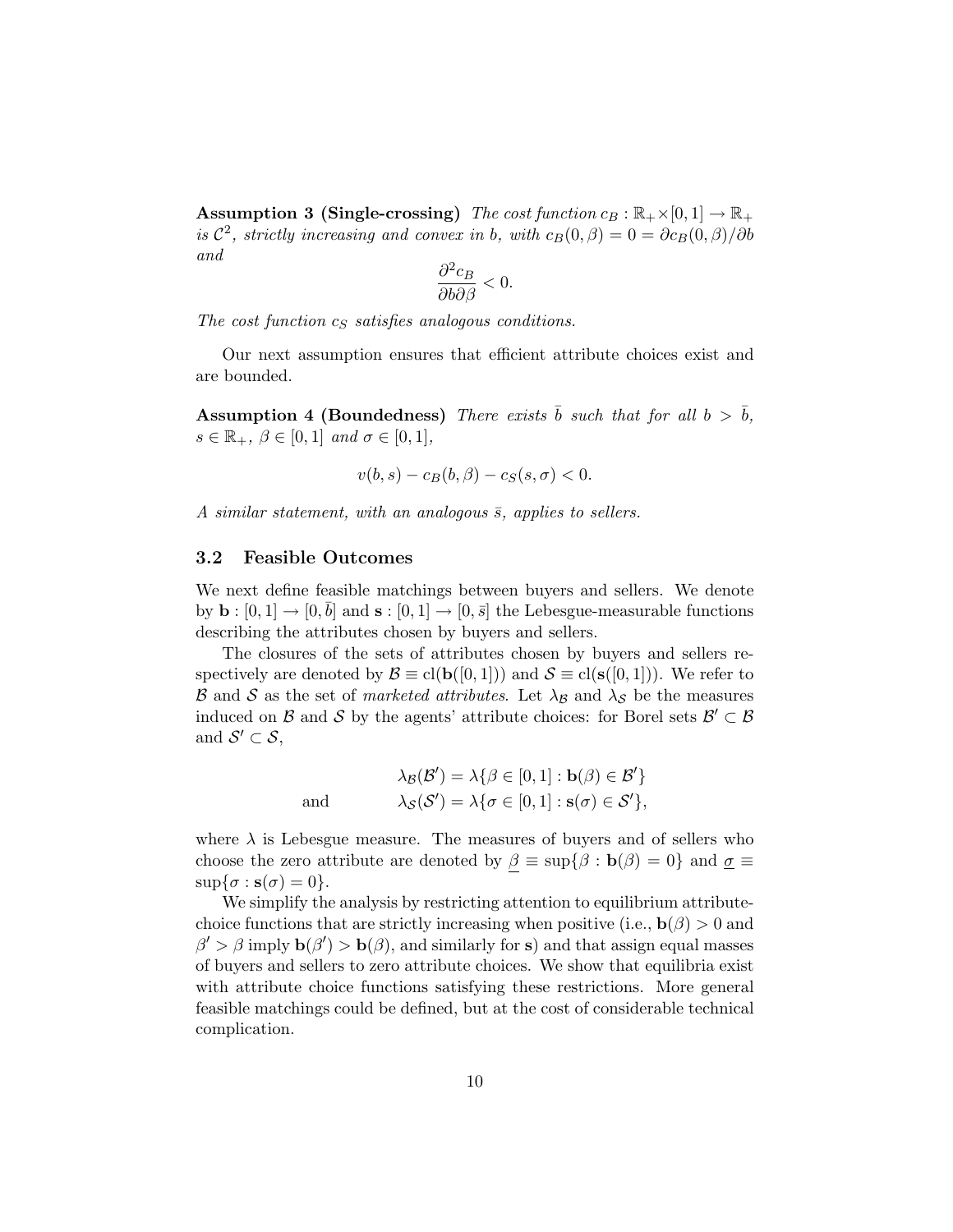**Definition 1** Suppose **b** and **s** are strictly increasing when positive and that  $\sigma = \beta$ . A feasible matching is a pair of measure-preserving functions  $\tilde{b}: (\mathcal{S}, \lambda_S) \to (\mathcal{B}, \lambda_B)$  and  $\tilde{s}: (\mathcal{B}, \lambda_B) \to (\mathcal{S}, \lambda_S)$  satisfying

$$
\tilde{s}(\tilde{b}(s)) = s \text{ for all } s \in \mathbf{s}((\underline{\sigma}, 1]), \tag{1}
$$

$$
and \qquad \tilde{b}(\tilde{s}(b)) = b \text{ for all } b \in \mathbf{b}((\beta, 1]). \tag{2}
$$

Given a feasible matching  $(b, \tilde{s})$ ,  $b(s)$  specifies the buyer attribute matched to a seller with attribute s, and  $\tilde{s}(b)$  specifies the seller attribute matched to a buyer with attribute b. Observe that equations (1) and (2) imply that  $\tilde{s}$  is one-to-one on  $\mathbf{b}((\beta,1])$  and b is one-to-one on  $\mathbf{s}((\underline{\sigma},1])$ . The measurepreserving requirement on  $\tilde{b}$  ensures that the measure of any set of sellers is equal to the measure of the set of buyers with whom they are matched, i.e.,  $\lambda_{\mathcal{B}}(\tilde{b}(\mathcal{S}')) = \lambda_{\mathcal{S}}(\mathcal{S}')$  for all Borel  $\mathcal{S}' \subset \mathcal{S}$  (and similarly for  $\tilde{s}$ ).

We have simplified the analysis by defining the matching functions  $b$ and  $\tilde{s}$  on the closures  $\cal{S}$  and  $\cal{B}$  of the sets of chosen attributes. In many cases of interest, efficient attribute-choice functions are discontinuous (see Cole, Mailath, and Postlewaite (2001, Section 2) for an example of discontinuous attribute-choice functions with personalized pricing (cf. Section 6.1). Since the sets B and S are the *closures* of the sets of attribute choices, a seller  $\sigma$  (with attribute choice  $s(\sigma)$ ) may be matched with a buyer attribute choice b that is not chosen by any buyer. We interpret such a seller as matching with a buyer whose attribute choice is arbitrarily close to b, while retaining the convenience of saying that  $s(\sigma)$  matches with b. Defining feasible matchings on either the agents directly or on the sets of attributes (rather than their closures) would avoid this interpretation, at the cost of requiring the equivalent but more complicated formulation used in Cole, Mailath, and Postlewaite (2001).

**Definition 2** A feasible outcome  $(\mathbf{b}, \mathbf{s}, \tilde{b}, \tilde{s})$  is a pair of attribute-choice functions **b** and **s** that are strictly increasing when positive and satisfy  $\sigma = \beta$ , along with a feasible matching  $(\tilde{b}, \tilde{s})$ .

#### 3.3 Uniform Pricing

Sellers post prices that depend on their own attribute choices, but not the attributes of buyers. We describe these prices by a uniform-price function  $p_U : \mathcal{S} \to \mathbb{R}.$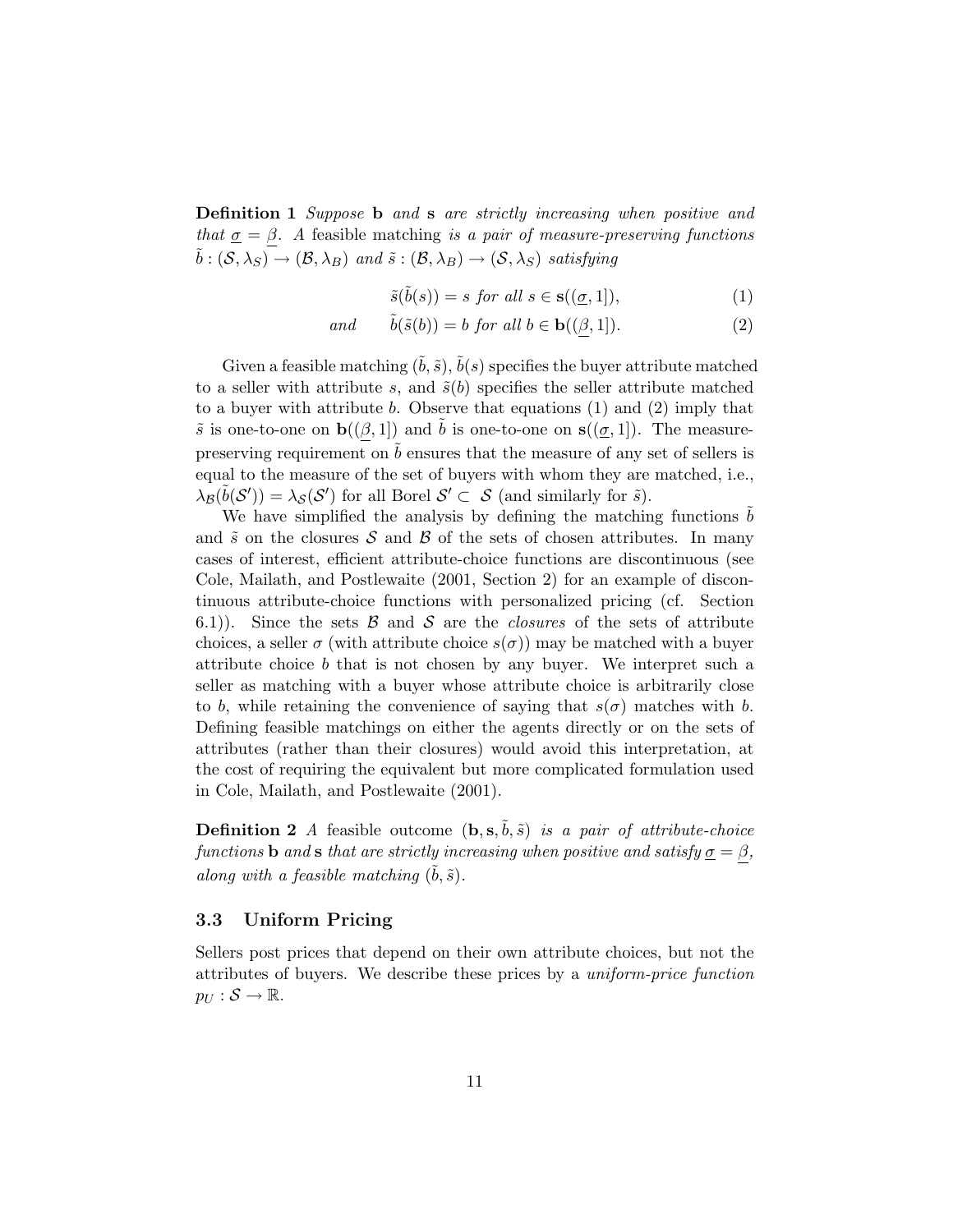Given a feasible outcome  $(\mathbf{b}, \mathbf{s}, \tilde{b}, \tilde{s})$  and a uniform-price function  $p_U$  the payoffs to a buyer  $\beta$  choosing  $b \in \mathcal{B}$  and a seller  $\sigma$  choosing  $s \in \mathcal{S}$  are

$$
\Pi_B(b, \beta) \equiv h_B(b, \tilde{s}(b)) - p_U(\tilde{s}(b)) - c_B(b, \beta)
$$
  
and 
$$
\Pi_S(s, \sigma) \equiv h_S(\tilde{b}(s), s) + p_U(s) - c_S(s, \sigma).
$$

Under uniform pricing, sellers cannot condition on buyer attributes. Consequently, sellers choose only their own attributes. Buyers, on the other hand, choose attributes and can choose any marketed seller attribute regardless of their own attribute choice. These choices should maximize payoffs. A buyer  $\beta$  optimizes (at **b**) given  $p_U$  if

$$
\Pi_B(\mathbf{b}(\beta), \beta) = \max_{(b,s)\in \mathbb{R}_+ \times \mathcal{S}} h_B(b,s) - p_U(s) - c_B(b,\beta). \tag{3}
$$

Similarly, a seller  $\sigma$  optimizes (at s) given  $p_U$  if

$$
\Pi_S(\mathbf{s}(\sigma), \sigma) = \max_{s \in \mathcal{S}} h_S(\tilde{b}(s), s) + p_U(s) - c_S(s, \sigma). \tag{4}
$$

#### 3.4 Equilibrium

The uniform-price function  $p_U$  determines the payoff to a buyer for any attribute he chooses and any seller he matches with, since prices do not depend on the buyers' attribute choices. It also determines the payoff to any seller who chooses a marketed attribute (i.e.,  $s \in S$ ), but not for nonmarketed attributes, since such attributes are not priced by the function  $p_U$ . We think of a seller who chooses a nonmarketed attribute as naming the price at which he is willing to trade, and then trading with one of the buyers willing to trade at this price, if there are any. However, this attribute and price combination potentially attracts many buyer attributes, all of which are indistinguishable to the seller. The following definition requires that the seller's deviation to  $(s', p)$  with  $s' \notin S$  be profitable *irrespective* of the buyer attracted.<sup>6</sup>

**Definition 3** Given  $(\mathbf{b}, \mathbf{s}, \tilde{b}, \tilde{s}, p_U)$ , there is a profitable seller deviation if there exists  $\sigma$  such that either (i)  $\Pi_S(\mathbf{s}(\sigma), \sigma) < 0$  or (ii) there exists an unmarketed attribute choice  $s' \notin \mathcal{S}$ , a price  $p \in \mathbb{R}$ , and at least one buyer  $b' \in \mathcal{B}$  such that

 $6$ We could extend Definition 3 to cover deviations to any seller attribute (rather than simply unmarketed seller attributes). Appendix B shows that if buyers optimize given  $p_U$ and sellers have no profitable deviations in this extended sense, then sellers must also be optimizing given  $p_U$ .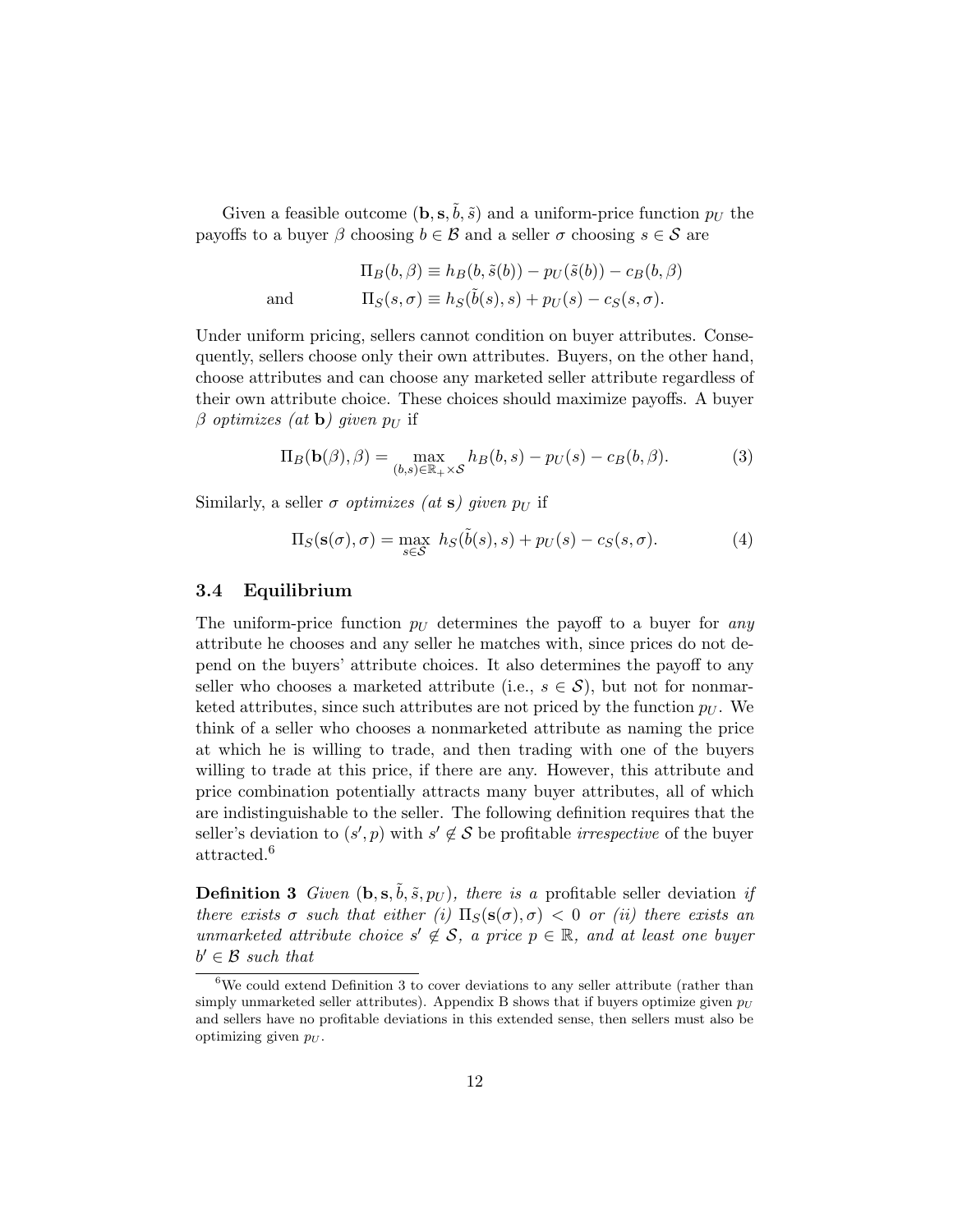$$
h_B(b', s') - p > h_B(b', \tilde{s}(b')) - p_U(\tilde{s}(b')), \qquad (5)
$$

and for any such  $b'$ ,

$$
h_S(b',s') + p - c_S(s',\sigma) > \Pi_S(\mathbf{s}(\sigma),\sigma).
$$

If  $\Pi_S(\mathbf{s}(\sigma), \sigma) < 0$ , the outside option is better for the seller than the prescribed choice. This part of the definition plays only a technical role in the analysis, ensuring that we are not inappropriately forcing our agents to participate in the market. We will make greater use of the second requirement, that a profitable seller deviation arises if there is some seller who can choose an unmarketed attribute and set a price that attracts some buyers, and then earn a higher payoff from any attracted buyer than in the putative equilibrium.

Remark 1 (Profitable Deviations) A seller is defined to have a profitable deviation under uniform pricing only if he is better off when matched with *any* buyer who is attracted to the deviation. Why make sellers so pessimistic? One could alternatively think of requiring only that the seller be better off given a random draw from the set of attracted buyers. Though the details of the calculations (and the existence proof) would differ considerably, the qualitative forces behind our results would remain. In particular, the essence of uniform pricing is that the seller cannot stipulate which buyers he is willing to trade with and which he is not. This inability affects the seller most starkly when we assume the seller draws the worst buyer from the set of willing buyers, but the effects remain as long as the seller cannot select the best buyer.

Adopting the pessimistic formulation that seller deviations must be profitable when matched with the worst willing buyer makes seller deviations less attractive and hence enlarges the set of uniform-price equilibria. Our key results (Propositions 1 and 2), establishing conditions under which there exist efficient uniform price equilibria, are rendered more powerful by such a permissive definition of equilibrium.

**Definition 4** A feasible outcome  $(\mathbf{b}, \mathbf{s}, \tilde{b}, \tilde{s})$  and a uniform-price function  $p_U : \mathcal{S} \to \mathbb{R}$  constitute a uniform-price equilibrium if all agents optimize given  $p_U$  and the seller has no profitable deviations.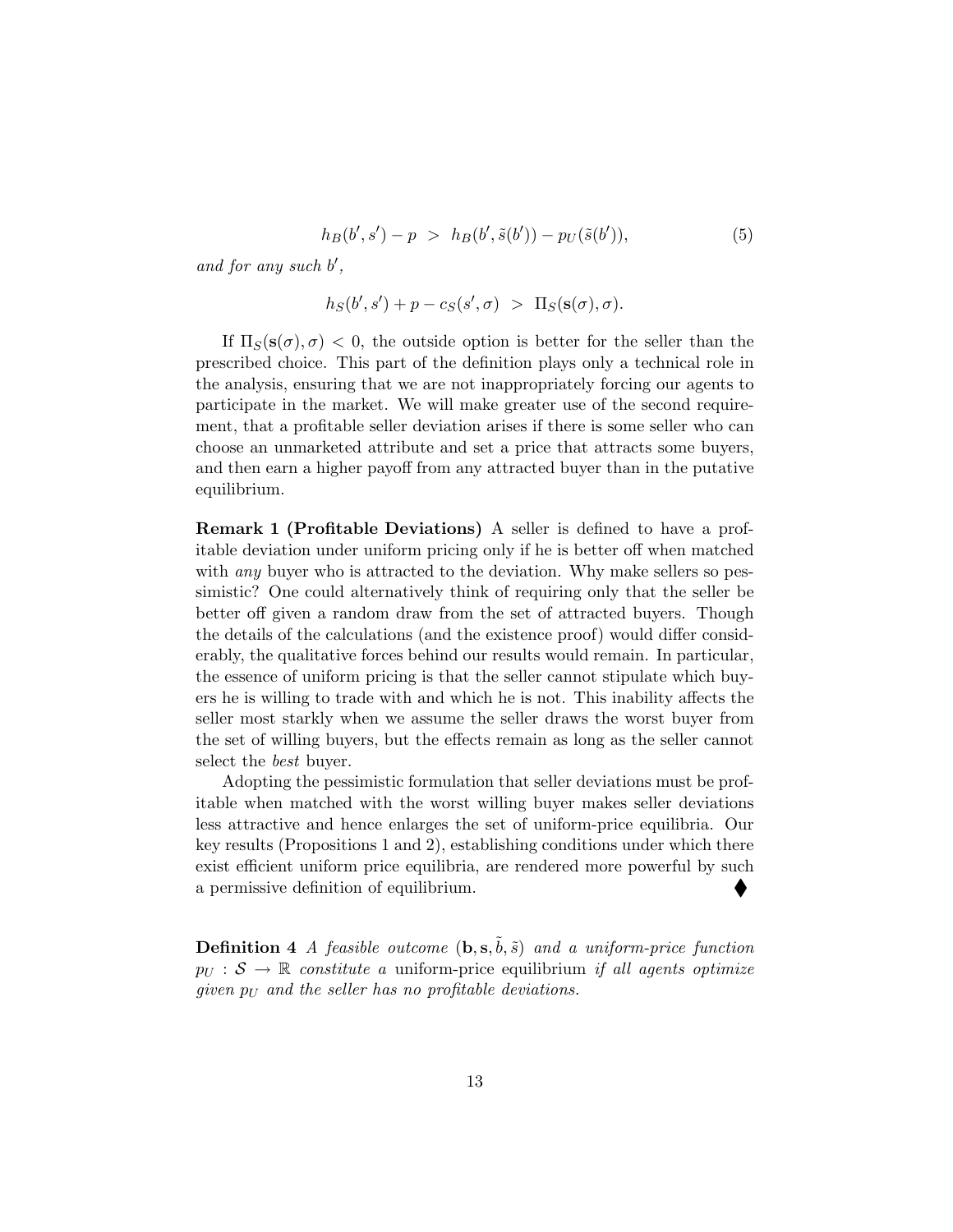Remark 2 The definition of a uniform-price equilibrium is reminiscent of that of a subgame-perfect equilibrium of a game, but with many of the details of the game left unspecified. In particular, given a candidate equilibrium, the deviations in the agents' choices (attribute choices and matching) that would preclude this outcome and price from being an equilibrium are identified without specifying the precise result of the deviations. For example, suppose that given an outcome  $(\mathbf{b}, \mathbf{s}, \tilde{b}, \tilde{s})$ , buyer  $\beta$  could get a higher payoff by deviating and choosing seller attribute  $s'$  rather than the prescribed seller attribute  $\tilde{s}(b(\beta))$ . This would result in there being two buyers matched with seller  $s'$ , and if we were to model this as a well-defined game we would have to specify which buyer ends up matched with the seller. One could provide such specificity, but doing so gives rise to a number of arbitrary choices and technical issues that obscure the underlying economics. Analogous to the definition of Walrasian equilibrium, we simply say that an outcome and price is an equilibrium when no such deviations exist.

**Remark 3** By altering Definition 4 to require  $p_U$  to have domain  $[0, \bar{s}]$ , thereby setting a price for every seller attribute (whether marketed or not), and expanding to  $[0, \bar{s}]$  the set of seller attribute choices over which the buyer optimizes, we obtain a *complete* uniform price equilibrium. Notice, however, that the matching function is still restricted to marketed attributes, and hence the seller's payoff when choosing an unmarketed attribute is still separately defined as in Definition 3.

#### 3.5 Example: A Uniform-Price Equilibrium

Under uniform pricing, buyer  $\beta$  faces a uniform-price schedule  $p_U$  and chooses a buyer attribute  $b$  and a seller attribute  $s \in \mathcal{S}$  to solve

$$
\max_{b,s} \ \theta bs - p_U(s) - \frac{b^3}{3\beta}.
$$

When choosing an attribute s, the seller is selected by a buyer with attribute  $b = b(s)$  and receives prices  $p_U$ . The seller  $\sigma$  thus solves

$$
\max_{s} \ (1-\theta)\tilde{b}(s)s + p_U(s) - \frac{s^3}{3\sigma}.
$$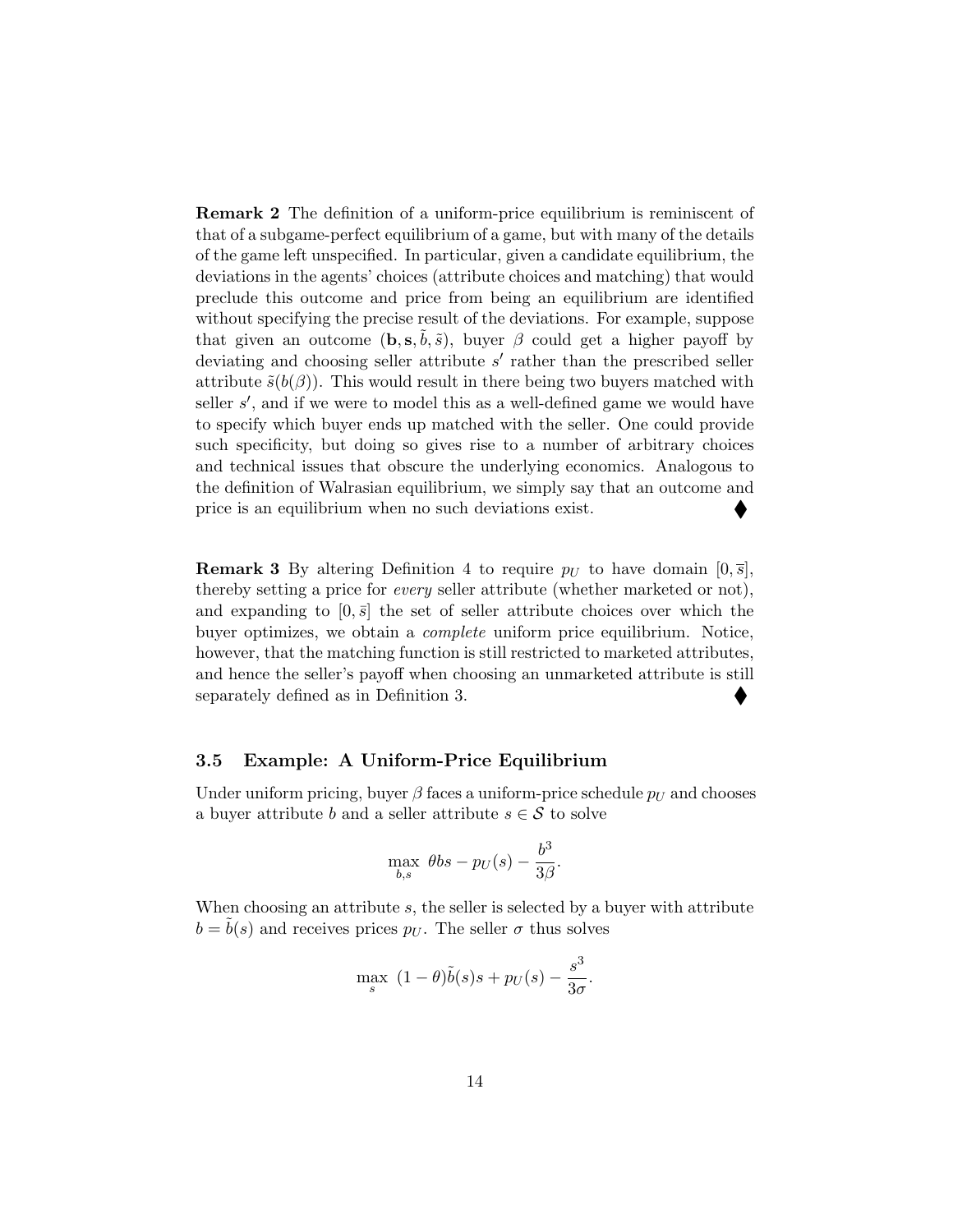The uniform-price equilibrium is given by the following collection (the derivation appears in Appendix A.2):

$$
\mathbf{b}(\beta) = \theta^{\frac{2}{3}}(2-\theta)^{\frac{1}{3}}\beta,\tag{6}
$$

$$
\mathbf{s}(\sigma) = \theta^{\frac{1}{3}}(2-\theta)^{\frac{2}{3}}\sigma,\tag{7}
$$

$$
p_U(s) = \frac{\theta}{2} \left( \frac{\theta}{2 - \theta} \right)^{1/3} s^2,
$$
 (8)

and 
$$
\tilde{b}(s) = \left(\frac{\theta}{2-\theta}\right)^{1/3} s.
$$
 (9)

When  $\theta = 1$ , this uniform-price equilibrium gives the efficient outcome calculated in Section 2.2. In this case, the restriction to uniform pricing imposes no efficiency costs, and giving sellers the ability to condition prices on buyer attributes would have no effect on behavior or payoffs. Conversely, when  $\theta$  < 1, the uniform-price equilibrium is inefficient, in that the generated surplus of almost all matched pairs is not maximized. We discuss this inefficiency further in Section 4.3.

Note that the equilibrium is not unique. In particular, all buyers and sellers choosing the zero attribute is also an equilibrium outcome.

## 4 Efficiency

When are uniform-price equilibrium outcomes efficient? Efficiency fails (i.e., total surplus is not maximized) when either the wrong agents are matched or the wrong attributes agents are chosen by matched.

#### 4.1 Efficient Matching

Efficiency requires that the second-stage matching be positively assortative in attributes. The supermodularity assumptions on premuneration values guarantee this positive assortativity in equilibrium.

**Lemma 1** In any uniform-price equilibrium  $(\mathbf{b}, \mathbf{s}, \tilde{b}, \tilde{s}, p_U)$ ,  $\tilde{b}$  and  $\tilde{s}$  are strictly increasing for strictly positive attributes, and so the matching is positively assortative in attributes.

**Proof.** Suppose  $\tilde{b}$  is not strictly increasing. Since  $\tilde{b}$  is one-to-one on  $s((\sigma, 1])$ (see Definition 1 and its following comment), there exists  $0 < s_1 < s_2$  with  $b_1 \equiv \tilde{b}(s_1) > \tilde{b}(s_2) \equiv b_2$ . Adding

$$
h_B(b_1, s_1) - p_U(s_1) \ge h_B(b_1, s_2) - p_U(s_2)
$$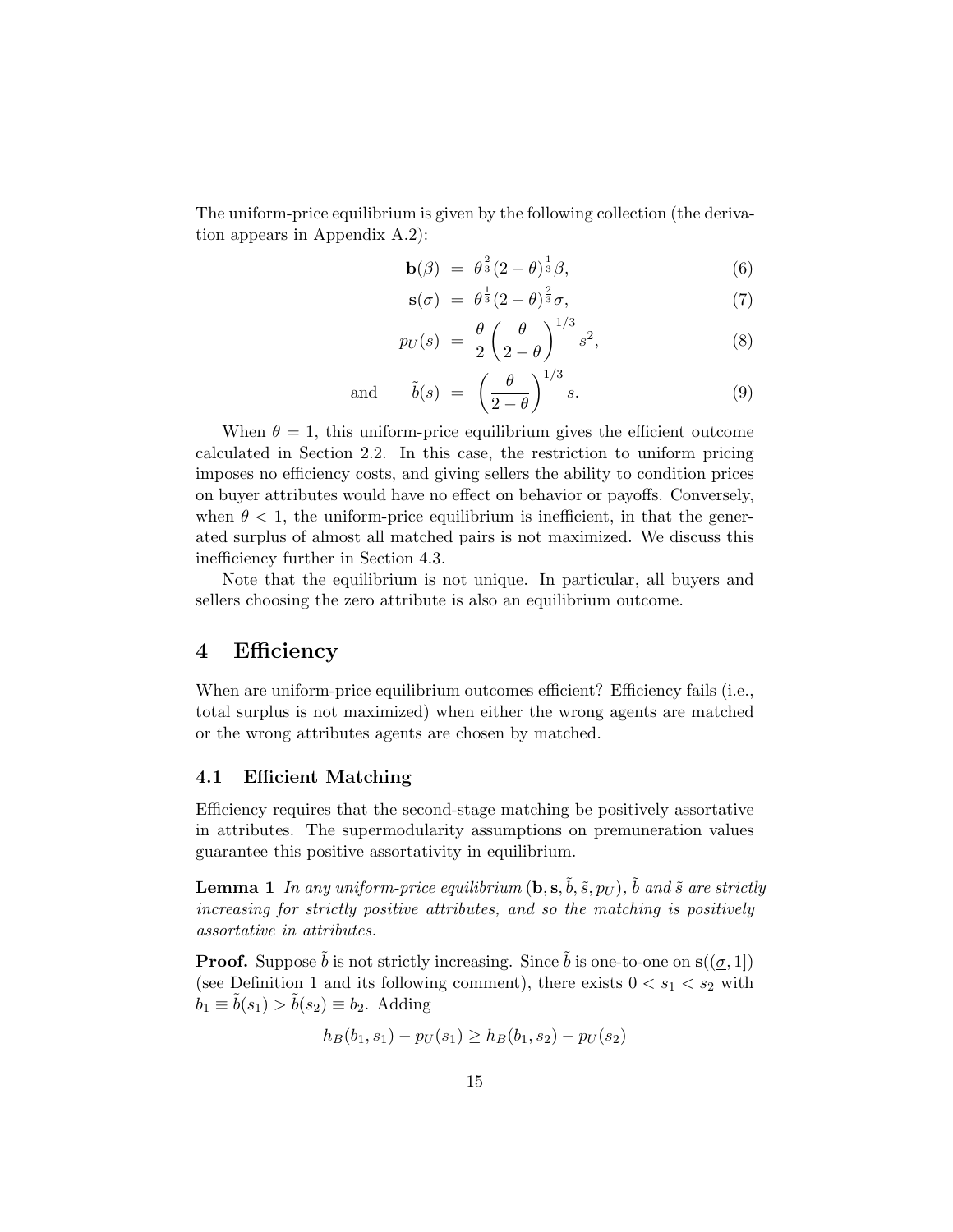and

$$
h_B(b_2, s_2) - p_U(s_2) \ge h_B(b_2, s_1) - p_U(s_1)
$$

gives

$$
h_B(b_1, s_1) + h_B(b_2, s_2) \ge h_B(b_1, s_2) + h_B(b_2, s_1),
$$

contradicting the strict supermodularity of  $h_B$ .

Equation (2) then implies that  $\tilde{s}$  is strictly increasing.

### 4.2 Efficient Investments

Efficiency at the investment stage requires that the attribute choice functions  $(b, s)$  satisfy

$$
(\mathbf{b}(\phi), \mathbf{s}(\phi)) \in \argmax_{b, s \in \mathbb{R}_+} W(b, s, \phi),
$$

where

$$
W(b, s, \phi) \equiv v(b, s) - c_B(b, \phi) - c_S(s, \phi).
$$

This efficiency is not guaranteed. We begin with some intuition, appropriate when equilibrium is characterized by first-order conditions. Fix a uniform-price equilibrium. By standard incentive compatibility arguments, the uniform-price function is differentiable. The first-order conditions implied for the buyer's choice of attribute  $b$  and matching attribute choice  $s$ in a uniform-price equilibrium are

$$
0 = \frac{dh_B(b, s)}{db} - \frac{dc_B(b, \beta)}{db} \tag{10}
$$

п

and 
$$
0 = \frac{dh_B(b, s)}{ds} - \frac{dp_U(s)}{ds},
$$
 (11)

while the seller's first-order condition for choosing s is (assuming  $\overline{b}$  is differentiable)

$$
0 = \frac{dh_S(\tilde{b}(s), s)}{db} \frac{d\tilde{b}(s)}{ds} + \frac{dh_S(\tilde{b}(s), s)}{ds} + \frac{dp_U(s)}{ds} - \frac{dc_S(s, \sigma)}{ds}.
$$
 (12)

Using (11) to eliminate  $dp_U(s)/ds$  in (12) and then using the identity  $v(b, s)$  $h_B(b, s) + h_S(b, s)$  in (10) and (12), these three first-order conditions can be reduced to

$$
0 = \frac{dv(b, s)}{db} - \frac{dh_S(b, s)}{db} - \frac{dc_B(b, \beta)}{db}
$$
  
and 
$$
0 = \frac{dh_S(b, s)}{db} \frac{d\tilde{b}(s)}{ds} + \frac{dv(b, s)}{ds} - \frac{dc_S(s, \sigma)}{ds}.
$$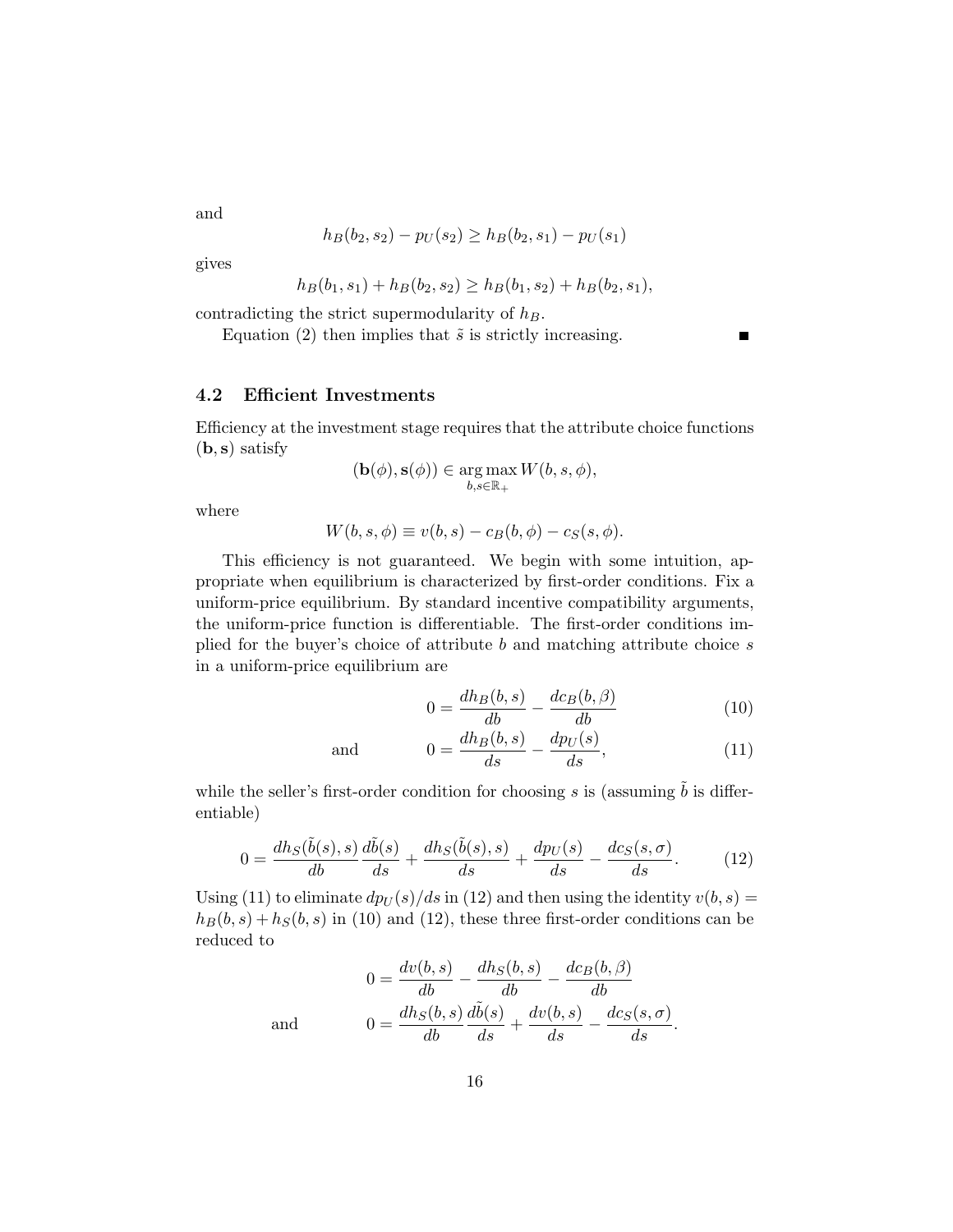Efficiency requires than any matched buyer and seller maximize the difference between the surplus they generate and their investment costs, giving rise to the first-order conditions:

$$
0 = \frac{dv(b, s)}{db} - \frac{dc_B(b, \beta)}{db}
$$
  
\n
$$
0 = \frac{dv(b, s)}{ds} - \frac{dc_S(s, \sigma)}{ds}.
$$
\n(13)

Comparing these, it is immediate that the solution to the first-order conditions for an efficient allocation will be a solution for the first-order conditions for the uniform-price equilibrium if  $dh_S(b, s)/db = 0$ , that is, if each seller's premuneration value is independent of the attribute choice of the buyer with whom the seller is matched. Moreover, the same argument shows that when seller premuneration values are independent of buyer attributes, every uniform-price equilibrium is constrained efficient, in that no efficiency gains can be achieved without a simultaneous deviation to unmarketed buyer and seller attributes. In other words, inefficiency arises only out of coordination failure.

These arguments are summarized in the following proposition. The proof follows the preceding intuition (though it requires no differentiability assumptions), and so is relegated to Appendix C.

Proposition 1 Suppose the sellers' premuneration values do not depend on the buyer's attribute. There exist efficient uniform-price equilibria. In addition, every uniform-price equilibrium outcome  $(\mathbf{b}, \mathbf{s}, \tilde{b}, \tilde{s})$  is constrained efficient:

$$
W(\mathbf{b}(\phi), \mathbf{s}(\phi), \phi) = \max_{\substack{b \in \mathbf{b}([0,1]), \\ s \in \mathbb{R}_+}} W(b, s, \phi)
$$

$$
= \max_{\substack{b \in \mathbb{R}_+, \\ s \in \mathbf{s}([0,1])}} W(b, s, \phi).
$$

The constancy of  $h<sub>S</sub>(b, s)$  in b is also essentially necessary for personalizedprice equilibria to be achieved via uniform pricing. The "essentially" here is that this constancy need not hold for pairs  $(b, s)$  that are not matched in equilibrium.<sup>7</sup>

<sup>7</sup>Analogously, the single-crossing condition is essentially necessary for a separating equilibrium in a signaling model.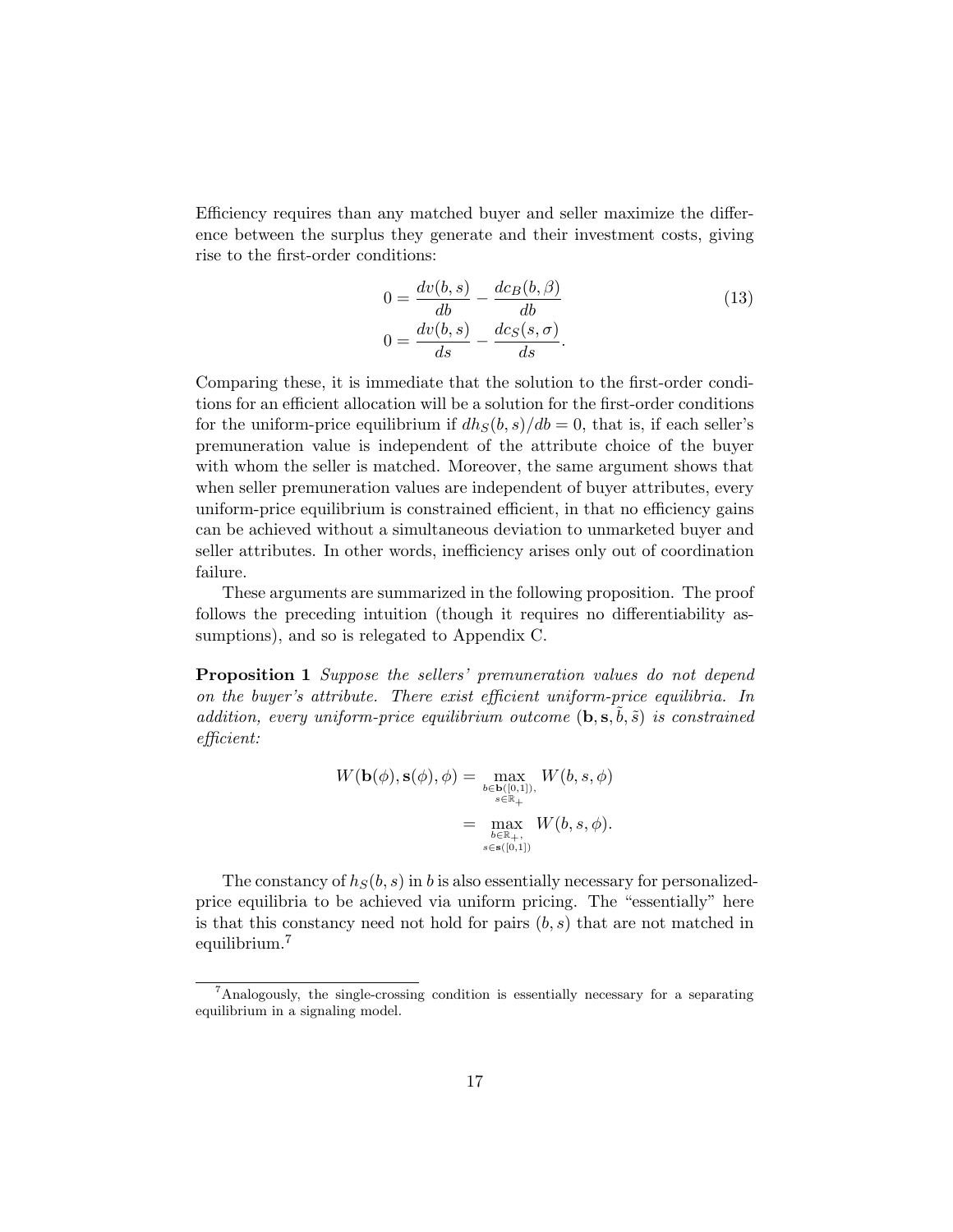**Proposition 2** Suppose the efficient outcome  $(b, s, \tilde{b}, \tilde{s})$  can be supported as a uniform-price equilibrium outcome. Then for all  $s \in \mathcal{S}$ ,

$$
\frac{dh_S(\tilde{b}(s),s)}{db}=0.
$$

Proof. It follows from (10) and (13) (again, without any differentiability assumptions beyond those placed on the primitives of the model in Assumptions 1 and 3), that if  $(\mathbf{b}, \mathbf{s}, \tilde{b}, \tilde{s}, p_P)$  is and efficient outcome that can be supported by uniform prices, then

$$
\frac{dh_B(\tilde{b}(s),s)}{db} = \frac{dv(\tilde{b}(s),s)}{db},
$$

П

implying  $dh_S(\tilde{b}(s), s)/db = 0.$ 

#### 4.3 Example: Efficiency

Suppose first that sellers own none of the surplus (i.e.,  $\theta = 1$ , and hence  $h_S(b, s) = 0$  and  $dh_S(b, s)/db = 0$ . In this case, the uniform-price equilibrium of Section 3.5 results in an efficient outcome. Consequently, no seller would gain by personalizing his price even if he could and the ability to personalize prices is irrelevant.

In the efficient outcome, the buyer's equilibrium attribute choice is  $\mathbf{b}(\beta) =$  $β$ . Buyer attributes in the uniform-price equilibria are again a linear function of the buyer's index, with slope  $\theta^{2/3}(2-\theta)^{1/3}$ . This slope is below 1 for all  $\theta$  < 1, that is, buyers' investments are inefficiently low. The inability to personalize prices prevents sellers from offering buyers lower prices in return for higher buyer attributes. As a result, the return on buyers' investments under uniform pricing is less than the social return, and buyers choose lower attributes than would be efficient.

The magnitude of the inefficiency decreases as  $\theta$  increases. The smaller the buyers' premuneration values, the larger the extent to which their attribute choices fall short of efficient levels.

Sellers' attribute choices in the uniform-price equilibrium are similarly a linear function of index, with slope  $\theta^{1/3}(2-\theta)^{2/3}$ . Since this exceeds the buyer coefficient, buyers choose smaller attributes than sellers, with buyers of attribute choice level b matching with values  $s > b$ .

Perhaps surprisingly, the sellers' investment behavior is not monotonic in  $\theta$ , as illustrated in Figure 1. For low levels of  $\theta$ —when the sellers' share of the surplus is near 1—sellers invest very little. This is to be expected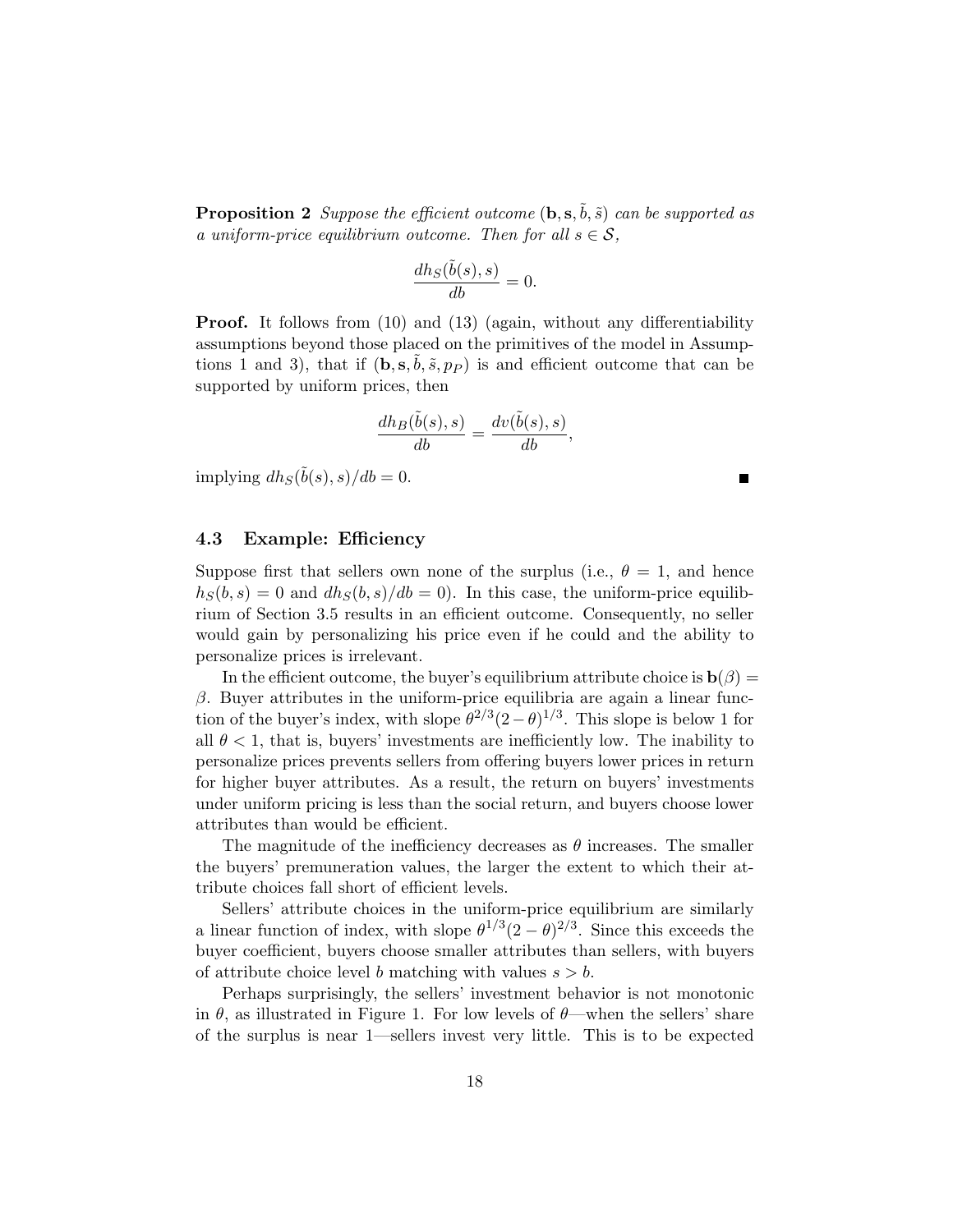

Figure 1: Uniform-price equilibrium attribute choices as a function of  $\theta$ , the buyers' premuneration-value share of the surplus. The lower curved line is the coefficient of the (linear) buyer attribute-choice function, while the upper curved line is that of the seller attribute-choice function. Both coefficients are 1 in the efficient outcome.

since the value of their investment depends on buyers' investment, which is low in this case. The slope of the seller attribute-choice function initially increases in  $\theta$ , a consequence of the increase in buyers' attribute choices and the increase in the price a seller attribute fetches. When  $\theta \approx .38$ , sellers make precisely the attribute choices under uniform pricing that they would in the efficient outcome. The equilibrium is still inefficient, however, as buyers invest too little. For larger values of  $\theta$ , uniform pricing leads sellers to invest more than they do in the efficient outcome.

To understand this seller behavior, notice that a seller would like to screen the buyers to whom he sells, but the inability to personalize prices precludes doing so directly. The key to screening buyers is that high-attribute buyers have a higher willingness to pay for high-attribute sellers than do low-attribute buyers. Sellers then have an incentive to choose higher attributes (than the efficient level) and charge higher prices. As  $\theta$  increases, buyer attribute choices increase, making screening all the more valuable to sellers. As a result, seller attribute choices continue to increase above their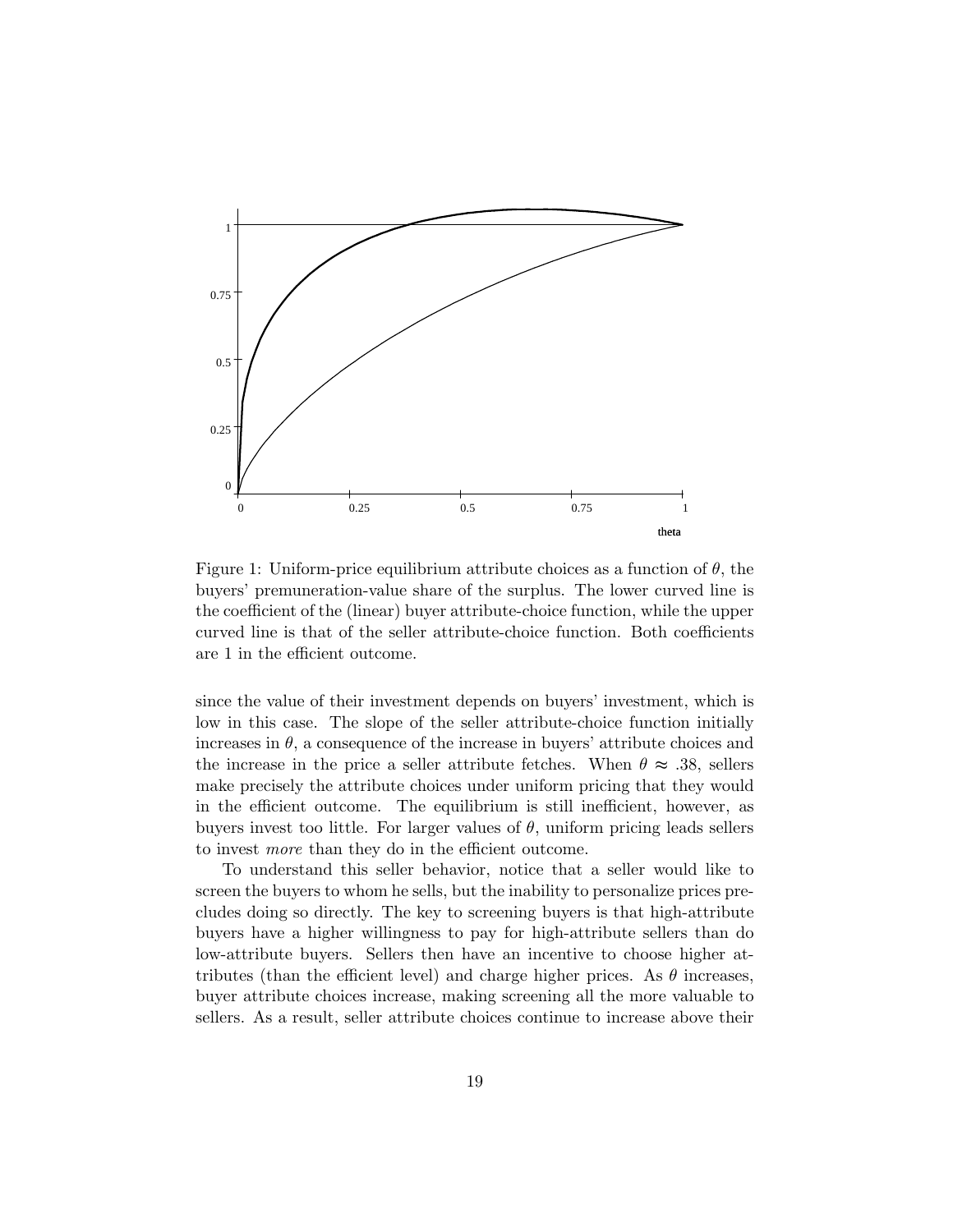efficient levels as  $\theta$  increases above .38.

Once  $\theta$  reaches 2/3, sellers' attribute choices no longer increase (though seller attribute choices remain above efficient levels). Buyers' attribute choices continue to increase as  $\theta$  increases, but the decreasing share that sellers receive makes screening less valuable, and hence investment less attractive.

Sellers' incentives to screen buyers lead not only to attribute choices that exceed the efficient investments, but also to attribute choices that are inefficiently high given the buyers' (inefficiently low) attribute choices, for all  $\theta$  < 1. In equilibrium seller  $\sigma$  is matched with buyer  $\beta = \sigma$ , who makes attribute choice  $\theta^{2/3}(2-\theta)^{1/3}\sigma$ . The net surplus (ignoring the cost of b) from a match of seller  $\sigma$  with such a buyer is

$$
s\theta^{2/3}(2-\theta)^{1/3}\sigma - \frac{s^3}{3\sigma}.
$$

The seller attribute maximizing this surplus is

$$
s(\sigma) = \sigma \theta^{1/3} (2 - \theta)^{1/6},
$$

which is smaller than the seller's equilibrium attribute choice of  $\sigma \theta^{1/3}$  (2 –  $\theta$ )<sup>1/3</sup>.

## 5 Existence of Equilibrium

Appendix D establishes the existence of uniform-price equilibria, by showing the existence of complete uniform-price equilibria (see Remark 3).

**Proposition 3** If there exists  $(b, s) \in (0, \bar{b}] \times (0, \bar{s}]$  with

$$
h_B(b,s) + h_S(0,s) - c_B(b,1) - c_S(s,1) > 0,
$$
\n(14)

then there exists a complete uniform-price equilibrium in which some buyers and some sellers make strictly positive attribute choices.

Moreover, if for all  $\phi \in (0, 1]$ , there exists  $(b, s) \in (0, \bar{b}] \times (0, \bar{s}]$ 

$$
h_B(b,s) + h_S(0,s) - c_B(b,\phi) - c_S(s,\phi) > 0,
$$
\n(15)

then there exists a complete uniform-price equilibrium with  $\mathbf{b}(\beta), \mathbf{s}(\sigma) > 0$ for  $\beta, \sigma \in (0, 1]$ .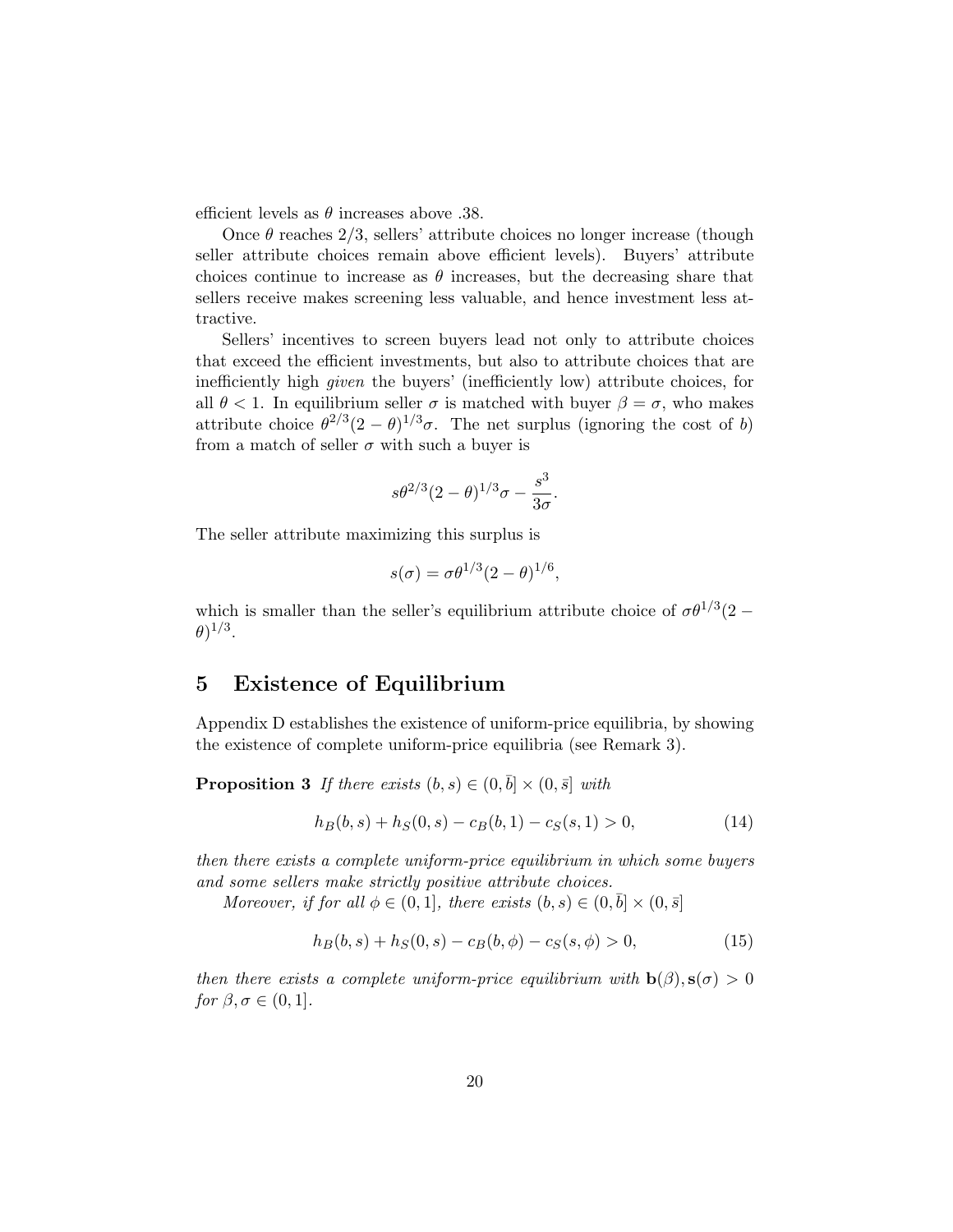In general, condition (14) is stronger than the requirement that there be a positive surplus for the most efficient match (though (14) is implied by that requirement if  $h<sub>S</sub>(b, s)$  is independent of b, the condition of Proposition 1). Uniform-pricing equilibria are inefficient when  $h<sub>S</sub>(b, s)$  depends on b, and if this dependence is too extreme, (14) may fail and there may be no investment on either side.

Two significant complications must be confronted in the proof of existence of uniform-price equilibria: Equilibrium attribute-choice functions may be discontinuous, and we must preclude profitable deviations to attributes not in the market. These complications preclude the direct application of a fixed point theorem. We proceed indirectly, constructing a simultaneous-move three-player game whose equilibria capture the relevant behavior of uniform-price equilibria. The players include a buyer, whose payoff corresponds to the total buyer payoff in our model, a seller whose payoff is analogous but who does not set prices, and a price-setter who is penalized for market imbalance. In constructing this game, we define seller payoffs in a manner incorporating the pessimism inherent in our definition of uniform-price equilibrium. Glicksberg's fixed point theorem establishes the existence of Nash equilibria in the three-player game when strategies are constrained to be Lipschitz continuous. We then examine the limit as this constraint is removed, showing that the result corresponds to a uniform-price equilibrium of the underlying economy.

### 6 Discussion

#### 6.1 Comparison with Personalized Pricing

#### 6.1.1 Personalized Price Equilibrium

The obvious point of comparison for a uniform price equilibrium is with a scenario in which prices can be conditioned on both buyer and seller characteristics. In such a scenario, there is a personalized-price function  $p_P : \mathcal{B} \times \mathcal{S} \to \mathbb{R}$ , where  $p_P(b, s)$  is the (possibly negative) price that a seller with attribute choice  $s \in \mathcal{S}$  receives when selling to a buyer with attribute choice  $b \in \mathcal{B}$ . This gives rise to a *personalized price equilibrium*, analogous to that of a uniform price equilibrium except that sellers can charge different prices to different buyers, and the possibility of a profitable deviation to an unmarketed attribute is now open to buyers as well as sellers. Appendix E develops the details, establishing the following results.

• Personalized price equilibria exist, and are, modulo some technical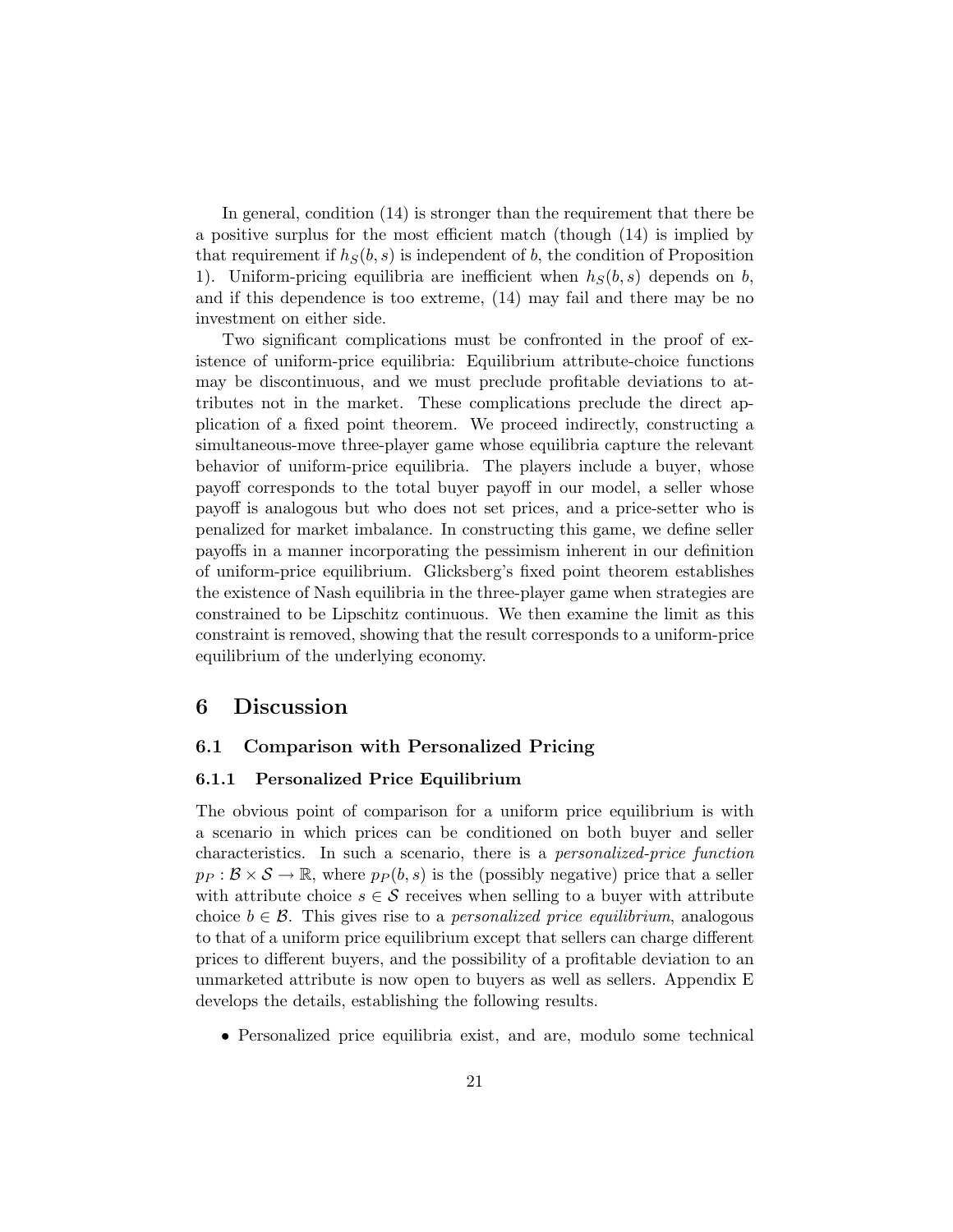differences in the specification, equivalent to the ex post contracting equilibria of Cole, Mailath, and Postlewaite (2001).

- Personalized price equilibria are constrained efficient, in the sense that there is no alternative, Pareto superior allocation that restricts buyers and sellers to choosing attributes marketed in the equilibrium. Personalized price equilibria may exhibit "coordination failure" inefficiencies, in which mutual gains could be realized if buyers and sellers both bring currently unmarketed attributes to the market. There exists an efficient personalized-price equilibrium.
- Premuneration values are irrelevant for personalized-price equilibria. For a given specification of premuneration values and attendant personalized price equilibrium, any other specification of premuneration values admits a personalized-price equilibrium whose outcome, including investments, matching function, and payoffs, duplicate that of the original equilibrium.
- Under the conditions of Proposition 1, uniform and personalized price equilibria coincide. In this case, the ability to personalize prices is irrelevant. Personalization brings sellers no advantage, and even the slightest cost of personalization would suffice to ensure that we see uniform pricing.

The essence of our results, culminating in Propositions 1 and 2, is to establish conditions under which personalization is redundant. If these conditions hold, uniform prices also lead to efficient equilibrium outcomes. If not, uniform prices are inextricably linked to inefficient investments. Under uniform pricing, premuneration values matter.

#### 6.1.2 Example: Personalized Pricing

Returning to our example, suppose that sellers observe buyers' attribute choices and so can personalize their prices. If buyers and sellers optimize given the personalized-price function

$$
p_P(b, s) = \frac{s^2}{2} - (1 - \theta)bs,\tag{16}
$$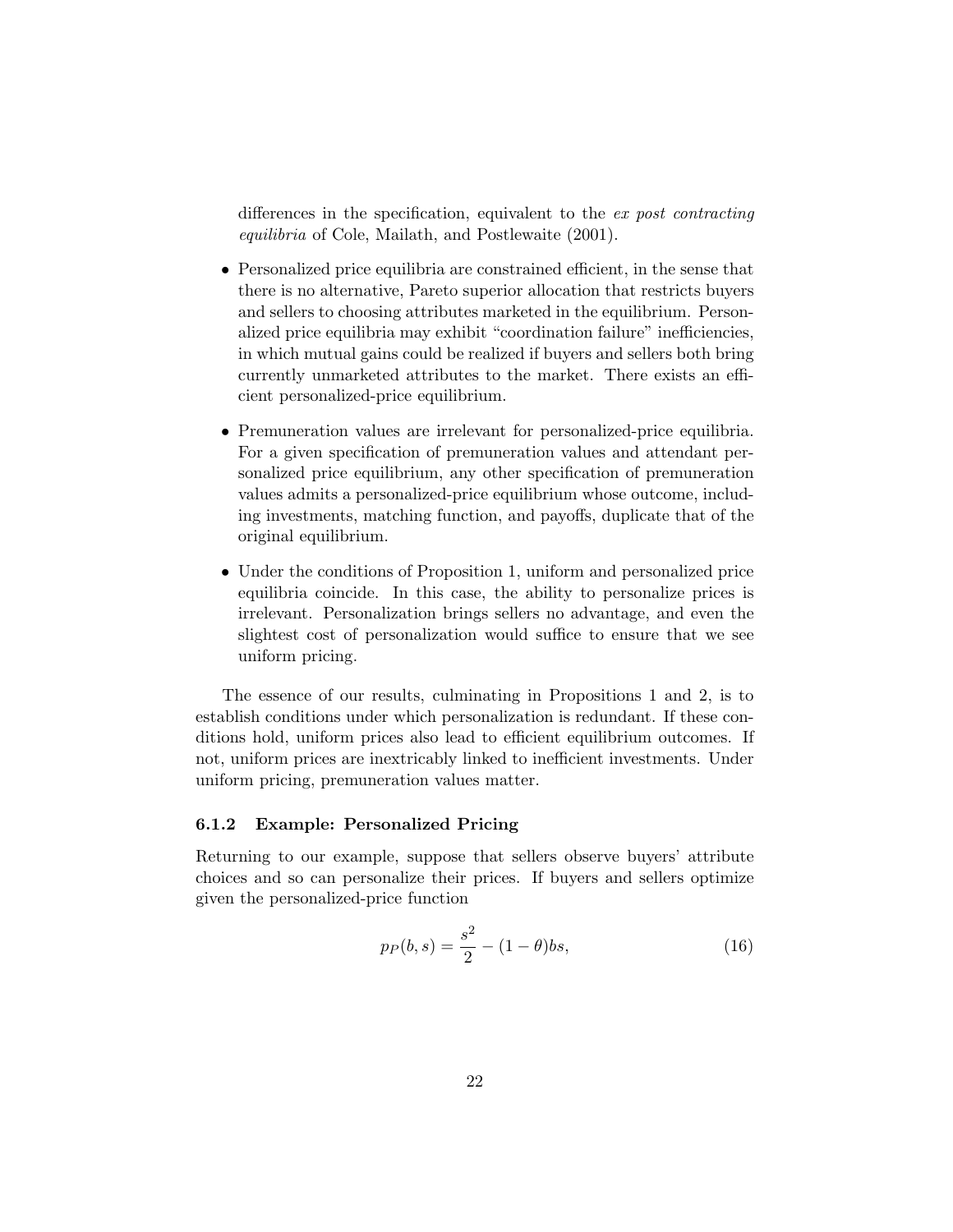the result is a feasible and efficient outcome.<sup>8</sup> In particular, given the pricing function (16), buyer  $\beta$  chooses the attribute  $b = \mathbf{b}(\beta) = \beta$  and chooses to match with seller attribute  $s = \mathbf{b}(\beta)$ . The seller chooses attribute  $s = \mathbf{s}(\sigma)$  $\sigma$ . The resulting matching of buyers and sellers clears the seller attribute market (in that the distributions of demanded and supplied seller attributes agree) and the resulting outcome is efficient. Appendix A.3 contains the details and confirms that this is a personalized-price equilibrium.

If  $\theta$  < 1 in our example, then all buyers receive lower payoffs under uniform than under personalized prices.<sup>9</sup> A natural conjecture is that sellers are necessarily disadvantaged by the inability to personalize prices. The seller's equilibrium payoff in the uniform-price equilibrium is given by

$$
(1-\theta)\tilde{b}(s(\sigma))s(\sigma)+p_U(s(\sigma))-\frac{(s(\sigma))^3}{3\sigma}=\frac{1}{6}\theta(2-\theta)^2\sigma^2.
$$

When  $\theta = 1$ , this duplicates the payoff from the personalized-price equilibrium. For  $\theta$  for which sellers' attributes exceed the personalized-price equilibrium level, every seller actually earns a higher payoff under the uniformprice equilibrium. This higher payoff results from the higher prices that buyers are willing to pay for the higher attributes chosen by sellers when they cannot personalize prices.

Why don't we see such higher prices under personalized pricing? Suppose that given a uniform-price equilibrium, a single seller had the ability to personalize prices. Such a seller could profitably reduce his attribute choice and the price at which he trades, using personalization to exclude the undesirable buyers that render such a deviation unprofitable under uniform pricing.

#### 6.1.3 Which Prices are Personalized?

Personalizing prices requires a seller to set a price for every buyer attribute in the market. However, personalized-price outcomes can be achieved with much simpler pricing schemes. The apparent absence of complicated pricing schemes thus need not signal the absence of personalized pricing.

The critical feature of personalized pricing is the seller's ability to exclude buyers with attribute choices lower than the seller's equilibrium match. In

<sup>9</sup>The buyer's payoff under uniform pricing,  $\theta \tilde{s}(b(\beta)) - p_U(\tilde{s}(b(\beta))) - \frac{(b(\beta))^3}{3\beta} = \frac{1}{6}\theta^2(2-\beta)$  $\theta$ ) $\beta^2$ , falls short of the buyer's payoff in the personalized-price equilibrium.

 $8N$ ote that for any seller attribute s, the price that a seller would receive in a match with a buyer with attribute  $b$  is decreasing in  $b$ —higher values of  $b$  are more valuable, and hence sellers are willing to charge less for them.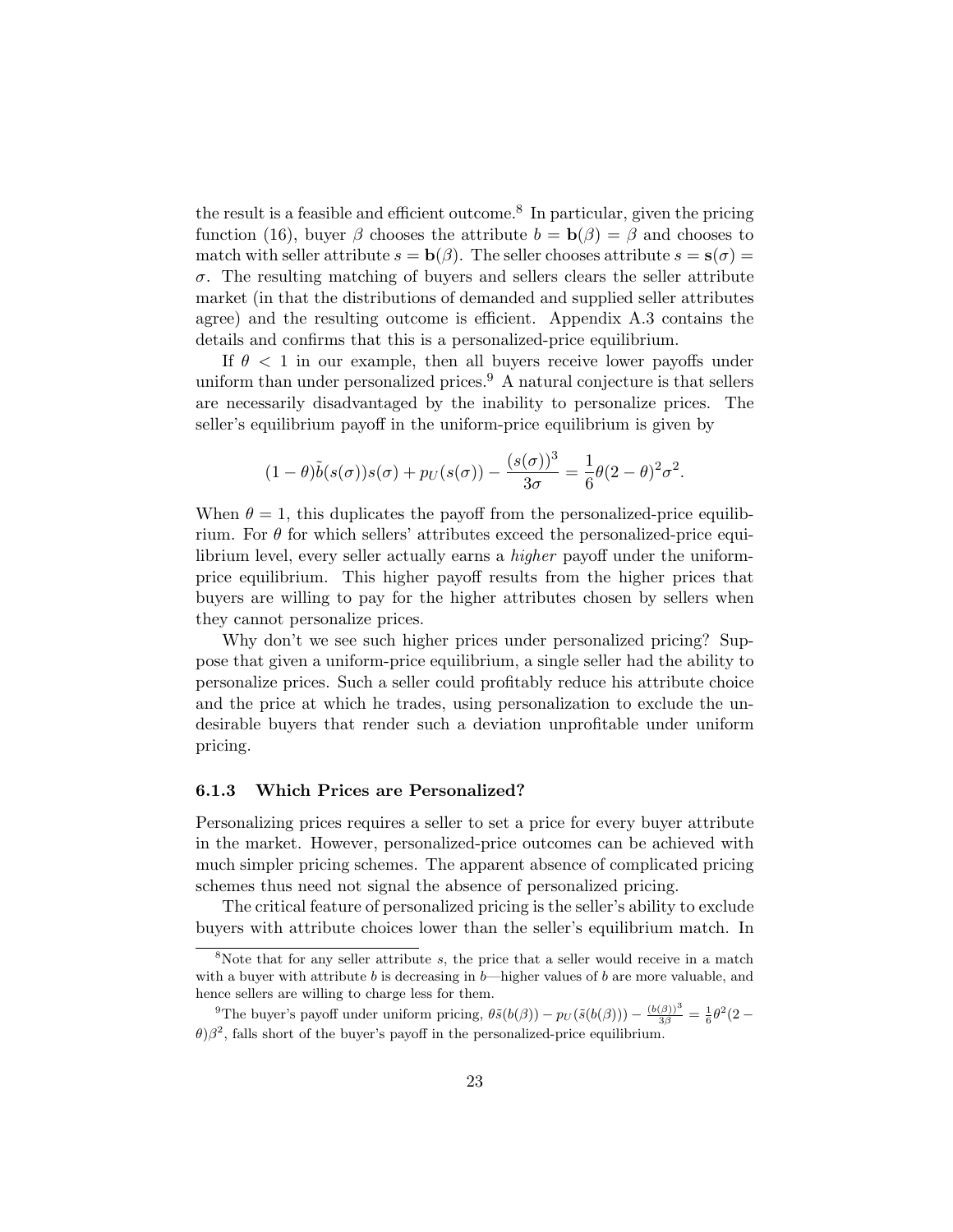particular, by charging a sufficiently high price to specific buyer attribute choices, a seller can ensure that buyers with those attributes will chose not to buy. We denote this sufficiently high price by  $P$ . A personalized-price function  $p<sub>P</sub>$  is a *uniform-rationing price* if it has the form

$$
p_P(b, s) = \begin{cases} p_{UR}(s), & \forall b \ge \tilde{b}(s), \\ P, & \text{otherwise,} \end{cases}
$$

for some  $p_{UR}: \mathcal{S} \to \mathbb{R}_+$  and  $\tilde{b}: \mathcal{S} \to \mathcal{B}$ . Under uniform-rationing pricing, a seller with attribute choice s sets a uniform price  $p(s) = p_{UR}(s)$ , but then excludes any buyers with  $b < b^{\dagger}(s)$ .

Appendix E.4 provides the straightforward argument that any personalizedprice equilibrium outcome can be supported by a uniform-rationing price. Hence, personalized pricing may be ubiquitous without one observing complete menus of prices. Whenever we observe sellers rejecting some buyers colleges denying some applicants, or firms rejecting some workers as unqualified we are observing forms of personalized pricing.<sup>10</sup>

#### 6.2 Information

Suppose sellers are constrained to set uniform prices because buyers' attributes are not observable, but that buyers can certify these attributes, perhaps by taking exams or completing internships that demonstrate their skills. One might suspect that if the cost to buyers of certifying their attribute is not too high, the uncertainty might "unravel": high-attribute buyers would reveal themselves, making it optimal for the highest-attribute buyers in the remaining pool to reveal themselves, and so on until all buyers' attributes are known.<sup>11</sup> In addition, it seems that this cascading information revelation must make at least lower-ranked buyers worse off, if not all buyers. Indeed, to avoid such unraveling, Harvard Business School students have successfully lobbied for policies that prohibit students' divulging their grades to potential employers, while the Wharton student government adopted a policy banning the release of grades.<sup>12</sup>

In contrast, in our example, *all* buyers may be worse off when information about their attributes is suppressed than when it is known. This

 $10$ Peters (2010) examines a model in which personalized prices are achieved via uniform rationing.

<sup>11</sup>See Grossman (1981), Milgrom (1981), or Okuno-Fujiwara, Postlewaite, and Suzumura (1990) for analyses of such unraveling.

 $12$ Ostrovsky and Schwarz (2010) investigate the optimal amount of information to disclose from the students' perspective.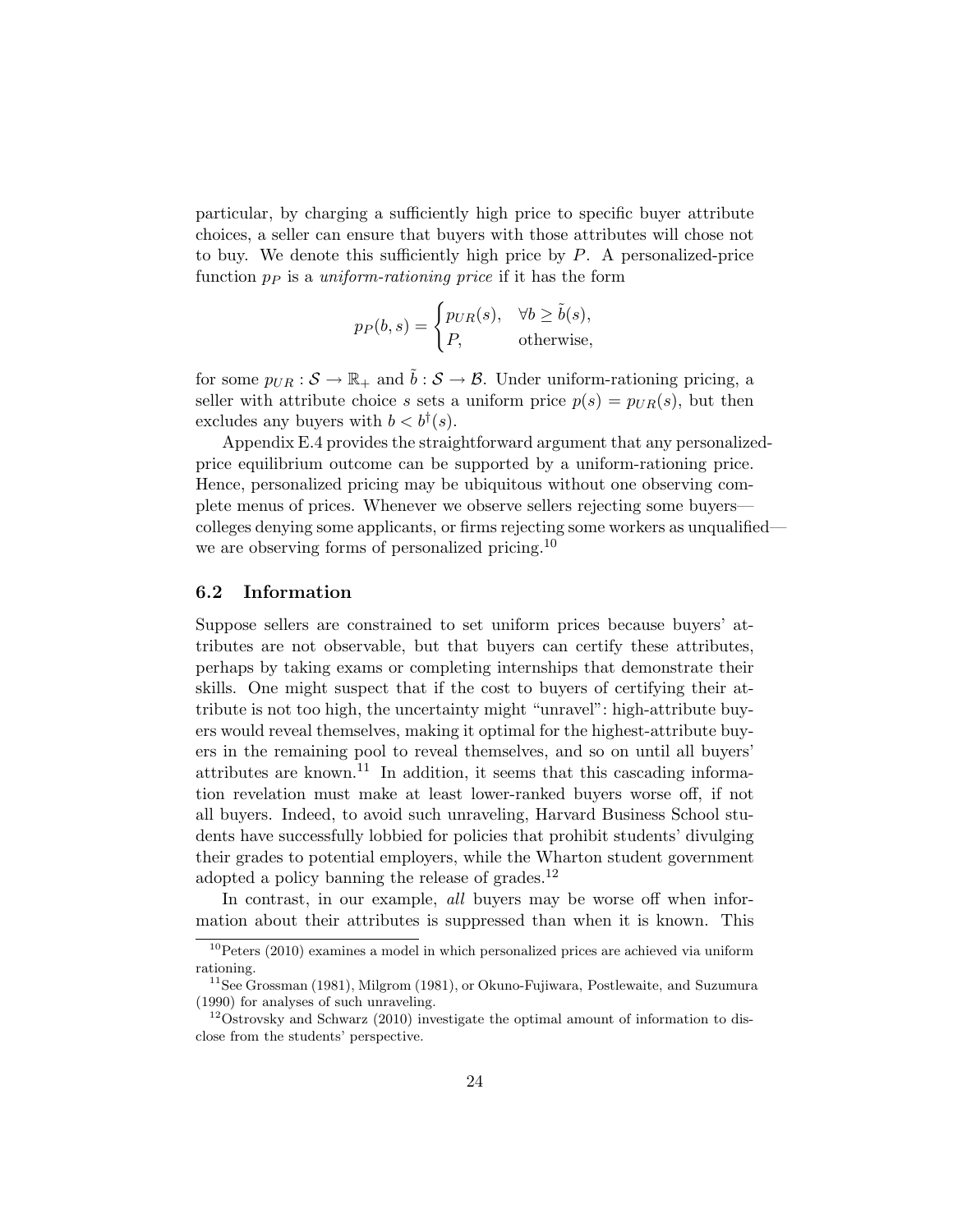result holds no matter what (nonzero) share the buyers own of the surplus, and holds for all buyers. It is the distorted incentives to invest that ensure even the lowest attribute buyers would be made worse off if buyer-attribute information were suppressed.

#### 6.3 Who Should Set Prices?

Suppose we could design the informational or legal context so that one side of the market can set prices, but cannot observe the characteristics on the other side of the market. Which should we choose? We return to our example. When  $\theta = 0$ , so the seller owns all of the surplus, the equilibrium collapses into the trivial equilibrium in which no surplus is generated. In this case, a buyer's payoff is solely the price  $p_U$ , which will have to be negative in order to bring buyers into the market, and buyers will choose the seller posting the smallest ("largest negative") price. Because sellers cannot condition prices on buyer attribute choice, every buyer will choose  $b = 0$  in equilibrium. Similarly, when  $\theta$  is positive but small, the equilibrium is markedly inefficient, featuring tiny attribute choices. This is an indication that the "wrong" side of the market is setting prices, that is, the side setting prices owns little of the surplus. Suppose personalization by a price setter is precluded for some reason other than informational asymmetries (such as legal restrictions or transaction costs), but that an alternative market design would allow buyers to post uniform prices (i.e., prices that only depend on buyer attributes). While it is more efficient for sellers to be the price setters for  $\theta > \frac{1}{2}$ , it would be more efficient to have buyers post prices when  $\theta < \frac{1}{2}$ .

#### 6.4 Overinvestment or Underinvestment?

The inefficiencies arising in hold-up problems are well understood. The inefficiencies that arise under uniform pricing are qualitatively different, as is easily seen from the overinvestment by sellers in our example for some values of  $\theta$ . The inefficiencies in uniform price equilibria in our model stem from sellers' use of attribute choice as an instrument to screen buyers, in addition to price, and the response of buyers.

It is unclear whether these inefficiencies lead in general to over- or underinvestment. To provide insight into the nature of the forces involved, it is useful to analyze why the outcome of a personalized-price equilibrium  $(\mathbf{b}^P, \mathbf{s}^P, \tilde{b}^P, \tilde{s}^P, p_P)$  is not a uniform-price equilibrium outcome. Consider the outcome  $(\mathbf{b}^P \mathbf{s}^P, \tilde{b}^P, \tilde{s}^P)$  with uniform price  $p_U(s) = p_P(\tilde{b}(s), s)$ . With this uniform price, buyers who previously matched with low attribute sellers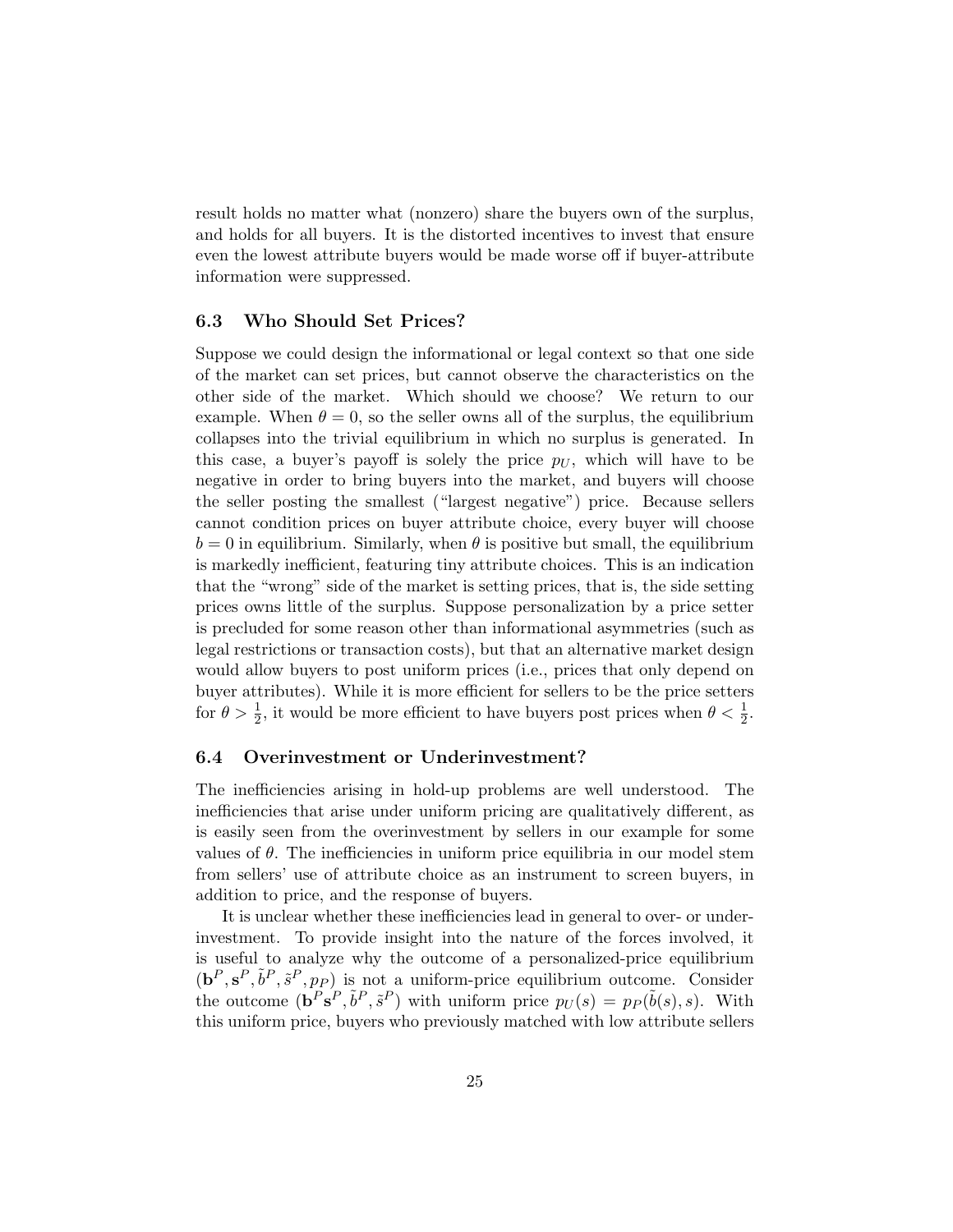find sellers with higher attributes more attractive, since the uniform price does not penalize low attribute buyers. This suggests that in a uniformprice equilibrium, a seller could discourage low attribute buyers by raising his price, and to avoid losing the high attribute buyers, also raising his attribute. The supermodularity in premuneration values ensures that it is possible to screen buyers in this way.

However, simply altering the seller attributes and  $p_U$  is not sufficient in general to obtain a uniform price equilibrium. There are two distinct issues. First, in a personalized-price equilibrium, from the envelope theorem, the impact on a buyer  $\beta$  of a marginal deviation from  $\mathbf{b}^P(\beta)$  is given by

$$
\frac{\partial h_B(b,s)}{\partial b} - \frac{\partial p^P(b,s)}{\partial b} - \frac{\partial c_B(b,\beta)}{\partial b},
$$

evaluated at  $s = \tilde{s}(b)$ . In contrast, in a uniform-price equilibrium, the second term  $(\partial p^P / \partial b)$  is absent. Second, the seller attributes (and prices) are different than in the personalized-price equilibrium. It is a priori unclear which effect will dominate. In our running example, the buyers underinvest, and for  $\theta$  not too small, the sellers overinvest.

Characterizing the nature of the investment inefficiencies in uniformprice equilibria will necessarily depend on the specifics of the premuneration values and the attribute cost functions. Similarly, little can be said about whether it would be more efficient for one side or the other to set prices at a general level; in particular, it will not be a function only of the premuneration values of the two sides.

#### 6.5 Premuneration Values

Our main result is that under uniform pricing, the decomposition of the total surplus of a match into the buyer and seller premuneration values affects the efficiency of prematch investments. Appropriately specified premuneration values can allow us to avoid either the cost (or impossibility) of personalizing prices or the inefficiencies of uniform pricing.

Premuneration values can sometimes be rearranged by appropriate legal and institutional innovations. The match of researchers and universities generates a surplus that includes the value of marketable patents from faculty research. Historically, universities have owned these patents, but another institutional arrangement could grant them to the faculty. The feasibility of such ownership is reflected in the decisions of many universities to unilaterally grant professors shares in the revenues from patents stemming from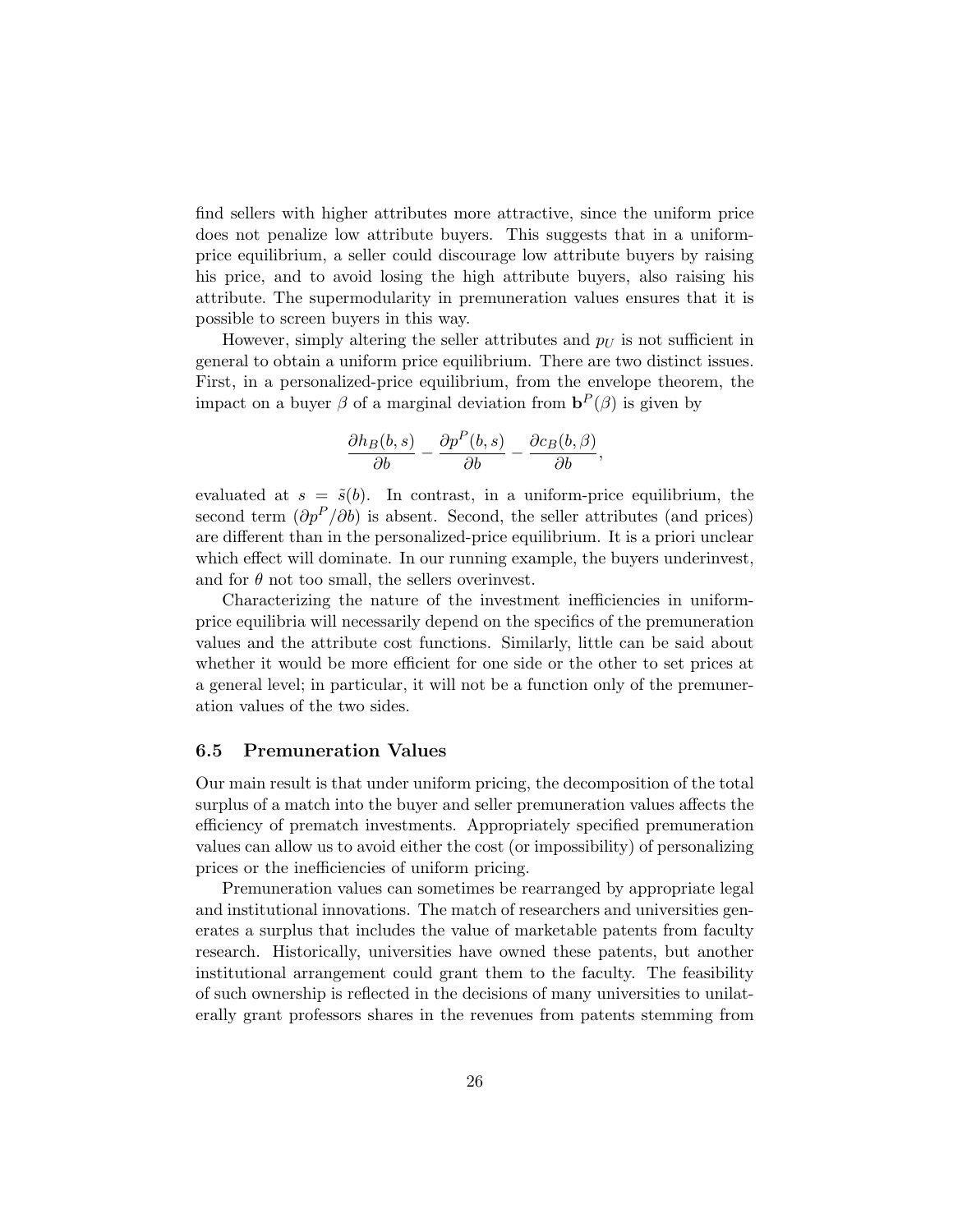their research. Why aren't all premuneration values specified so as to allow efficient uniform-pricing outcomes?

Section 1.4 highlighted moral hazard problems. Monitoring considerations may also play a role. Consider a collection of heterogeneous and risk averse agents who are to be matched with risk neutral principals. One could ensure that the principal's premuneration values are independent of agent characteristics by assigning ownership of the technology to the agents. Uniform pricing per se would then impose no costs, but the agents would inefficiently bear all of the risk associated with the match, leading to inefficient actions and less valuable matches. We could instead let the principal own some or all of the technology, but now the principal's premuneration value will no longer be independent of the characteristics of the agent with whom he is matched.<sup>13</sup> Finally, legal restrictions may be at work.<sup>14</sup>

Putting these considerations together, new monitoring and contracting technologies may be valuable, not only because they can create better incentives within a match, but also because they can create more leeway for designing premuneration values and hence better matching.

## References

Acemoglu, D. (1997): "Training and Innovation in an Imperfect Labour Market," Review of Economic Studies, 64(3), 445–464.

<sup>&</sup>lt;sup>13</sup>Even before the incentive-design stage, simply measuring and contracting on the relevant variables may pose difficulties. The University of New Mexico sued a former researcher for rights to patents that he applied for four years after he had left the university, arguing that the patents stemmed from research that he had done before leaving. ("Universities Try to Keep Inventions From Going 'Out the Back Door,' " Chronicle of Higher Education, May 17, 2002.) In principle, the owner of the rights to a song is entitled to a payment each time the song is played on the radio in a bar or health club, but collection is impractical.

<sup>&</sup>lt;sup>14</sup>For example, Bulow and Levin (2006) note that the National Residency Matching Program matching medical residents and hospitals constrains hospitals to make the same offers to all residents. They argue that the primary effect is not inefficient matching but a transfer of surplus to the hospitals (with Niederle and Roth (2003, 2005) offering an alternative view). However, Nicholson (2003) argues that the result is an inefficient allocation of residents to specialties. Medical students who do their residency acquire training that dramatically increases their future earnings. Nicholson argues that this part of the surplus from the match (which is owned by the student) is so large in some specialties (such as dermatology, general surgery, orthopedic surgery and radiology) that if personalized prices were employed, medical students would pay hospitals handsomely for the opportunity to do their residency in these specialities. This is as compared to their stipend, which was \$44,700 in 2007/8 (Association of American Medical College Survey of Household Stipends, Benefits and Funding, Autumn 2007 Report).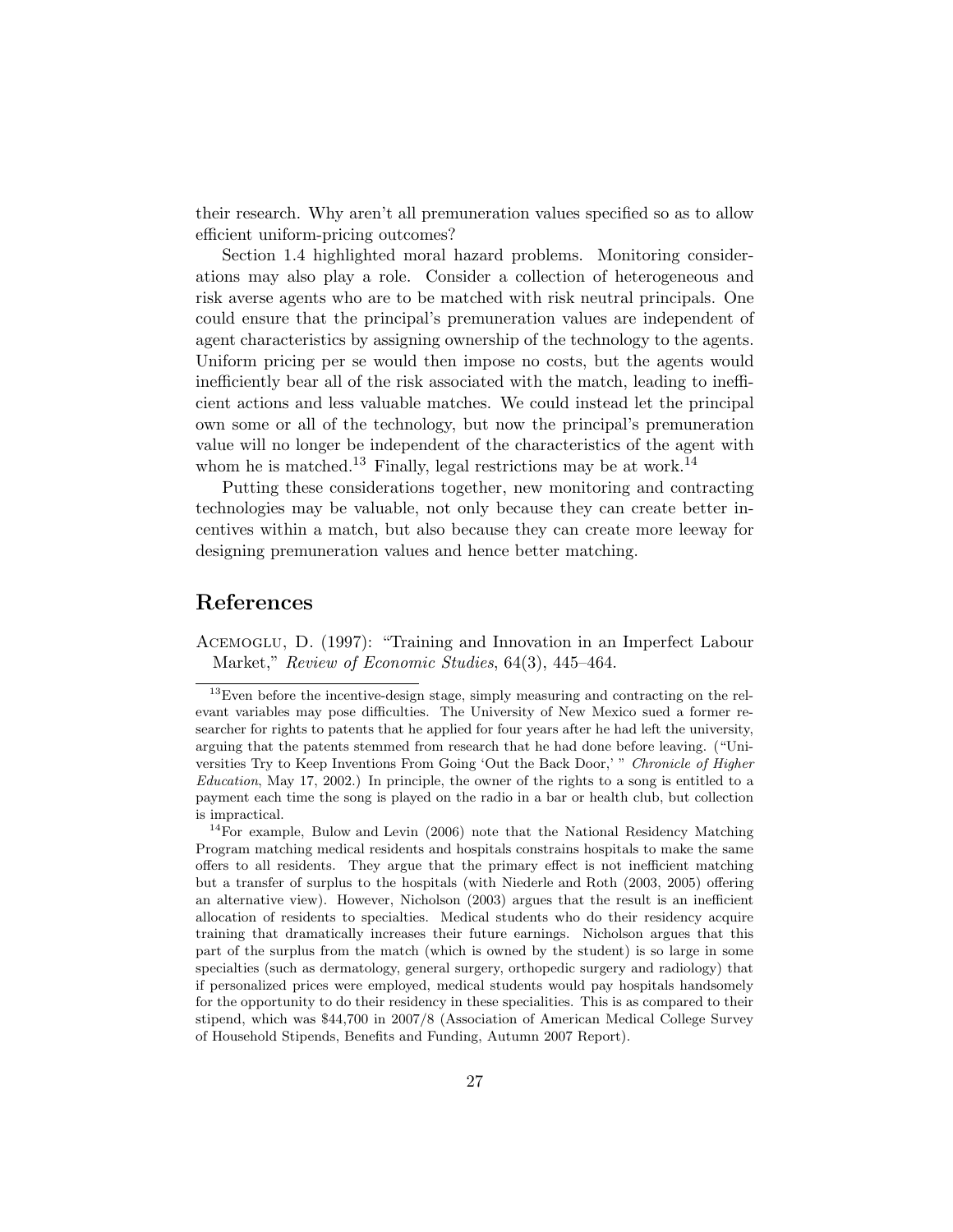Acemoglu, D., and J. Pischke (1998): "Why do Firms Train? Theory and Evidence," Quarterly Journal of Economics, 113(1), 79–119.

(1999): "Beyond Becker: Training in Imperfect Labor Markets," Economic Journal, 109(453), F112–F142–464.

- ACEMOGLU, D., AND R. SHIMER (1999): "Holdups and Efficiency with Search Frictions," International Economic Review, 40(4), 827–849.
- Bulow, J., and J. Levin (2006): "Matching and Price Competition," American Economic Review, 96(3), 652–668.
- Burdett, K., and M. Coles (2001): "Transplants and Implants: The Economics of Self-Improvement," International Economic Review, 42(3), 597–616.
- Cole, H. L., G. J. Mailath, and A. Postlewaite (2001): "Efficient Non-Contractible Investments in Large Economies," Journal of Economic Theory, 101(2), 12–21.
- de Meza, D., and B. Lockwood (2009): "Too much Investment? A Problem of Endogenous Outside Options," Games and Economic Behavior,  $69(2)$ ,  $503-511$ .
- EECKHOUT, J., AND P. KIRCHER (2010): "Sorting and Decentralized Price Competition," Econometrica, 78(2), 539–574.
- Grossman, S. J. (1981): "The Informational Role of Warranties and Private Disclosure about Product Quality," Journal of Law and Economics, 24(4), 461–483.
- Guerrieri, V., R. Shimer, and R. Wright (2010): "Adverse Selection in Competitive Search Equilibrium," Econometrica, forthcoming.
- Hosios, A. J. (1990): "On the Efficiency of Matching and Related Models of Search and Unemployment," Review of Economic Studies, 57(2), 279– 298.
- Johnstone, D. B. (2001): "The Economics and Politics of Income Contingent Repayment Plans," mimeo, Center for Comparative and Global Studies in Education, SUNY Buffalo.
- MAKOWSKI, L., AND J. M. OSTROY (1995): "Appropriation and Efficiency: A Revision of the First Theorem of Welfare Economics," American Economic Review, 85(4), 808–827.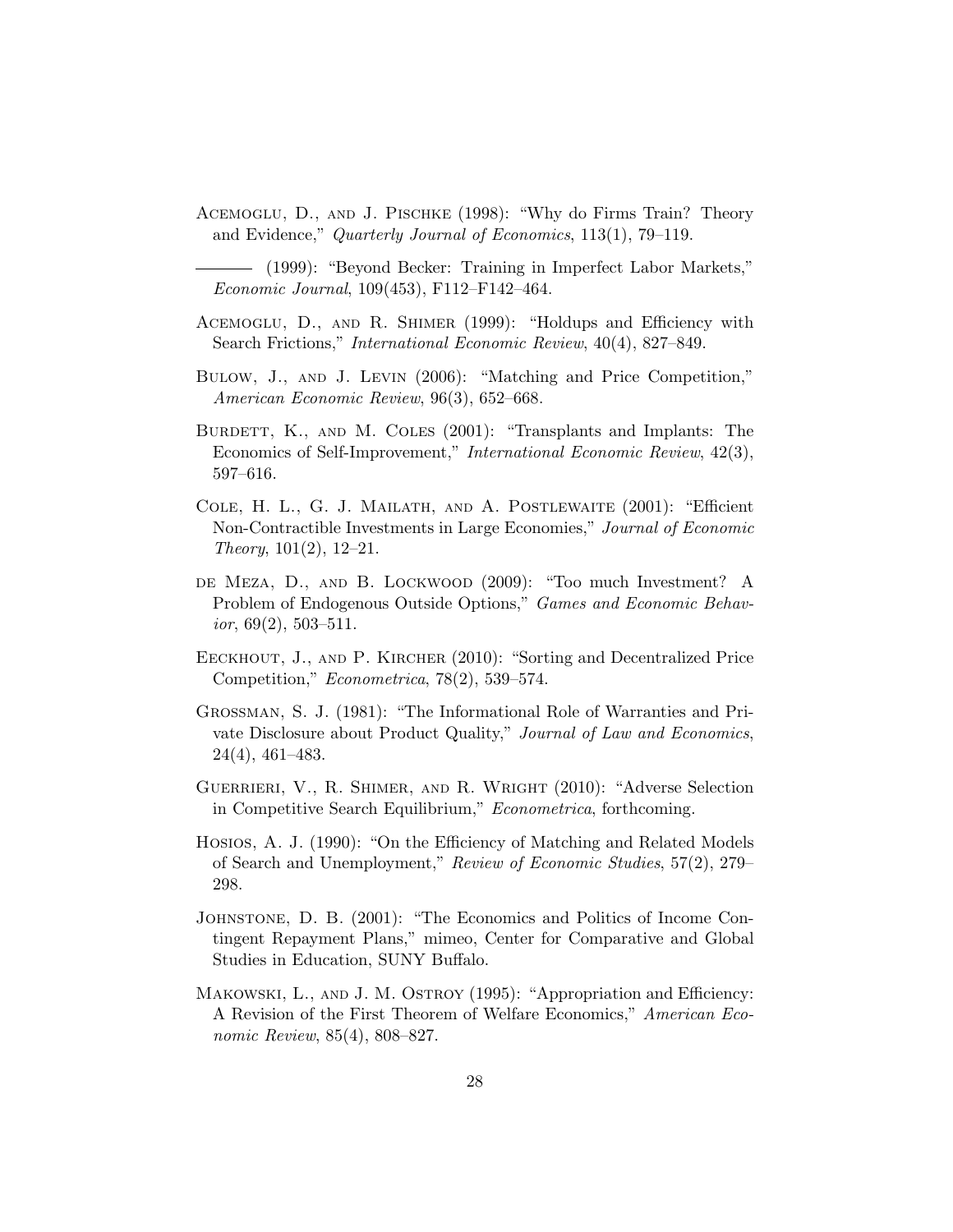- Masters, A. (2009): "Commitment, Advertising and Efficiency of Two-Sided Investment in Competitive Search Equilibrium," mimeo, SUNY Albany.
- Milgrom, P. R. (1981): "Good News and Bad News: Representation Theorems and Applications," Bell Journal of Economics, 12(2), 380–391.
- Moen, E. R. (1997): "Competitive Search Equilibrium," Journal of Political Economy,  $105(2)$ ,  $385-411$ .
- Moen, E. R., and A. Rosen (2004): "Does Poaching Distort Training?," Review of Economic Studies, 71(4), 1141–1162.
- Nicholson, S. (2003): "Barriers to Entering Medical Specialties," Working Paper 9649, National Bureau of Economic Research.
- Niederle, M., and A. E. Roth (2003): "Relationship Between Wages and Presence of a Match in Medical Fellowships," Journal of the American Medical Association, 290(9), 1153–1154.

(2005): "The Gastroenterology Fellowship Market: Should There Be a Match?," American Economic Review, 95(2), 372–375.

- Niederle, M., and L. Yariv (2008): "Matching Through Decentralized Markets," mimeo, Stanford University and California Institute of Technology.
- Okuno-Fujiwara, M., A. Postlewaite, and K. Suzumura (1990): "Strategic Information Revelation," Review of Economic Studies, 57(1), 25–47.
- Ostrovsky, M., and M. Schwarz (2010): "Information Disclosure and Unraveling in Matching Markets," American Economic Journal: Microeconomics, 2(2), 34–63.
- PETERS, M. (2010): "Noncontractible Heterogeneity in Directed Search," Econometrica, 78(4), 1173–1200.
- PETERS, M., AND A. SIOW (2002): "Competing Premarital Investments," Journal of Political Economy, 110(3), 592–608.
- SHI, S. (2001): "Frictional Assignment. I. Efficiency," Journal of Economic Theory, 98 (2), 232–260.
- WILLIAMSON, O. (1975): Markets and Hierarchies: Analysis and Antitrust Implications. Free Press, New York.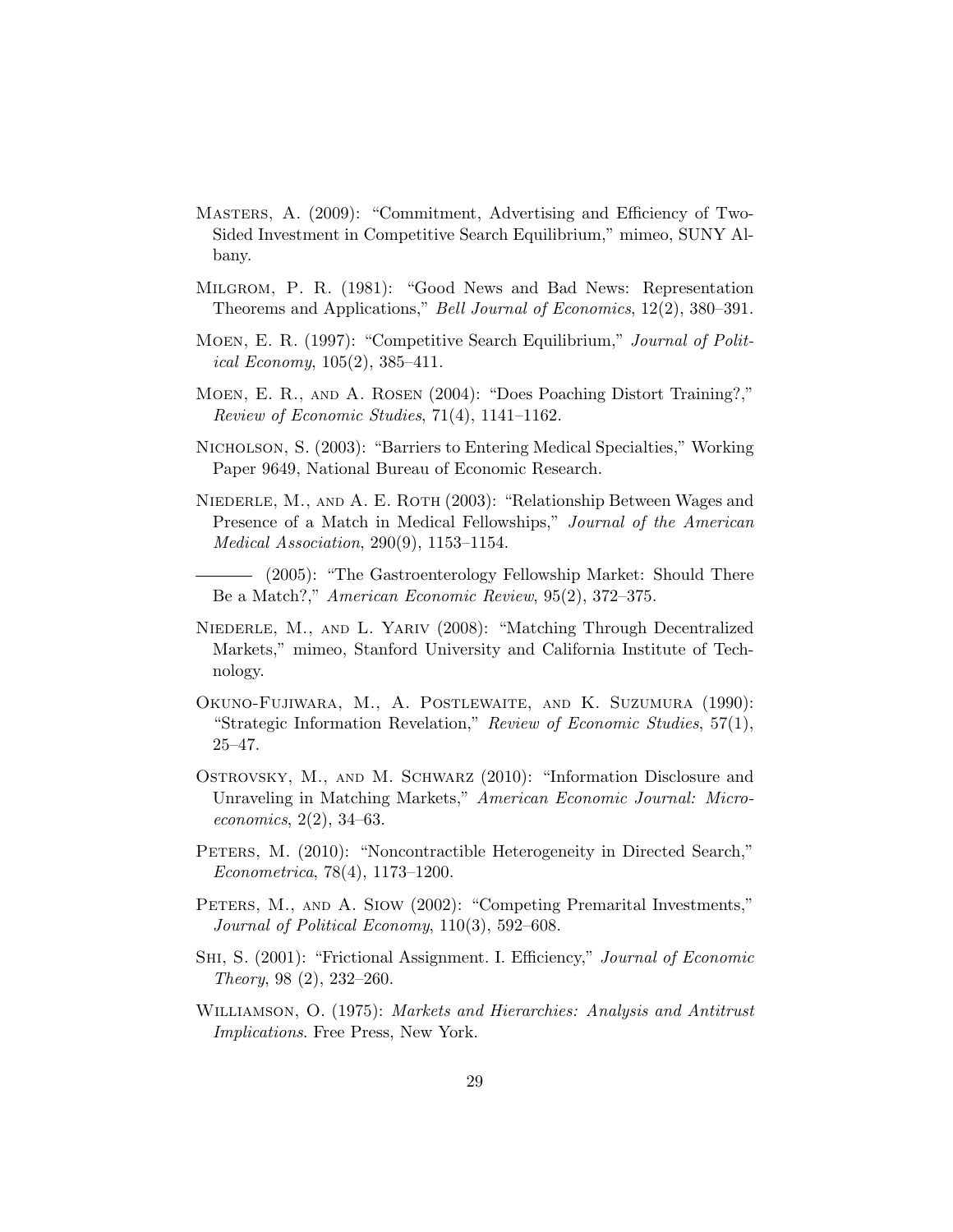## Pricing and Investments in Matching Markets Online Appendix

| George J. Mailath | Andrew Postlewaite | Larry Samuelson |
|-------------------|--------------------|-----------------|
|                   | November 30, 2010  |                 |

## A Example, Detailed Calculations

#### A.1 Efficiency

Efficiency requires that for each matched pair  $\beta$  and  $\sigma$ , attribute choices b and s solve

$$
\max_{b,s} bs - \frac{b^3}{3\beta} - \frac{s^3}{3\sigma},
$$

giving first-order conditions

$$
s - \frac{b^2}{\beta} = 0
$$
 and  $b - \frac{s^2}{\sigma} = 0$ .

Efficiency also requires positive assortative matching in attribute (and so in index, since the cost functions guarantee that attribute choices will be increasing in index). We can accordingly solve by setting  $\sigma = \beta$ , which in turn implies  $s = b$ , giving the efficient attribute-choice functions

$$
\mathbf{b}(\beta) = \beta \quad \text{and} \quad \mathbf{s}(\sigma) = \sigma.
$$

#### A.2 Derivation of  $(6)-(9)$

The buyer chooses an attribute b and a seller attribute s with whom to match in order to solve

$$
\max_{b,s} \ \theta bs + p_U(s) - \frac{b^3}{3\beta}.
$$

Assuming  $p_U$  is differentiable, the first-order conditions for the buyer are

$$
\theta s - \frac{b^2}{\beta} = 0
$$
  
and 
$$
\theta b - p'_U(s) = 0.
$$

When choosing an attribute  $s$ , the seller is selected by a buyer with attribute  $b = b(s)$ . The seller  $\sigma$  thus solves

$$
\max_s \ (1-\theta) \tilde{b}(s) s + p_U(s) - \frac{s^3}{3\sigma},
$$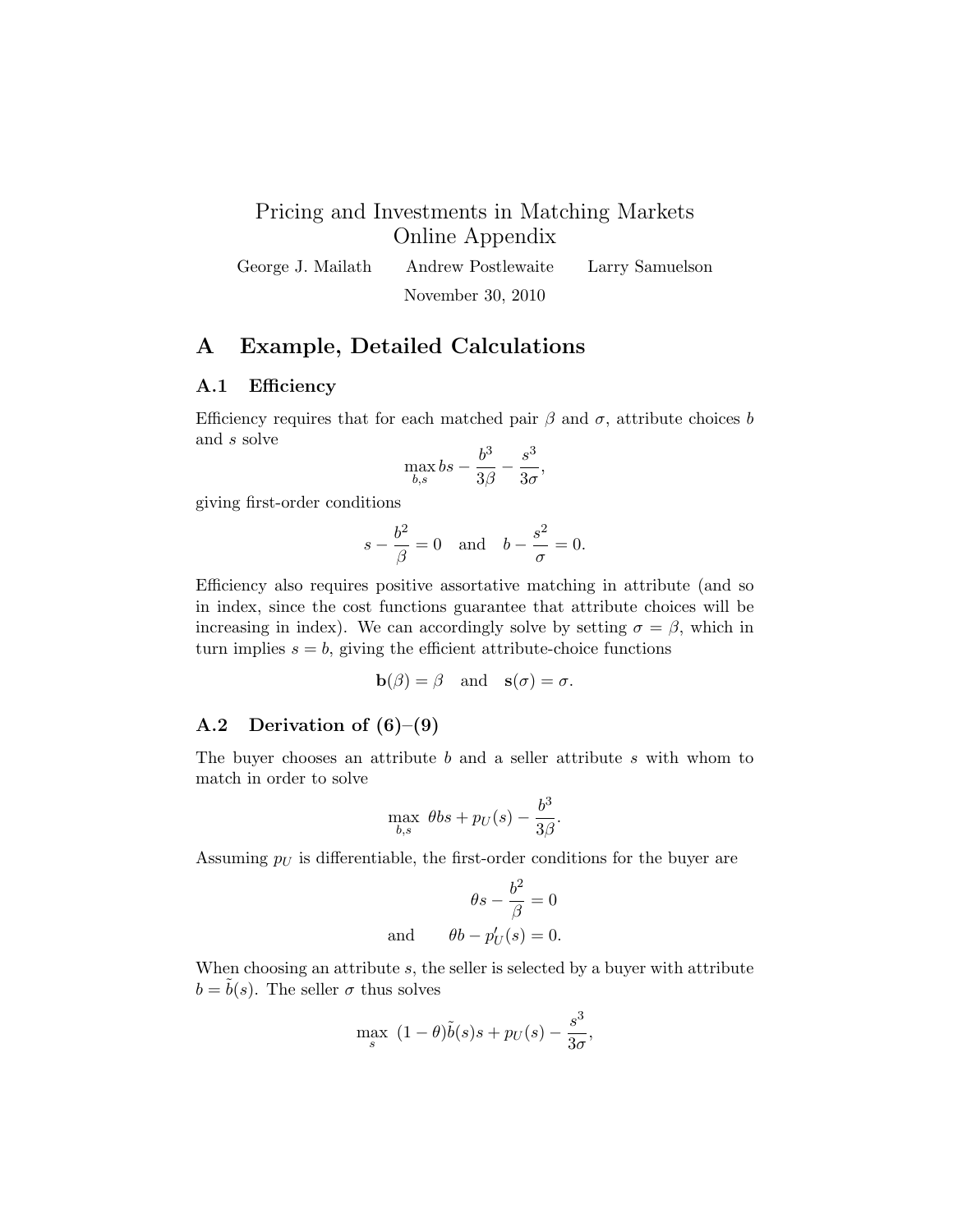implying (assuming  $\tilde{b}$  is differentiable) the first-order condition

$$
(1 - \theta)[\tilde{b}'(s)s + \tilde{b}(s)] + p'_U(s) - \frac{s^2}{\sigma} = 0.
$$

Begin by conjecturing that the equilibrium attribute-choice functions are given by the linear functions

$$
\mathbf{b}(\beta) = A\beta \tag{A.1}
$$

and 
$$
\mathbf{s}(\sigma) = B\sigma.
$$
 (A.2)

Then, assuming that in equilibrium, a buyer of type  $\beta$  matches with seller of type  $\sigma = \beta$ , we have  $b(s) = As/B$ . Using this, rewrite the buyer's second first-order condition as  $\theta As/B - p'_U(s) = 0$  and solve for the price function

$$
p_U(s) = \frac{\theta A}{2B} s^2.
$$

The requirement that low index traders be willing to participate in the market implies that the constant of integration equals 0. Similarly, rewrite the buyer's first first-order condition as  $\theta Bb/A - b^2/\beta = 0$  and solve for b, yielding

$$
b = \frac{\theta B}{A} \beta. \tag{A.3}
$$

Turning to the seller, write the first-order condition as  $2(1 - \theta)As/B +$  $\theta As/B - s^2/\sigma = 0$  and solve for s,

$$
s = \frac{(2 - \theta)A}{B}\sigma.
$$
 (A.4)

Combining (A.1) with (A.3) and (A.2) with (A.4), yields  $A = \theta^{\frac{2}{3}}(2-\theta)^{\frac{1}{3}}$ and  $B = \theta^{\frac{1}{3}}(2-\theta)^{\frac{2}{3}}$ . It is straightforward to verify that the second order conditions are satisfied, and so the conjecture is verified.

#### A.3 Personalized Prices

Suppose that sellers observe buyers' attribute choices and so can personalize their prices. Consider the candidate personalized-price function

$$
p_P(b, s) = \frac{s^2}{2} - (1 - \theta)bs.
$$
 (A.5)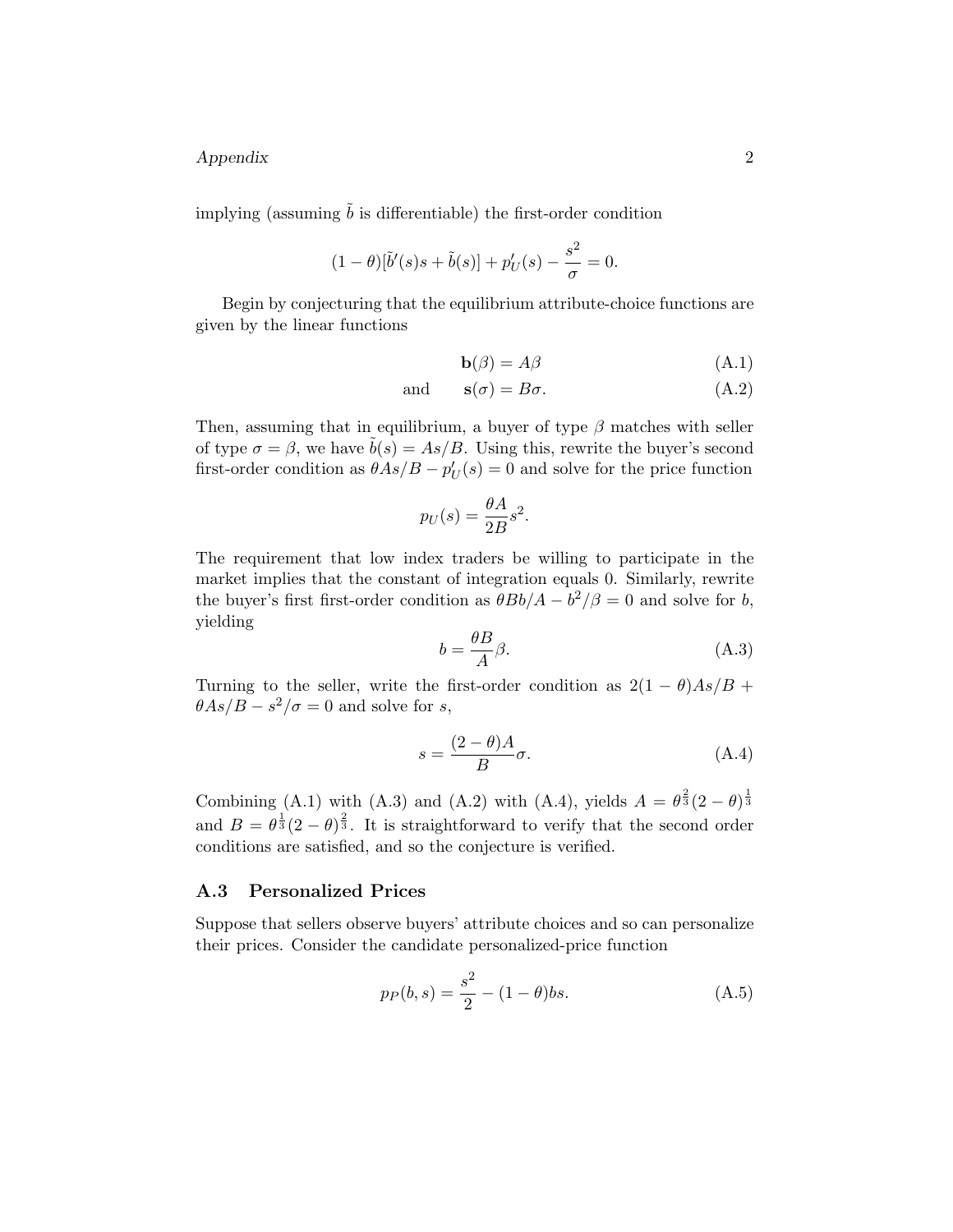Given the pricing function (A.5), buyer  $\beta$  chooses a buyer attribute b and a seller attribute s (i.e., chooses to match with a seller with that attribute) to solve

$$
\max_{b,s} \ \theta bs - \frac{s^2}{2} + (1 - \theta) bs - \frac{b^3}{3\beta} = \max_{(b,s)} \ bs - \frac{s^2}{2} - \frac{b^3}{3\beta}.
$$

Hence, buyer  $\beta$  chooses the attribute  $b = \mathbf{b}(\beta) = \beta$  and chooses to match with seller attribute  $s = \mathbf{b}(\beta)$ . The implied distribution of demanded seller attributes is uniform on [0, 1].

When choosing an attribute  $s$ , the seller is selected by a buyer with attribute  $b = \tilde{b}(s) = s$ . The seller  $\sigma$  thus solves

$$
\max_{s} (1 - \theta)\tilde{b}(s)s + \frac{s^2}{2} - (1 - \theta)\tilde{b}(s)s - \frac{s^3}{3\sigma} = \max_{s} \frac{s^2}{2} - \frac{s^3}{3\sigma},
$$

yielding the attribute choice  $s = s(\sigma) = \sigma$ . The implied distribution of supplied seller attributes is uniform on [0, 1].

The resulting matching of buyers and sellers clears the seller attribute market (in that the distributions of demanded and supplied seller attributes agree). We thus have a personalized-price equilibrium.

Equilibrium payoffs to the seller and buyer are

$$
\frac{(\mathbf{s}(\sigma))^2}{2} - \frac{(\mathbf{s}(\sigma))^3}{3\sigma} = \frac{\sigma^2}{2} - \frac{\sigma^3}{3\sigma} = \frac{1}{6}\sigma^2
$$
  
and 
$$
\frac{(\mathbf{b}(\beta))^2}{2} - \frac{(\mathbf{b}(\beta))^3}{3\beta} = \frac{\beta^2}{2} - \frac{\beta^3}{3\beta} = \frac{1}{6}\beta^2.
$$

# B The Absence of Profitable Deviations and Optimization given  $p_U$

Say that a seller has an extended profitable deviation if either he has a profitable seller deviation in the sense of Definition 3, or there exists an attribute  $s \in \mathcal{S}$  for which property (ii) of Definition 3 holds.

**Lemma B.1** Fix a feasible outcome  $(\mathbf{b}, \mathbf{s}, \tilde{b}, \tilde{s})$  and a uniform price  $p_U$ . Suppose all buyers optimize at **b** given  $p_U$  (i.e., (3) holds). If seller  $\sigma$  has no extended profitable deviation, then he is optimizing at  $s$  given  $p_U$ .

**Proof.** Suppose there exists a seller  $\sigma$  and attribute choice  $s' \in \mathcal{S}$  such that

$$
\Pi_S(\mathbf{s}(\sigma), \sigma) < \Pi_S(s', \sigma) = h_S(\tilde{b}(s'), s') + p_U(s') - c_S(s', \sigma).
$$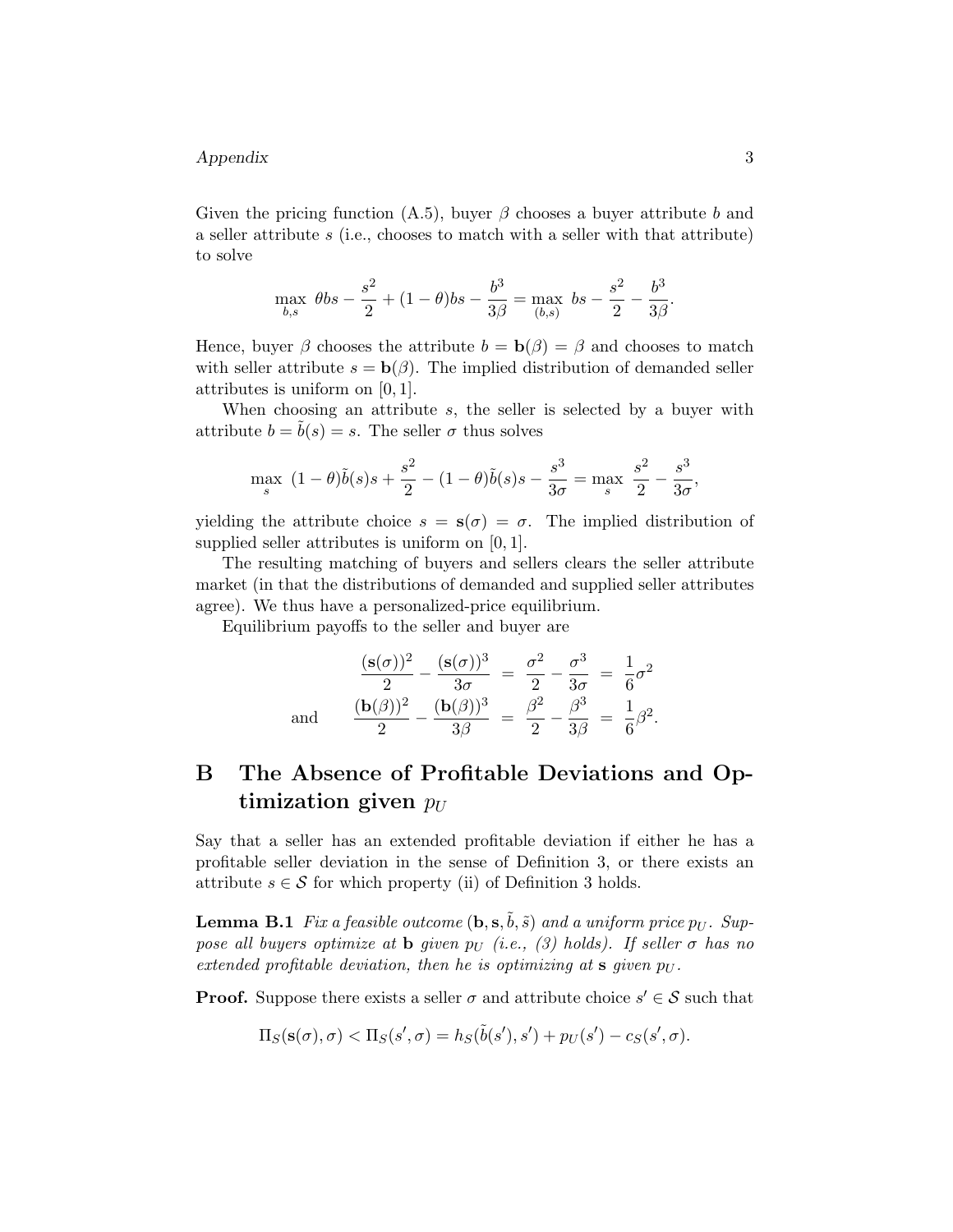Let  $\varepsilon = [\Pi_S(s', \sigma) - \Pi_S(\mathbf{s}(\sigma), \sigma)]/4 > 0$ . Then, there exists  $\delta > 0$  such that for all  $b \geq \tilde{b}(s') - \delta$ ,

$$
h_S(b, s') + p_U(s') - c_S(s', \sigma) > \Pi_S(\mathbf{s}(\sigma), \sigma) + 3\varepsilon.
$$
 (B.1)

Denote by  $p''$  the price for an attribute  $s''$  that makes the buyer with attribute  $\tilde{b}(s')$  indifferent between s' (her equilibrium match) and s'', i.e.,

$$
h_B(\tilde{b}(s'), s'') - p'' = h_B(\tilde{b}(s'), s') - p_U(s').
$$

Choose  $s'' > s'$  sufficiently close to s' so that

$$
\left| h_S(b, s'') - c_S(s'', \sigma) - h_S(b, s') + c_S(s', \sigma) \right| < \varepsilon, \quad \forall b \in \mathcal{B}, \tag{B.2}
$$

holds and  $|p'' - p_U(s')| < \varepsilon/2$ . From Assumption 1 (Supermodularity),

$$
h_B(\tilde{b}(s') - \delta, s'') - p'' < h_B(\tilde{b}(s') - \delta, s') - p_U(s').
$$

For  $\hat{p} < p''$  sufficiently close to  $p''$ , we have  $p'' - \hat{p} > \varepsilon/2$  and

$$
h_B(\tilde{b}(s') - \delta, s'') - \hat{p} < h_B(\tilde{b}(s') - \delta, s') - p_U(s').
$$

Moreover the buyer with attribute  $\tilde{b}(s')$  receives strictly higher payoff from  $(s'', \hat{p})$  than from  $(s', p_U(s'))$ ). Another application of Assumption 1 shows that for all  $b \leq \tilde{b}(s') - \delta$ ,

$$
h_B(b, s'') - \hat{p} < h_B(b, s') - p_U(s').
$$

From (3), for all  $b \in \mathcal{B}$ ,

$$
h_B(b, s') - p_U(s') \le h_B(b, \tilde{s}(b)) - p_U(\tilde{s}(b)),
$$

and so no buyer with attribute  $b \leq \tilde{b}(s') - \delta$  finds  $(s'', \hat{p})$  attractive. Thus, the pair  $(s'', \hat{p})$  is a profitable deviation for seller  $\sigma$ , since

$$
h_S(\tilde{b}(s') - \delta, s'') + \hat{p} - c_S(s'', \sigma) > h_S(\tilde{b}(s') - \delta, s') + \hat{p} - c_S(s', \sigma) - \varepsilon
$$
\n
$$
\geq \Pi_S(\mathbf{s}(\sigma), \sigma) + 3\varepsilon + (\hat{p} - p'') + (p'' - p_U(s')) - \varepsilon
$$
\n
$$
= \Pi_S(\mathbf{s}(\sigma), \sigma) + \varepsilon,
$$

where the first inequality follows from  $(B.2)$  and the second from  $(B.1)$ .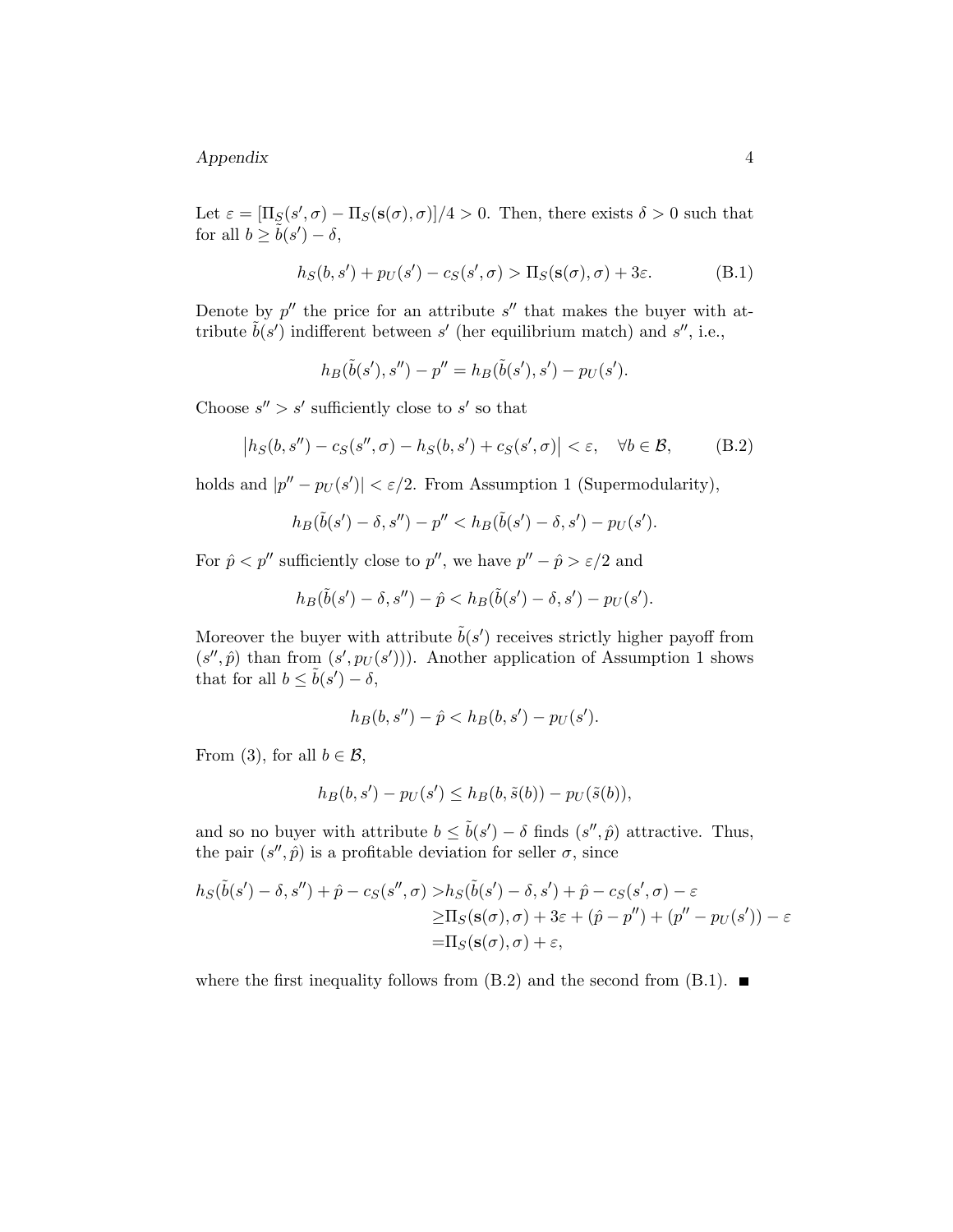## C Proof of Proposition 1: Efficient Uniform Pricing

Let  $(\mathbf{b}, \mathbf{s}, \tilde{b}, \tilde{s}, p_P)$  be an efficient personalized-price equilibrium (see Section E; existence is established in Proposition E.1). We first show that the price function can be altered so that the seller is indifferent over buyer attributes. In particular,  $(\mathbf{b}, \mathbf{s}, \tilde{b}, \tilde{s}, \hat{p}_P)$  is a personalized-price equilibrium, where  $\hat{p}_P$  is the personalized-price function given by

$$
\hat{p}_P(b,s) = p_P(\tilde{b}(s),s) + h_S(\tilde{b}(s),s) - h_S(b,s), \quad \forall (b,s) \in \mathcal{B} \times \mathcal{S}.
$$
 (C.1)

Moreover, under  $\hat{p}_P$ , the seller is indifferent over all marketed buyer attributes.

To verify this, note that seller indifference is immediate, and it is then immediate that the seller is optimizing given  $\hat{p}_P$ . We then need show only that the buyer is optimizing given  $p_U$ . Suppose (E.1) fails at some  $\beta$ . Then, for some  $(b, s) \in \mathcal{B} \times \mathcal{S}$  and for sufficiently small  $\varepsilon > 0$ ,

$$
h_B(b,s) - (\hat{p}_P(b,s) + \varepsilon) - c_B(s,\beta) > \Pi_B(\mathbf{b}(\beta),\beta).
$$

Since no buyer has a profitable out-of-market deviation,

$$
h_S(\tilde{b}(s),s) + \hat{p}_P(\tilde{b}(s),s) \geq h_S(b,s) + \hat{p}_P(b,s) + \varepsilon
$$

But this, with (C.1), yields a contradiction.

We now notice that if  $h<sub>S</sub>(b, s)$  does not depend on b, then neither does  $\hat{p}_P$ , implying that  $(\mathbf{b}, \mathbf{s}, \tilde{b}, \tilde{s}, p_U)$  for  $p_U(s) = \hat{p}_P(\cdot, s)$  is a uniform-price equilibrium.

The constrained efficiency of uniform-price equilibria when the seller premuneration values do not depend on buyer attributes follows from the observation that such equilibria are also personalized price equilibria and Lemma E.2.

## D Proof of Proposition 3: Existence of Equilibrium.

The existence proof is involved and indirect. We would like to construct a game Γ whose equilibria induce uniform-price equilibria. However, the obvious such game  $\Gamma$  is itself difficult to handle, so we work with an approximating sequence of games  $\Gamma^n$ . We verify that each  $\Gamma^n$  has an equilibrium,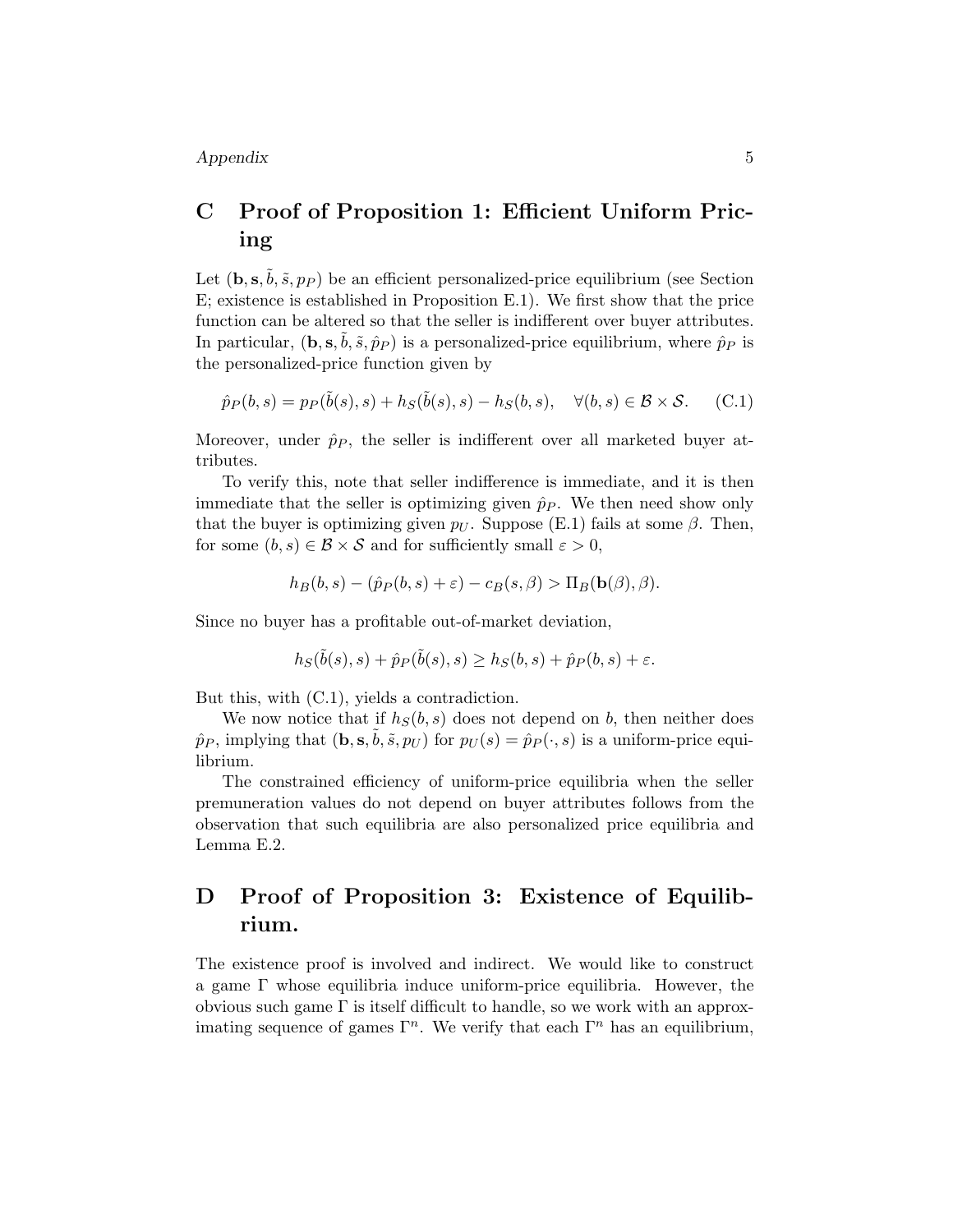take limits, and show that the limiting strategy profile induces a uniformprice equilibrium. Loosely, the  $n$  index allows us to accommodate (in the limit) the possibility of jumps in the attribute-choice functions (precluded in game  $\Gamma^n$ ).

#### D.1 Preliminaries

Let  $P = \max\{h_B(\bar{b}, \bar{s}), h_S(\bar{b}, \bar{s})\}.$  Then P is sufficiently large that no buyer would be willing to purchase any seller attribute choice  $s \in [0, \bar{s}]$  at a price exceeding P, nor would any seller be willing to sell to a buyer  $b \in [0, \bar{b}]$  at price less than  $-P$ . We can thus limit prices to the interval  $[-P, P]$ .

Since buyer premuneration values are  $\mathcal{C}^2$ , there is a Lipschitz constant  $\Delta$  such that for all  $\varepsilon > 0$ ,  $s \in [0, \bar{s} - \varepsilon]$ , and  $b \in [0, \bar{b}]$ , we have  $h_B(b, s + \varepsilon)$  $h_B(b, s) < \Delta \varepsilon$ . As a result, given a choice between seller s and seller  $s + \varepsilon$  at a price higher by  $\Delta \varepsilon$ , buyers would always choose the former. Equilibrium prices will thus never need to increase at a rate faster than  $\Delta$ .

## D.2 The game  $\Gamma^n$

Each game  $\Gamma^n$  has three players, consisting of a buyer, a seller, and a pricesetter.

#### D.2.1 Strategy spaces

We begin by defining the strategy spaces for  $\Gamma^n$ .

The buyer chooses a pair of functions,  $(\mathbf{b}, \mathbf{s}_B)$ , where  $\mathbf{b} : [0, 1] \rightarrow [0, \overline{b}]$ specifies a buyer attribute choice and  $\mathbf{s}_B : [0,1] \to [0,\bar{s}]$  a seller attribute with which to match, each as a function of the buyer's type. We denote the set of pairs of increasing functions  $(b, s_B)$  normed by the sum of the  $L<sup>1</sup>$ norms on the component functions by  $\Upsilon_B$ . In  $\Gamma^n$ , the buyer is restricted to the subset of  $\Upsilon_B$ , denoted by  $\Upsilon_B^n$ , of functions satisfying (D.1) and (D.2):

$$
(\beta' - \beta)/n \le \mathbf{b}(\beta') - \mathbf{b}(\beta) \le n(\beta' - \beta), \quad \forall \beta < \beta' \in [0, 1], \tag{D.1}
$$

and

$$
(\beta' - \beta)/n \le \mathbf{s}_B(\beta') - \mathbf{s}_B(\beta) \le n(\beta' - \beta), \quad \forall \beta < \beta' \in [0, 1]. \tag{D.2}
$$

The seller chooses an increasing function s, where s :  $[0,1] \rightarrow [0,\overline{s}]$ specifies a seller attribute choice as a function of seller's type. We denote the set of increasing functions **s** endowed with the  $L^1$  norm by  $\Upsilon_S$ . In  $\Gamma^n$ ,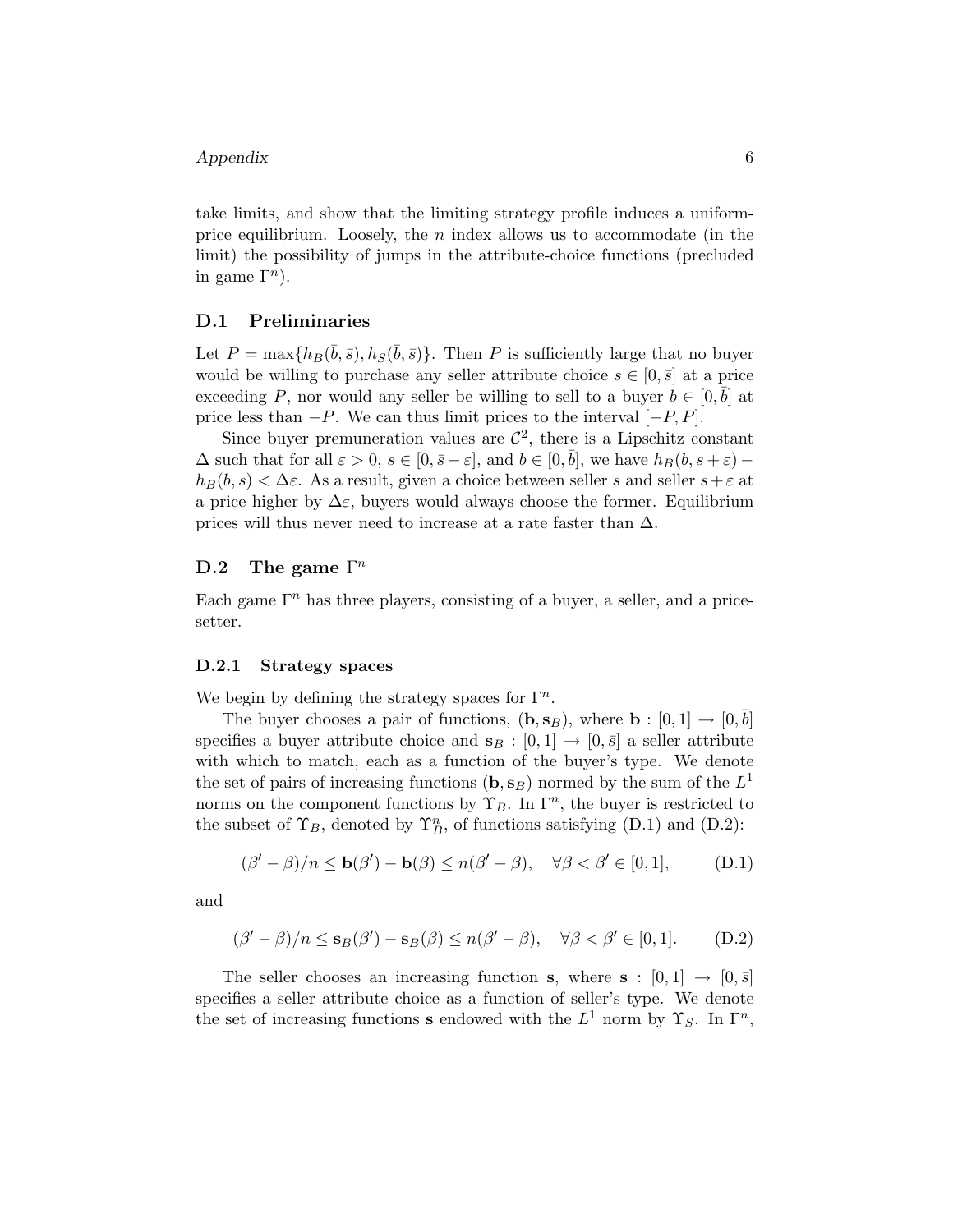the seller is restricted to the subset of  $\Upsilon_S$ , denoted by  $\Upsilon_S^n$ , of functions satisfying (D.3),

$$
(\sigma' - \sigma)/n \le \mathbf{s}(\sigma') - \mathbf{s}(\sigma) \le n(\sigma' - \sigma), \quad \forall \sigma < \sigma' \in [0, 1]. \tag{D.3}
$$

The price-setter chooses an increasing function  $p_U : [0, \bar{s}] \rightarrow [-P, P]$ satisfying

$$
p_U(s') - p_U(s) < 2\Delta(s' - s) \tag{D.4}
$$

for all  $s < s' \in [0, \bar{s}]$ . Denote the set of increasing functions  $p_U$  satisfying (D.4), endowed with the sup norm, by  $\Upsilon_P$  (note that  $\Upsilon_P$  is not indexed by n). Every function in  $\Upsilon_P$  is continuous; indeed the collection  $\Upsilon_P$  is equicontinuous.

The set  $\Upsilon \equiv \Upsilon_B \times \Upsilon_S \times \Upsilon_P$ , when normed by the sum of the three constituent norms, is a compact metric space.<sup>\*</sup> It is immediate that  $\Upsilon^n \equiv$  $\Upsilon_B^n \times \Upsilon_S^n \times \Upsilon_P$  is a closed subset of  $\Upsilon$ , and so also compact.

#### D.2.2 Buyer and Price-Setter Payoffs

**The buyer.** The buyer's payoff from  $(b, s_B) \in \Upsilon_B^n$ , when the price-setter has chosen  $p_U \in \Upsilon_P$  is

$$
\int (h_B(\mathbf{b}(\beta), \mathbf{s}_B(\beta)) - p_U(\mathbf{s}_B(\beta)) - c_B(\mathbf{b}(\beta), \beta)) \, d\beta. \tag{D.5}
$$

Note that the buyer's payoff is independent of seller behavior.

For any  $s_B$  and s, define

$$
F_B(s) \equiv \lambda \{ \beta : \mathbf{s}_B(\beta) \le s \}
$$
  
and 
$$
F_S(s) \equiv \lambda \{ \sigma : \mathbf{s}(\sigma) \le s \}.
$$

<sup>∗</sup> It suffices for this conclusion to show that Υ is sequentially compact, since sequential compactness is equivalent to compactness for metric spaces (Dunford and Schwartz, 1988, p. 20). An argument analogous to that of Helly's theorem (Billingsley, 1986, Theorem 25.9) shows  $\Upsilon$  is sequentially compact. In particular, given a sequence  $\{(\mathbf{b}^m, \mathbf{s}_B^m, \mathbf{s}^m, p_U^m)\},$ we can choose a subsequence along which each function converges at every rational value in its domain to a limit  $\{(\mathbf{b}^{\infty}, \mathbf{s}_{B}^{\infty}, \mathbf{s}^{\infty}, p_{U}^{\infty})\}\$ . Because each function in the sequence  $\{(\mathbf{b}^m, \mathbf{s}_B^m, \mathbf{s}^m, p_U^m)\}\$ is increasing, so must be each limiting function  $\{(\mathbf{b}^\infty, \mathbf{s}_B^\infty, \mathbf{s}^\infty, p_U^\infty)\}\$ . This ensures convergence at every continuity point of the limit functions, and hence almost everywhere for the functions  $\mathbf{b}^m$ ,  $\mathbf{s}_B^m$  and  $\mathbf{s}^m$  and everywhere for the functions  $p_U^m$ }, sufficing (for bounded functions) for  $L^1$  convergence in the former three cases and convergence in the sup norm in the latter.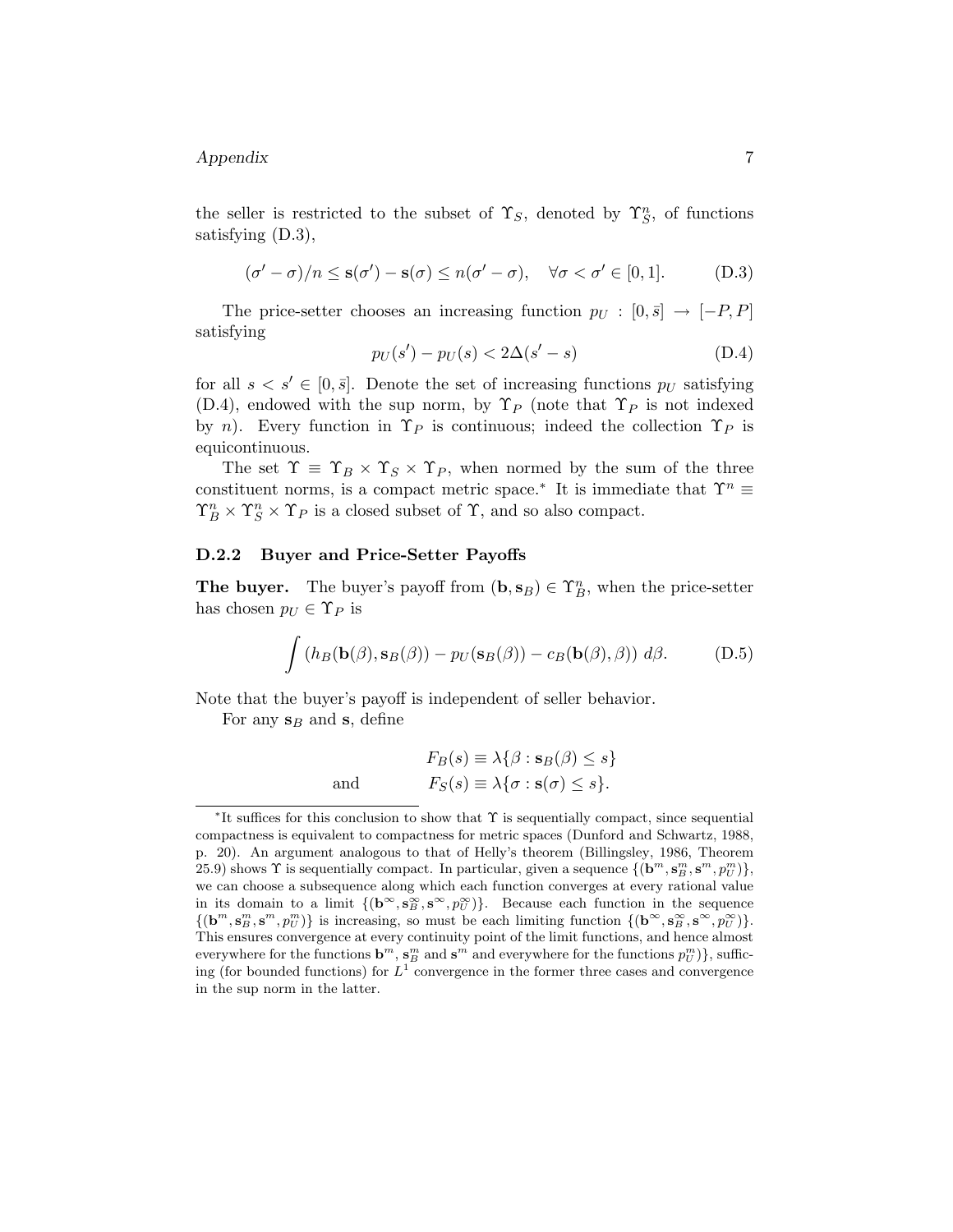**The price-setter.** The price-setter's payoff from  $p_U \in \Upsilon_P$ , when the buyer and seller have chosen  $(\mathbf{b}, \mathbf{s}_B, \mathbf{s}) \in \Upsilon_B^n \times \Upsilon_S^n$  is given by

$$
\int_0^{\bar{s}} p_U(s) (F_B(s) - F_S(s)) ds.
$$
 (D.6)

Hence, the price-setter has an incentive to raise the price of seller attribute choices in excess demand and lower the price of seller attribute choices in excess supply.

#### D.2.3 Seller Payoffs

The specification of the seller's payoff is complicated by the need to incorporate incentives arising from the possibility of profitable seller deviations to attribute choices outside S. Given an attribute choice s, price  $p$ , and price function  $p_U$ , set

$$
B(s, p, p_U) \equiv \left\{ b \in [0, \bar{b}] : h_B(b, s) - p \ge \max_{s' \in [0, \bar{s}]} \{ h_B(b, s') - p_U(s') \} \right\}.
$$
\n(D.7)

Hence,  $B(s, p, p_U)$  is the set of buyer attributes that find attribute s at price p (weakly) more attractive than any attribute  $s' \in [0, \bar{s}]$  at price  $p_U(s')$ . Note that since the buyer is constrained in  $\Gamma^n$  to choose seller attributes so that  $(D.2)$  is satisfied, a maximizing buyer's payoff from an attribute b (ignoring costs) need not be given by  $\max_{s' \in [0,\bar{s}]} \{h_B(b,s') - p_U(s')\}$ . Note also that for all s and  $p_U \in \Upsilon_P$ , since there is no a priori restriction on p,  $B(s, p, p_U)$ is nonempty for low p (possibly requiring  $p < -P$ , e.g., if  $p_U \equiv -P$ ), and it is empty if  $p > p_U(s)$ . Indeed, for sufficiently low  $p, B(s, p, p_U) = [0, \overline{b}]$ .

**Lemma D.1** (1) If  $B(s, p, p_U) \neq \emptyset$ , then  $B(s, p, p_U) = [b_1, b_2]$  with  $b_1 \leq b_2$ .

(2) For fixed s and p<sub>U</sub>, let  $\bar{p}(s, p_U) \equiv \sup\{p : B(s, p, p_U) \neq \emptyset\}$  and write  $[b_1(p), b_2(p)]$  for  $B(s, p, p_U)$  when  $p \leq \bar{p}(s, p_U)$ . Denote the set of discontinuity points in the domain of  $b_j(p)$  by  $\mathcal{D}_j(s, p_U)$   $(j = 1, 2)$ . The set  $\{s : \mathcal{D}_j(s, p_U) \neq \varnothing\}$  has zero Lebesgue measure.

(3) Suppose  $\{(s^{\ell}, p^{\ell}, p^{\ell}_{U})\}_{\ell}$  is a sequence converging to  $(s, p, p_{U})$  with  $\varnothing \neq$  $B(s^{\ell}, p^{\ell}, p^{\ell}_U) \equiv [b_1^{\ell}, b_2^{\ell}]$ . Then  $B(s, p, p_U) \neq \emptyset$ , and so  $B(s, p, p_U) = [b_1, b_2]$ , where

 $b_1 \leq \liminf_{\ell} b_1^{\ell} \leq \limsup_{\ell} b_2^{\ell} \leq b_2.$  (D.8)

(4) Moreover, if  $p \notin \mathcal{D}_j(s, p_U) \cup \{\bar{p}(s, p_U)\}\$ , then  $b_j = \lim_{\ell} b_j^{\ell}$ .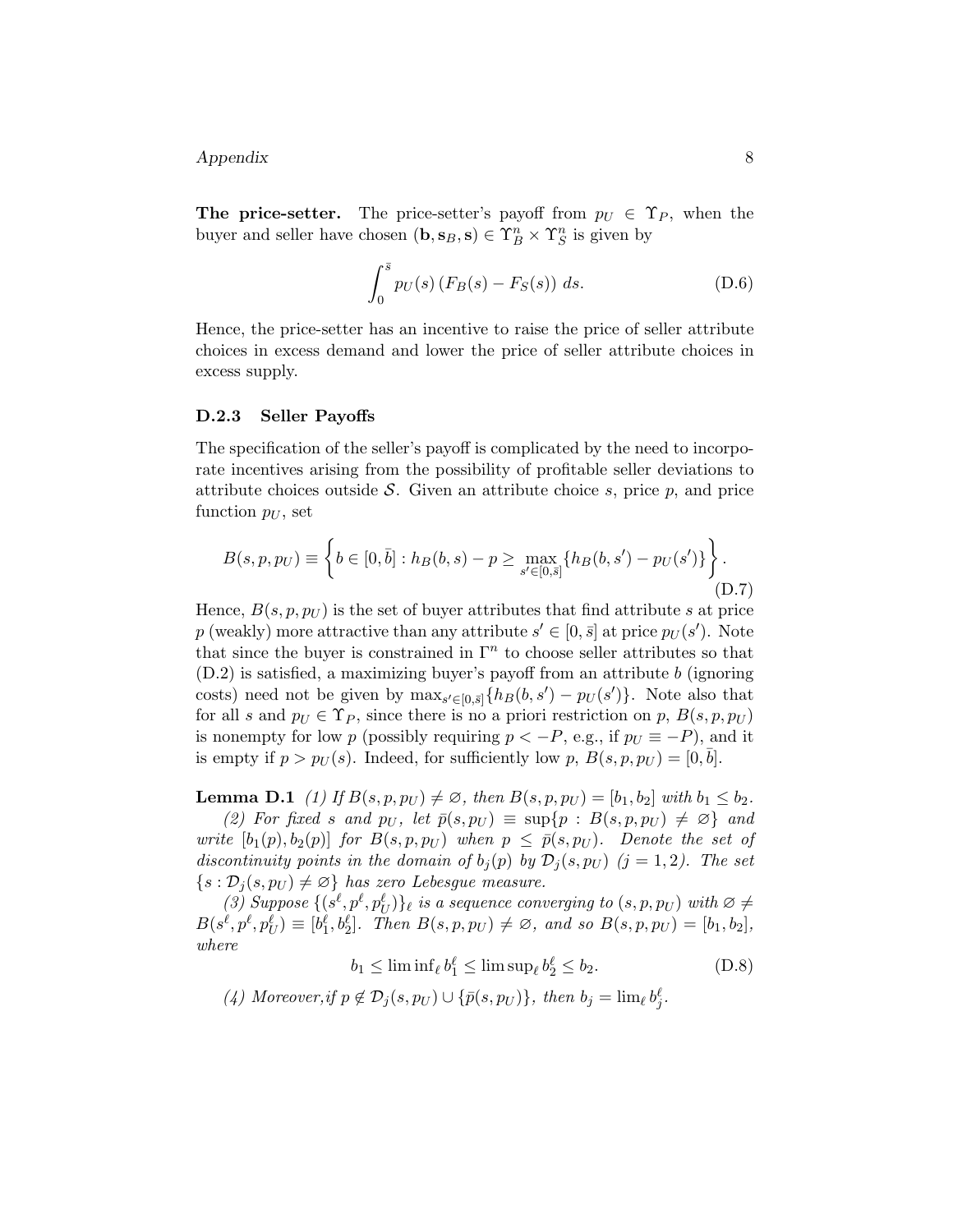**Proof.** (1) Suppose  $b_1, b_2 \in B(s, p, p_U)$  with  $b_1 < b_2$ , and  $\hat{b} \notin B(s, p, p_U)$ for some  $b \in (b_1, b_2)$ . Then there exists  $\hat{s} \in [0, \bar{s}]$  such that

$$
h_B(\hat{b},s) - p < h_B(\hat{b},\hat{s}) - p_U(\hat{s}).
$$

If  $\hat{s} > s$ , then Assumption 1 implies

$$
h_B(b_2, \hat{s}) - h_B(b_2, s) \ge h_B(\hat{b}, \hat{s}) - h_B(\hat{b}, s) > p_U(\hat{s}) - p,
$$

contradicting  $b_2 \in B(s, p, p_U)$ . Similarly,  $\hat{s} < s$  contradicts  $b_1 \in B(s, p, p_U)$ , and so  $\hat{s} = s$ . But  $b_2 \in B(s, p, p_U)$  then implies  $p_U(s) \geq p$  while  $\hat{b} \notin$  $B(s, p, p_U)$  implies  $p_U(s) < p$ , the final contradiction, and so  $b \in B(s, p, p_U)$ . It is immediate that  $B(s, p, p_U)$  is closed.

(2) Since  $B(s, p', p_U) \supset B(s, p, p_U)$  for  $p' < p$ ,  $b_1(p)$  and  $b_2(p)$  are monotonic functions of  $p$ , and so are continuous except at a countable number of points. Moreover, we can apply the maximum theorem (since each of the functions in the maximum are continuous) to conclude that the right side of the inequality in  $(D.7)$  is continuous in b, and so  $b_1$  and  $b_2$  are leftcontinuous functions of  $p$  (as  $(D.7)$  features a weak inequality bounding  $p$ from above).

Suppose  $p \in \mathcal{D}_1(s, p_U)$ , and let  $b_1^+ \equiv \lim_{p' \searrow p} b_1(p')$ . Since  $b_1$  is leftcontinuous,  $b_1(p) < b_1^+$ . Then for all  $b \in [b_1(p), b_1^+]$ ,

$$
h_B(b,s) - p = \max_{s' \in [0,\bar{s}]} h_B(b,s') - p_U(s'). \tag{D.9}
$$

From the envelope theorem (Milgrom and Segal, 2002, Theorem 2), this implies for all  $b \in (b_1(p), b_1^+),$ 

$$
\frac{\partial h_B(b,s)}{\partial b} = \frac{\partial h_B(b,s'(b))}{\partial b},
$$

where  $s'(b) \in \arg \max_{s' \in [0,\bar{s}]} h_B(b,s') - p_U(s')$ . Assumption 1 then implies  $s = s'(b)$  for all  $b \in (b_1(p), b_1^+)$ , and so  $p = p_U(s)$ .

Since  $b_1^+ \in B(s, p_U(s), p_U)$ , for all  $s'' > s$ ,

$$
h_B(b_1^+, s'') - h_B(b_1^+, s) \le p_U(s'') - p_U(s)
$$

so that

$$
\frac{\partial h_B(b_1^+,s)}{\partial s} \le \liminf_{s''>s} \frac{p_U(s'')-p_U(s)}{s''-s}.
$$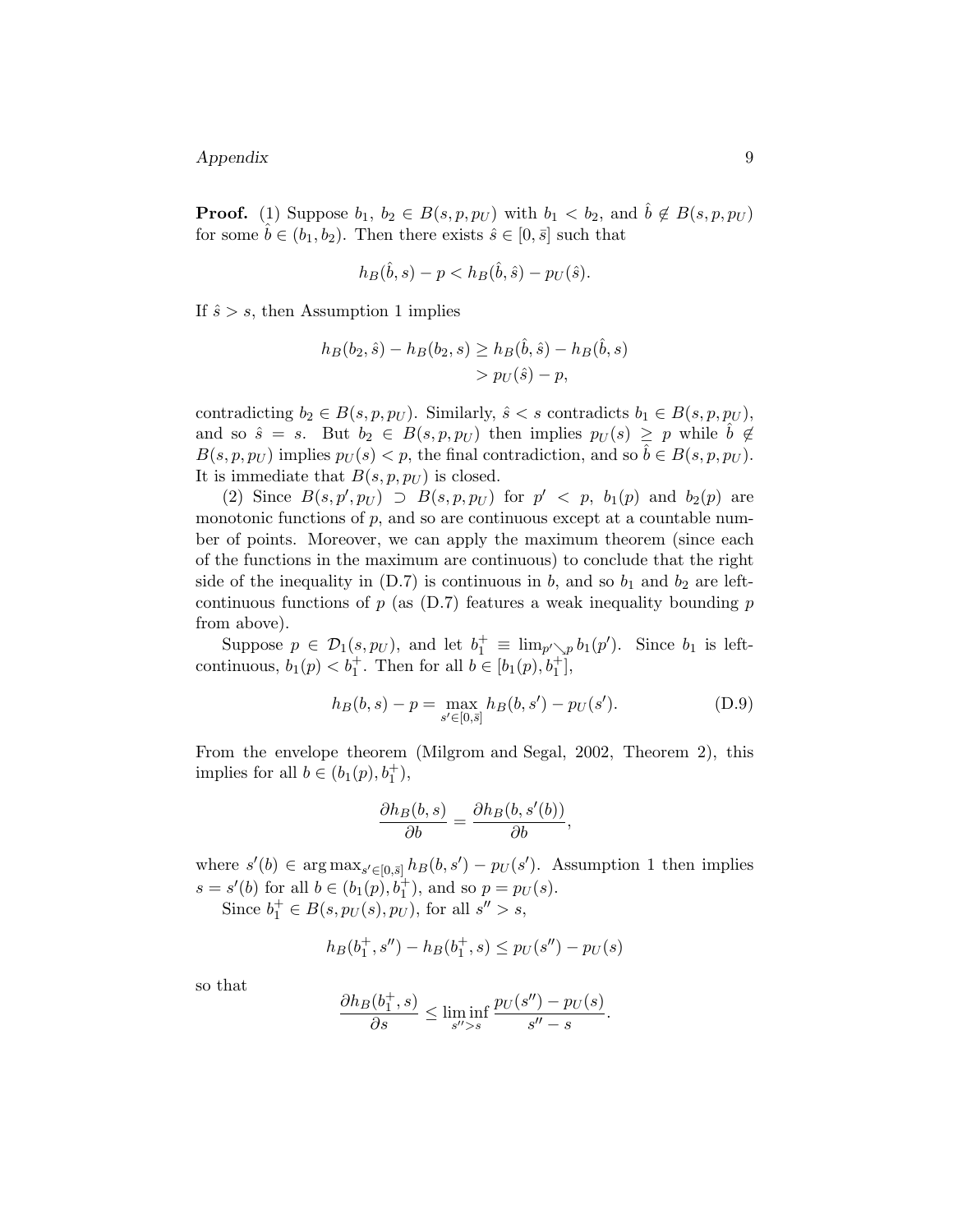On the other hand, for all  $s' < s$ ,

$$
p_U(s) - p_U(s') \le h_B(b_1(p), s) - h_B(b_1(p), s'),
$$

so that

$$
\limsup_{s'
$$

Consequently, since

$$
\frac{\partial h_B(b_1(p),s)}{\partial s} < \frac{\partial h_B(b_1^+,s)}{\partial s},
$$

the price function  $p_U$  cannot be differentiable at s. Finally, since  $p_U$  is a monotonic function, it is differentiable almost everywhere (Billingsley, 1986, Theorem 31.2), and hence  $\{s : \mathcal{D}_1(s, p_U) \neq \emptyset\}$  has zero Lebesgue measure. A similar argument shows that  $\{s : \mathcal{D}_2(s, p_U) \neq \emptyset\}$  has zero Lebesgue measure.

(3) Suppose  $\{(s^{\ell}, p^{\ell}, p^{\ell}_{U})\}_{\ell}$  is a sequence converging to  $(s, p, p_{U})$ , and let  ${b^{\ell}}$  be a sequence of attributes with  $b^{\ell} \in B(s^{\ell}, p^{\ell}, p^{\ell}_{U})$  for all  $\ell$ . By taking a subsequence if necessary, we can assume  $\{b^{\ell}\}\$ is a convergent sequence with limit b. Since

$$
h_B(b^{\ell}, s^{\ell}) - p^{\ell} \ge \max_{s' \in [0, \bar{s}]} \{ h_B(b^{\ell}, s') - p^{\ell}_U(s') \}, \qquad \forall \ell,
$$

taking limits gives

$$
h_B(b,s) - p \ge \max_{s' \in [0,\bar{s}]} \{ h_B(b,s') - p_U(s') \},\
$$

and so  $b \in B(s, p, p_U)$ . Hence, from part 2 of the lemma,  $B(s, p, p_U)$  $[b_1, b_2]$ , and  $(D.8)$  the follows from taking sequences  $\{b^{\ell}\}\$  with limits lim  $\inf_{\ell} b_1^{\ell}$ and  $\leq \limsup_{\ell} b_2^{\ell}$ .

(4) Consider  $b_2$  and suppose  $p \notin \mathcal{D}_2(s, p_U) \cup {\{\overline{p}(s, p_U)\}}$  (and so  $p <$  $\bar{p}(s, p_U)$ ). Hence,  $b_2 = b_2^+ \equiv \lim_{p' \searrow p} b_2(p')$ . Consider  $b \in (b_1^+, b_2)$ . For  $p' > p$ sufficiently close to p, we have  $b \in B(s, p', p_U)$ , and so

$$
h_B(b,s) - p > \max_{s' \in [0,\bar{s}]} \{ h_B(b,s') - p_U(s') \}.
$$

Consequently, for  $\ell$  sufficiently large,

$$
h_B(b, s^{\ell}) - p^{\ell} > \max_{s' \in [0, \bar{s}]} \{ h_B(b, s') - p_U(s') \},\
$$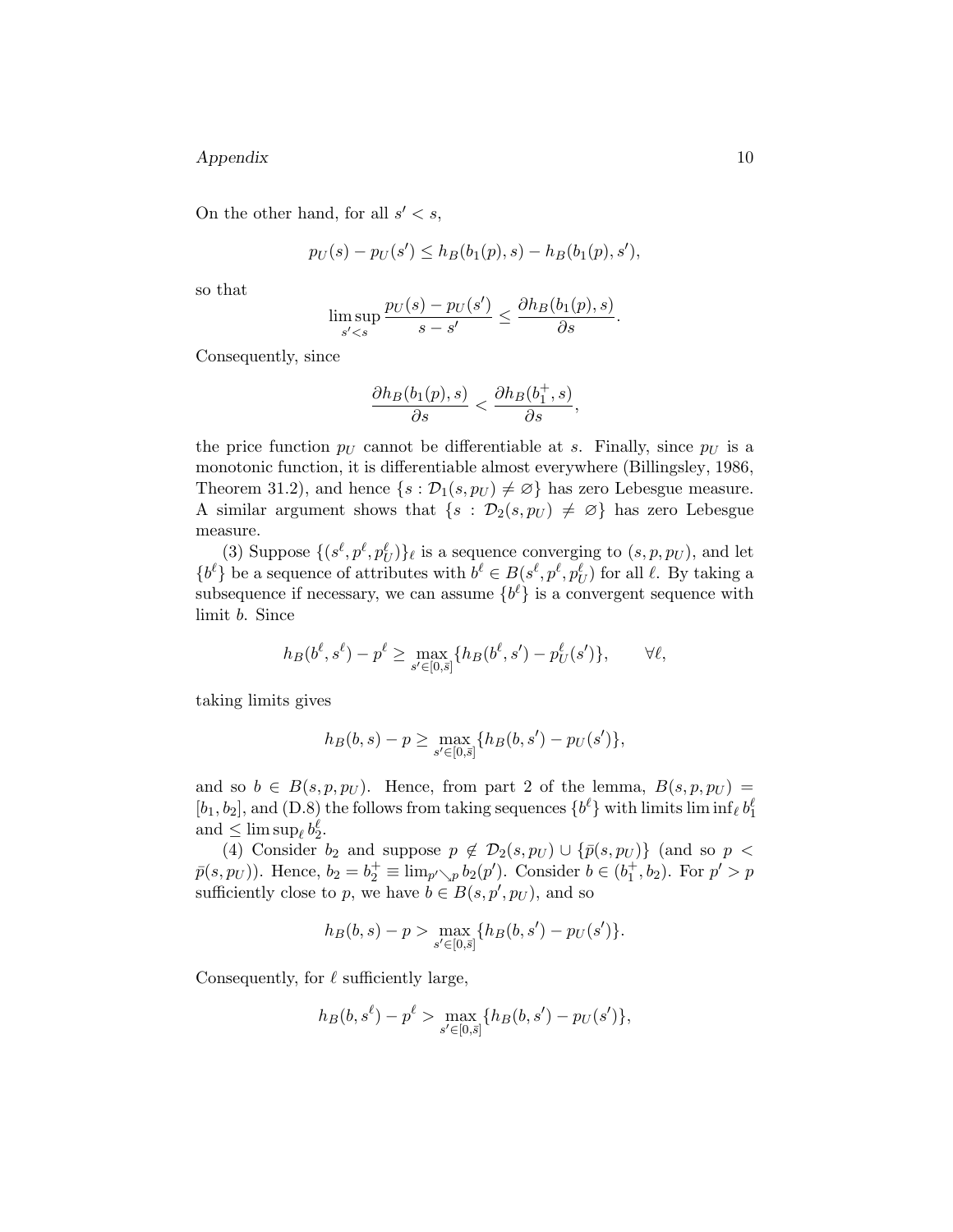i.e.,  $b \in B(s^{\ell}, p^{\ell}, p^{\ell}_{U})$ . This implies that  $b^{\ell}_2(p^{\ell}) \geq b$ , and hence lim inf  $b^{\ell}_2(p^{\ell}) \geq$ b. Since this holds for all  $b \in (b_1^+, b_2)$  and  $\limsup_{\ell} b_2^{\ell} \le b_2$ , we have  $\lim_{\ell} b_2^{\ell} =$  $b_2$ . The argument for  $b_1$  is an obvious modification of this argument.

Fix  $(s, p, p_U)$  and suppose  $\lambda(\{\beta : \mathbf{b}(\beta) \in B(s, p, p_U)\}) > 0$ . Since **b** is strictly increasing and continuous, it then follows from Lemma D.1 that **b**([0, 1]) ∩  $B(s, p, p_U) = [b'_1, b'_2]$  for some  $0 \le b'_1 < b'_2 \le \bar{b}$ . The payoff to the seller from  $(s, p, \mathbf{b}, p_U)$  is given by

$$
H(s, p, \mathbf{b}, p_U) \equiv h_S(b'_1, s) + p. \tag{D.10}
$$

This function depends upon  $p_U$  and **b** through the dependence of  $b'_1$  on  $B(s, p, p_U)$  and **b**. For later reference, note that for fixed s, **b**, and  $p_U$ , the function  $H(s, p, \mathbf{b}, p_U)$  is continuous from the left in p (since **b** satisfies  $(D.1)$  and both  $b_1(p)$  and  $b_2(p)$ , defined just before Lemma D.1, are leftcontinuous).

We set

$$
\tilde{P}(s, \mathbf{b}, p_U) \equiv \{p : \lambda (\{\beta : \mathbf{b}(\beta) \in B(s, p, p_U)\}) > 0\},\,
$$

and noting that this set is nonempty, define

$$
\bar{H}(s, \mathbf{b}, p_U) \equiv \max \left\{ \sup_{p \in \tilde{P}(s, \mathbf{b}, p_U)} H(s, p, \mathbf{b}, p_U), h_S(0, s) + p_U(s) \right\}.
$$
\n(D.11)

Notice that if  $p \in \tilde{P}(s, \mathbf{b}, p_U)$  for all  $p < p_U(s)$ , then the first term in  $(D.11)$ will be the maximum.†

The seller's payoff from  $\mathbf{s} \in \Upsilon_S^n$  when the buyer and price-setter have chosen  $(\mathbf{b}, \mathbf{s}_B, p_U) \in \Upsilon_B^n \times \Upsilon_P$  is then

$$
\int (\bar{H}(\mathbf{s}(\sigma), \mathbf{b}, p_U) - c_S(\mathbf{s}(\sigma), \sigma)) \, d\sigma. \tag{D.12}
$$

Taking the maximum over  $\sup_{p \in \tilde{P}(s,b,p_U)} H(s,p,b,p_U)$  and  $h_S(0,s) + p_U(s)$ effectively assumes that the seller can always sell attribute choice  $s$  at the posted price  $p_U(s)$ , though perhaps only attracting buyer attribute choice 0.

Note that the seller, when considering the payoff implications of altering the attribute-choice function over an interval of seller types, can ignore the seller types outside the interval, since feasibility of buyer responses is irrelevant (the comparison in  $B$  for buyer attributes is always to her payoffs, which is independent of seller behavior).

<sup>&</sup>lt;sup>†</sup>It need not be true that for  $s \in s_B([0,1])$ ,  $p \in \tilde{P}(s, \mathbf{b}, p_U)$  for all  $p < p_U(s)$ . Moreover, we may have  $\bar{H}(s, \mathbf{b}, p_U) \neq h_S(\mathbf{b}(\mathbf{s}_B^{-1}(s)), s) + p_U(s)$  (see the discussion just before Lemma D.1).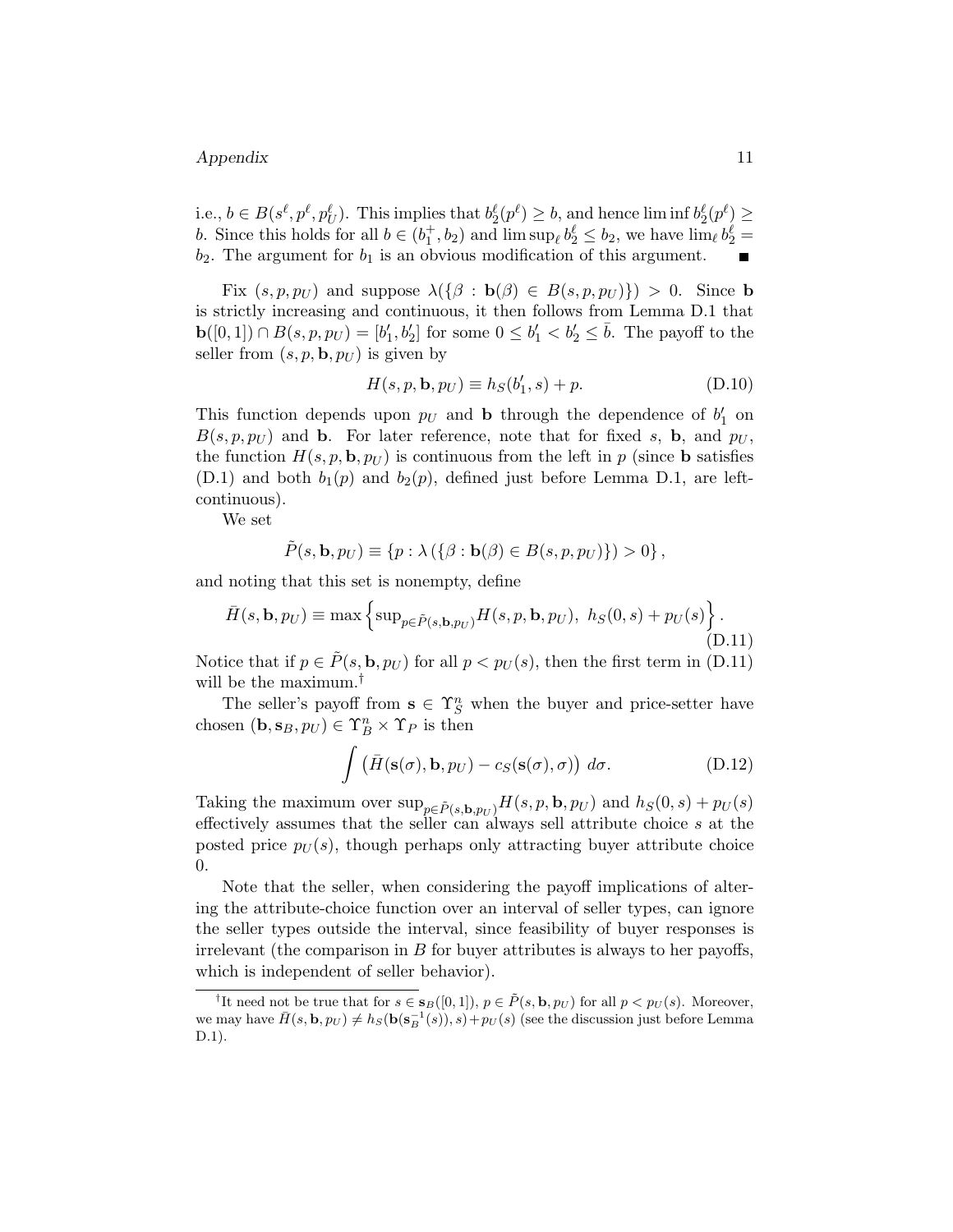## D.3 Equilibrium in game  $\Gamma^n$

Our next task is to show that each game  $\Gamma^n$  has a Nash equilibrium, and that the price-setter plays a pure strategy in any such equilibrium. To do this, we first note that the price-setter's payoff is concave in  $p_U$  (note that the buyer's and sellers's payoffs need not be even quasiconcave). If the payoff functions in game  $\Gamma^n$  are continuous, then Glicksberg's fixed point theorem, applied to the game where we allow the buyer and seller to randomize, yields a Nash equilibrium in which the buyer and seller may randomize, but the price-setter does not.

**Lemma D.2** The buyer, price-setter and seller payoff functions given by  $(D.5), (D.6)$  and  $(D.12)$ , are continuous functions of  $(\mathbf{b}, \mathbf{s}_B, \mathbf{s}, p_U)$  on  $\Upsilon^n$ .

Proof. We first note that for increasing, bounded functions on a compact set,  $L^1$  convergence implies convergence almost everywhere.<sup>‡</sup>

Consider first the buyer. The functions  $\mathbf{b}$ ,  $\mathbf{s}_B$ , and  $p_U$  are bounded functions on compact sets, and hence the absolute value of each of these functions is dominated by an integrable function. The continuity of the buyer's payoff then follows immediately from Lebesgue's dominated convergence theorem, if we can show that the convergence of  $\mathbf{b}, p_U$ , and  $\mathbf{s}_B$  in the  $L^1$  norm (and hence almost everywhere) implies the convergence almost everywhere of  $h_B(b, s_B)$ ,  $p_U(s_B)$ , and  $c_B(b(\cdot), \cdot)$  (note that we are talking about sequences of functions within a given game  $\Gamma^n$ ). The first and the third of these follows from the continuity of  $h_B$  and  $c_B$  (from Assumptions 1 and 3), while for the remaining case it suffices to note that the collection  $\Upsilon_P$  is equicontinuous.

Consider now the price-setter. Suppose  $s^{\ell}$  converges in  $L^{1}$ , and so almost everywhere, to s. Then  $F_S^{\ell}$  converges weakly to  $F_S$  (and so a.e.).<sup>§</sup> Similarly,

<sup>&</sup>lt;sup>‡</sup>Suppose  ${f_n}_n$ , with each  $f_n$  increasing, converges in  $L^1$  norm to an increasing function f without converging almost everywhere. Then since f is discontinuous on a set of measure zero, there exists (for example) a continuity point x of f with  $\limsup f_n(x) > f(x)$ (with the case liminf  $f_n(x) < f(x)$  analogous). The continuity of f at x then ensures that for some point  $y > x$ , some  $\varepsilon > 0$ , all  $z \in [x, y]$  and for infinitely many n, we have that for some point  $y > x$ , some  $\varepsilon > 0$ , and  $z \in [x, y]$  and for infinitely many n, we have  $f_n(z) \ge f_n(x) \ge f(y) + \varepsilon \ge f(z) + \varepsilon$ . This in turn ensures that  $\int |f_n(z) - f(z)| dz > (y - x)\varepsilon$ infinitely often, precluding the  $L^1$  convergence of  $\{f_n\}_{n=1}^{\infty}$  to  $f$ .

<sup>&</sup>lt;sup>§</sup>Fix  $\varepsilon > 0$ . By Egoroff's theorem (Royden, 1988, p.73), s<sup> $\ell$ </sup> converges uniformly to s on a set E of measure at least  $1 - \varepsilon$ . Suppose s is a continuity point of  $F_S$ . There then exists  $\delta > 0$  such that  $|F_S(s) - F_S(s')| < \varepsilon$  for all  $|s - s'| \leq \delta$ . There exists  $\ell'$  such that, for all  $\sigma \in E$ , for all  $\ell > \ell'$ ,  $|s^{\ell}(\sigma) - s(\sigma)| < \delta$ . Consequently,  $F_S^{\ell}(s) = \lambda \{\sigma : s^{\ell}(\sigma) \leq s\} \leq$  $\lambda \{\sigma : \mathbf{s}(\sigma) - \delta \leq s \} + \varepsilon = F_S(s + \delta) + \varepsilon$  and  $F_S(s - \delta) - \varepsilon \leq F_S^{\ell}(s)$ , and so  $|F_S^{\ell}(s) - F_S(s)| < 2\varepsilon$ . Hence,  $F_S^{\ell}$  converges weakly to  $F_S$ .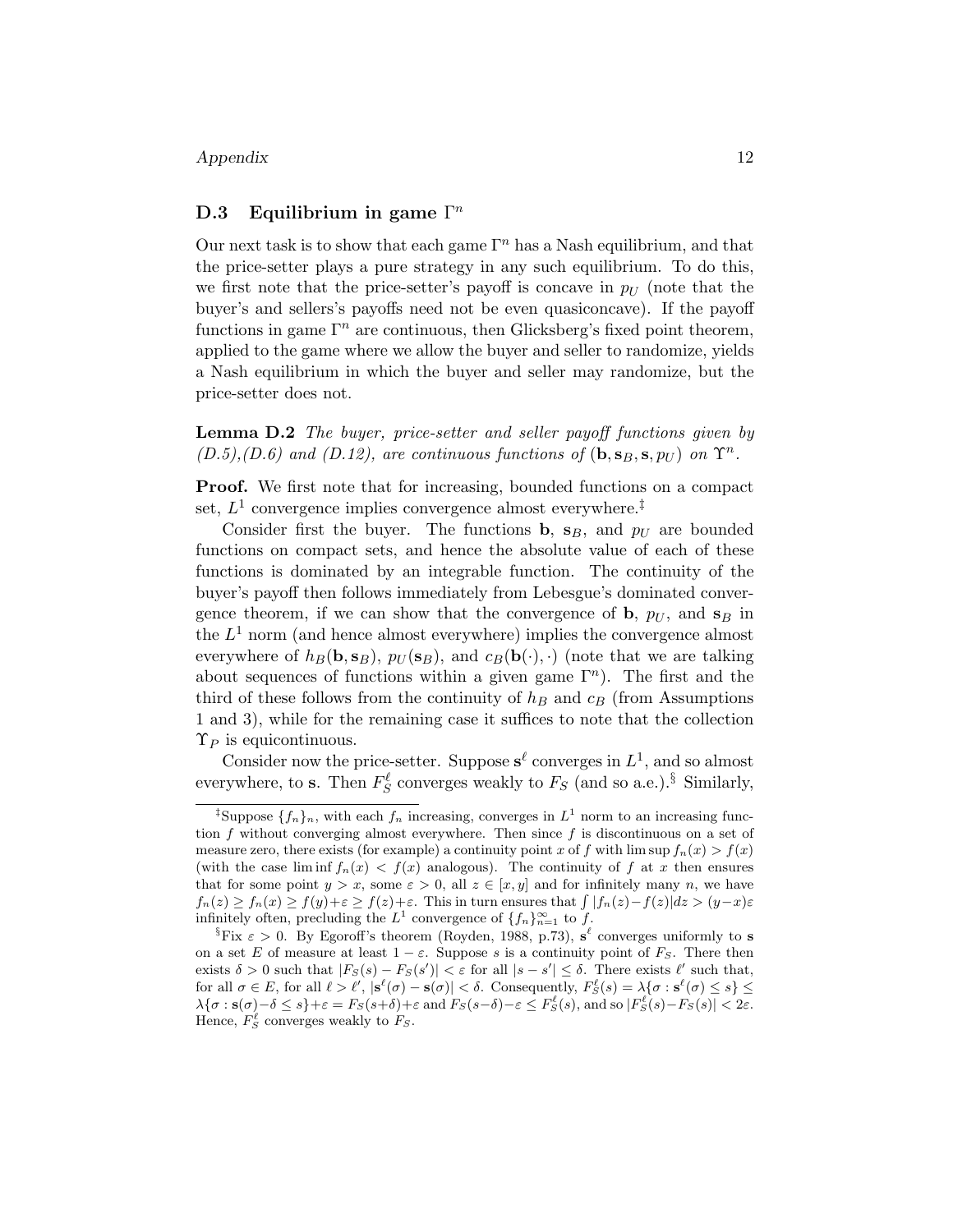if  $\mathbf{s}_B^{\ell}$  converges in  $L^1$  to  $\mathbf{s}_B$ , then  $F_B^{\ell}$  converges a.e. to  $F_B$ . Continuity for the price-setter's payoff then follows from arguments analogous to those applied to the buyer, since we have convergence almost everywhere of  $p_U [F_B - F_S]$ .

Finally, we turn to the seller, where the proof of continuity is more involved. It suffices to argue that  $H(s, \mathbf{b}, p_U)$  is continuous in  $(s, \mathbf{b}, p_U)$ for almost all s (since  $s_B$  is irrelevant in the determination of the seller's payoff and the continuity with respect to s is then obvious, at which point another appeal to Lebesgue's dominated convergence theorem completes the argument).

Fix a sequence  $(s^{\ell}, \mathbf{b}^{\ell}, p_U^{\ell})$  converging to some point  $(\hat{s}, \hat{\mathbf{b}}, \hat{p}_U)$ . Since we need continuity for only almost all  $s \in [0, \bar{s}]$ , we can assume  $\mathcal{D}_1(\hat{s}, \hat{p}_U)$  $\mathcal{D}_2(\hat{s}, \hat{p}_U) = \varnothing$  (or, equivalently, that  $\hat{p}_U$  is differentiable at  $\hat{s}$ , see the proof of Lemma D.1.2). We thus need only prove the following claim.

Claim 1  $\lim_{\ell \to \infty} \bar{H}(s^{\ell}, \mathbf{b}^{\ell}, p^{\ell}_{U}) = \bar{H}(\hat{s}, \hat{\mathbf{b}}, \hat{p}_{U}).$ 

**Proof.** Since  $\bar{H}^k(s, \mathbf{b}, p_U)$  is the maximum of two terms, it suffices to show that

$$
\lim_{\ell \to \infty} \sup_{p \in \tilde{P}(s^{\ell}, \mathbf{b}^{\ell}, p^{\ell}_{U})} H(s^{\ell}, p, \mathbf{b}^{\ell}, p^{\ell}_{U}) = \sup_{p \in \tilde{P}(\hat{s}, \hat{\mathbf{b}}, \hat{p}_{U})} H(\hat{s}, p, \hat{\mathbf{b}}, \hat{p}_{U})
$$
\nand\n
$$
\lim_{\ell \to \infty} h_{S}(0, s^{\ell}) + p^{\ell}_{U}(s^{\ell}) = h_{S}(0, \hat{s}) + \hat{p}_{U}(\hat{s}).
$$

The second is immediate from the continuity of  $h<sub>S</sub>$  and  $\hat{p}_U$  at  $\hat{s}$ .

We accordingly turn to the first. To conserve on notation, we define  $\sup\nolimits_{\boldsymbol{p}\in\tilde{P}(s,\mathbf{b},\boldsymbol{p}_U)}H(s,\boldsymbol{p},\mathbf{b},\boldsymbol{p}_U)\equiv\bar{\bar{H}}(s,\mathbf{b},\boldsymbol{p}_U).$ 

We first show that

$$
\liminf_{\ell \to \infty} \bar{\bar{H}}(s^{\ell}, \mathbf{b}^{\ell}, p_U^{\ell}) \ge \bar{\bar{H}}(\hat{s}, \hat{\mathbf{b}}, \hat{p}_U). \tag{D.13}
$$

For all  $\varepsilon > 0$  there exists  $\hat{p} \in \tilde{P}(\hat{s}, \hat{\mathbf{b}}, \hat{p}_U)$  such that

$$
H(\hat{s}, \hat{p}, \hat{\mathbf{b}}, \hat{p}_U) + \varepsilon/2 \geq \overline{\bar{H}}(\hat{s}, \hat{\mathbf{b}}, \hat{p}_U).
$$

Since  $H(\hat{s}, p, \hat{\mathbf{b}}, \hat{p}_U)$  is continuous from the left in p, there exists  $\hat{p}' \notin \mathcal{D}_1(\hat{s}, \hat{p}_U) \cup$  $\mathcal{D}_2(\hat{s}, \hat{p}_U) \cup \{\bar{p}(\hat{s}, \hat{p}_U)\}\$  with  $\hat{p}' \leq \hat{p}$  satisfying

$$
|H(\hat{s}, \hat{p}, \hat{\mathbf{b}}, \hat{p}_U) - H(\hat{s}, \hat{p}', \hat{\mathbf{b}}, \hat{p}_U)| < \varepsilon/2,
$$

and so

$$
H(\hat{s}, \hat{p}', \hat{\mathbf{b}}, \hat{p}_U) + \varepsilon \geq \bar{H}(\hat{s}, \hat{\mathbf{b}}, \hat{p}_U).
$$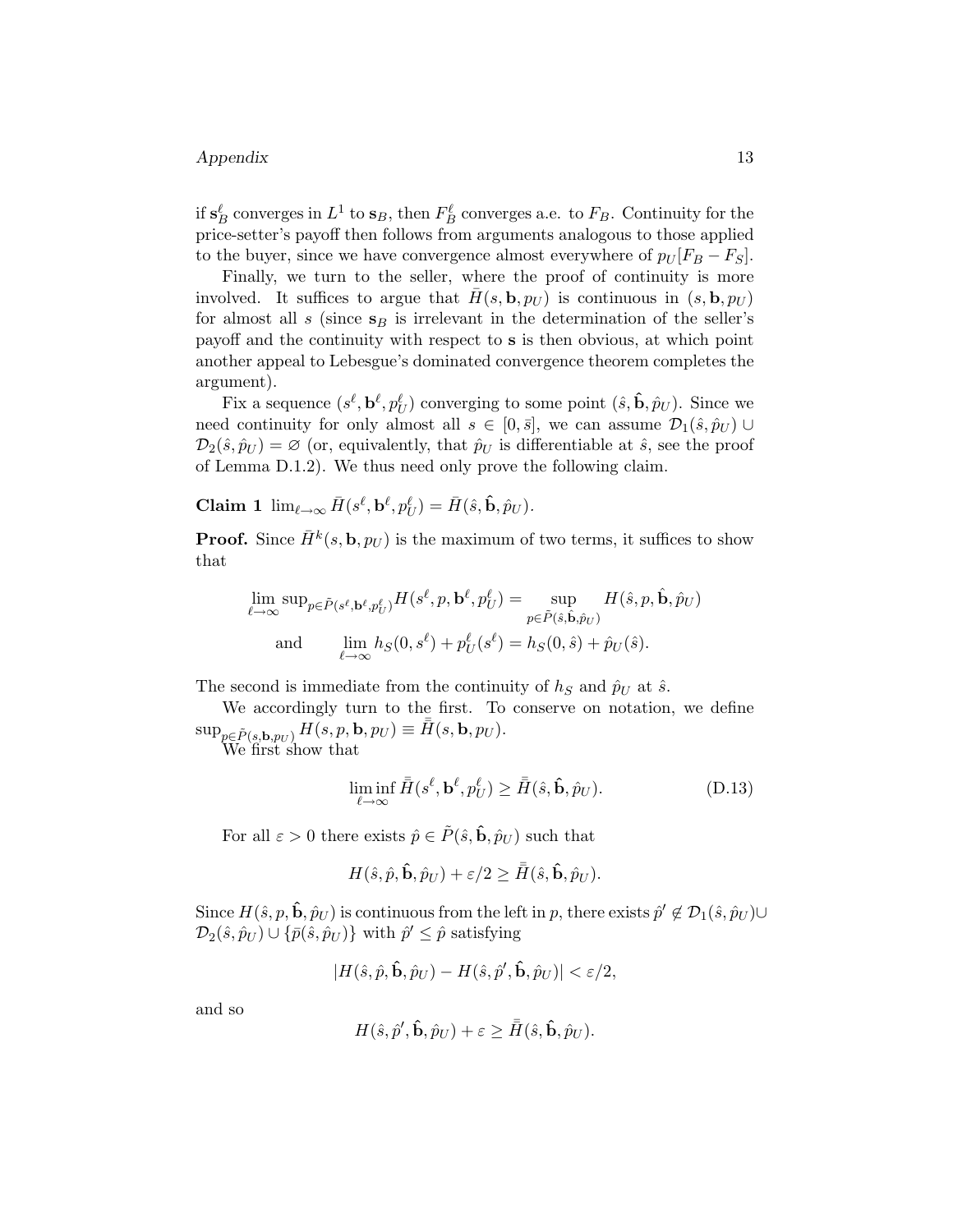Since  $\hat{\mathbf{b}}$  satisfies (D.1), for sufficiently large  $\ell, \, \hat{p}' \in \tilde{P}(s^{\ell}, \mathbf{b}^{\ell}, p_U^{\ell})$ , and so (applying Lemma D.1.3)

$$
\lim_{\ell \to \infty} H(s^{\ell}, \hat{p}', \mathbf{b}^{\ell}, p_U^{\ell}) = H(\hat{s}, \hat{p}', \hat{\mathbf{b}}, \hat{p}_U).
$$

Hence,

$$
\liminf_{\ell \to \infty} \bar{\bar{H}}(s^{\ell}, \mathbf{b}^{\ell}, p_U^{\ell}) + \varepsilon \ge \bar{\bar{H}}(\hat{s}, \hat{\mathbf{b}}, \hat{p}_U), \qquad \forall \varepsilon > 0,
$$

yielding (D.13).

We now argue that

$$
\bar{\bar{H}}(\hat{s}, \hat{\mathbf{b}}, \hat{p}_U) \ge \limsup_{\ell \to \infty} \bar{\bar{H}}(s^{\ell}, \mathbf{b}^{\ell}, p_U^{\ell}), \tag{D.14}
$$

which with  $(D.13)$  gives continuity.

Fix  $\varepsilon > 0$ . For each  $\ell$ , there exists  $p^{\ell} \in \tilde{P}(s^{\ell}, \mathbf{b}^{\ell}, p^{\ell}_{U})$  such that

$$
H(s^{\ell}, p^{\ell}, \mathbf{b}^{\ell}, p_U^{\ell}) + \varepsilon \ge \bar{\bar{H}}(s^{\ell}, \mathbf{b}^{\ell}, p_U^{\ell}). \tag{D.15}
$$

Without loss of generality, we can assume  $\{p^{\ell}\}_{\ell}$  is a convergent sequence, with limit  $\hat{p}$ . Suppose first that  $\hat{p} \in \tilde{P}(\hat{s}, \hat{\mathbf{b}}, \hat{p}_U)$ . If  $\hat{p} \neq {\bar{p}(\hat{s}, \hat{p}_U)}$ , it is immediate that

$$
H(\hat{s}, \hat{p}, \hat{\mathbf{b}}, \hat{p}_U) + \varepsilon \ge \limsup_{\ell \to \infty} \bar{H}(s^{\ell}, \mathbf{b}^{\ell}, p_U^{\ell}), \tag{D.16}
$$

which (since it holds for all  $\varepsilon$ ) implies (D.14).

Suppose now that  $\hat{p} \notin \tilde{P}(\hat{s}, \hat{\mathbf{b}}, \hat{p}_U)$  or  $p = \bar{p}(\hat{s}, \hat{p}_U)$ . Since  $\hat{p}_U$  is differentiable at  $\hat{s}$ , there cannot be a nondegenerate interval of buyer attributes indifferent between  $(\hat{s}, \hat{p})$  and the unconstrained optimal seller attribute under  $\hat{p}_U$ . This implies  $\hat{b}([0,1]) \cap B(\hat{s}, \hat{p}, \hat{p}_U) = \{\hat{b}\}\$  for some  $\hat{b}$ , and so

$$
\bar{\bar{H}}(\hat{s}, \mathbf{\hat{b}}, \hat{p}_U) \ge h_S(\hat{b}, \hat{s}) + \hat{p}.
$$

From Lemma D.1.3,

$$
\lim_{\ell \to \infty} H(s^{\ell}, p^{\ell}, \mathbf{b}^{\ell}, p^{\ell}_{U}) + \varepsilon = h_{S}(\hat{b}, \hat{s}) + \hat{p} + \varepsilon,
$$

and so (taking the lim sup of both sides of (D.15))

$$
\bar{\bar{H}}(\hat{s}, \hat{\mathbf{b}}, \hat{p}_U) + \varepsilon \geq \limsup_{\ell \to \infty} \bar{\bar{H}}(s^{\ell}, \mathbf{b}^{\ell}, p_U^{\ell}),
$$

which (since it holds for all  $\varepsilon > 0$ ) implies (D.14).

п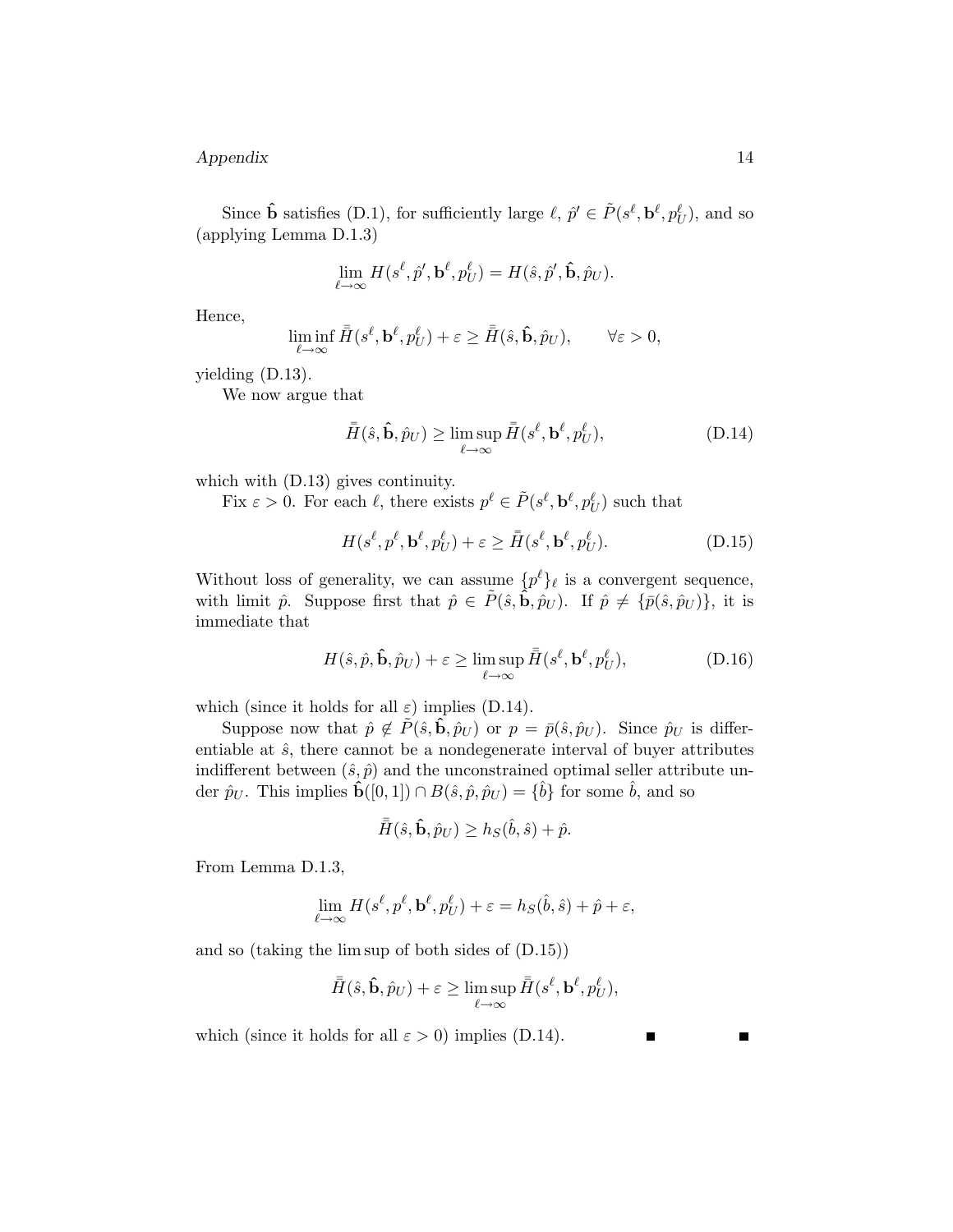Allowing the buyer and seller to choose mixed strategies then gives us a game whose best responses consist of closed, convex sets. As a result, we can apply Glicksberg (1952) to conclude that we have a Nash equilibrium in which the price-setter plays a pure strategy, while the buyer and seller may mix:

**Lemma D.3** The game  $\Gamma^n$  has a Nash Equilibrium,  $(\xi_B^n, \xi_S^n, p_U^n) \in \Delta(\Upsilon_B) \times$  $\Delta(\Upsilon_S) \times \Upsilon_P$ .

#### D.4 The limit  $n \to \infty$

We now examine the limit as  $n \to \infty$ . In particular, let  $\{(\xi_B^n, \xi_S^n, p_U^n)\}_n \subset$  $\Delta(\Upsilon_B) \times \Delta(\Upsilon_S) \times \Upsilon_P$  be a sequence of Nash equilibria of the games  $\Gamma^n$ . Without loss of generality (since the relevant spaces are sequentially compact), we may assume that both the sequence of equilibria converges to some limit  $(\xi_B^*, \xi_S^*, p_U^*)$ , and that players' payoffs also converge.

We examine the limit  $(\xi_B^*, \xi_S^*, p_U^*)$ . Intuitively, we would like to think of this profile as the equilibrium of a "limit game." However, the definition of this limit game is not straightforward, since the definition of the seller's payoffs in the game  $\Gamma^n$  relies on the strategies **b**,  $s_B$ , and **s** having properties (such as strict monotonicity and continuity) that need not carry over to their limits. In establishing properties of  $(\xi_B^*, \xi_S^*, p_U^*)$ , we accordingly typically begin our argument in the limit, and then pass back to the approximating equilibrium profile  $(\xi_B^n, \xi_S^n, p_U^n)$  to obtain a contradiction. The latter step of the argument is notationally cumbersome, and we do not always make the approximation explicit.

Note that while the seller is best responding to  $\xi_B^n$  in choosing s, the choice of p implicit in  $(D.11)$  is made after  $(b, s_B)$  is realized.

While the  $L^1$  topology does not distinguish between functions that agree almost everywhere, it will be important for some of the later developments that we make the selection indicated in the next lemma from the equivalence classes of functions that agree almost everywhere.

**Lemma D.4** The limit profile  $(\xi_B^*, \xi_S^*, p_U^*)$  is pure, which we denote by  $(\mathbf{b}^*, \mathbf{s}_B^*, \mathbf{s}^*, p_U^*)$ . The limit functions can be (and subsequently are) taken to be increasing, and the functions  $\mathbf{b}^*$ ,  $\mathbf{s}_B^*$ , and  $\mathbf{s}^*$  can be (and subsequently are) taken to be continuous from the left.

Proof. Consider the buyer (the case of the seller is analogous). Toward a contradiction, suppose the buyer's strategy  $(\xi_B^*, \xi_S^*)$  is not pure. Let  $\xi_{B,b}^*$  and  $\xi_{B,s}^*$  denote the marginal distributions induced on buyer and seller attributes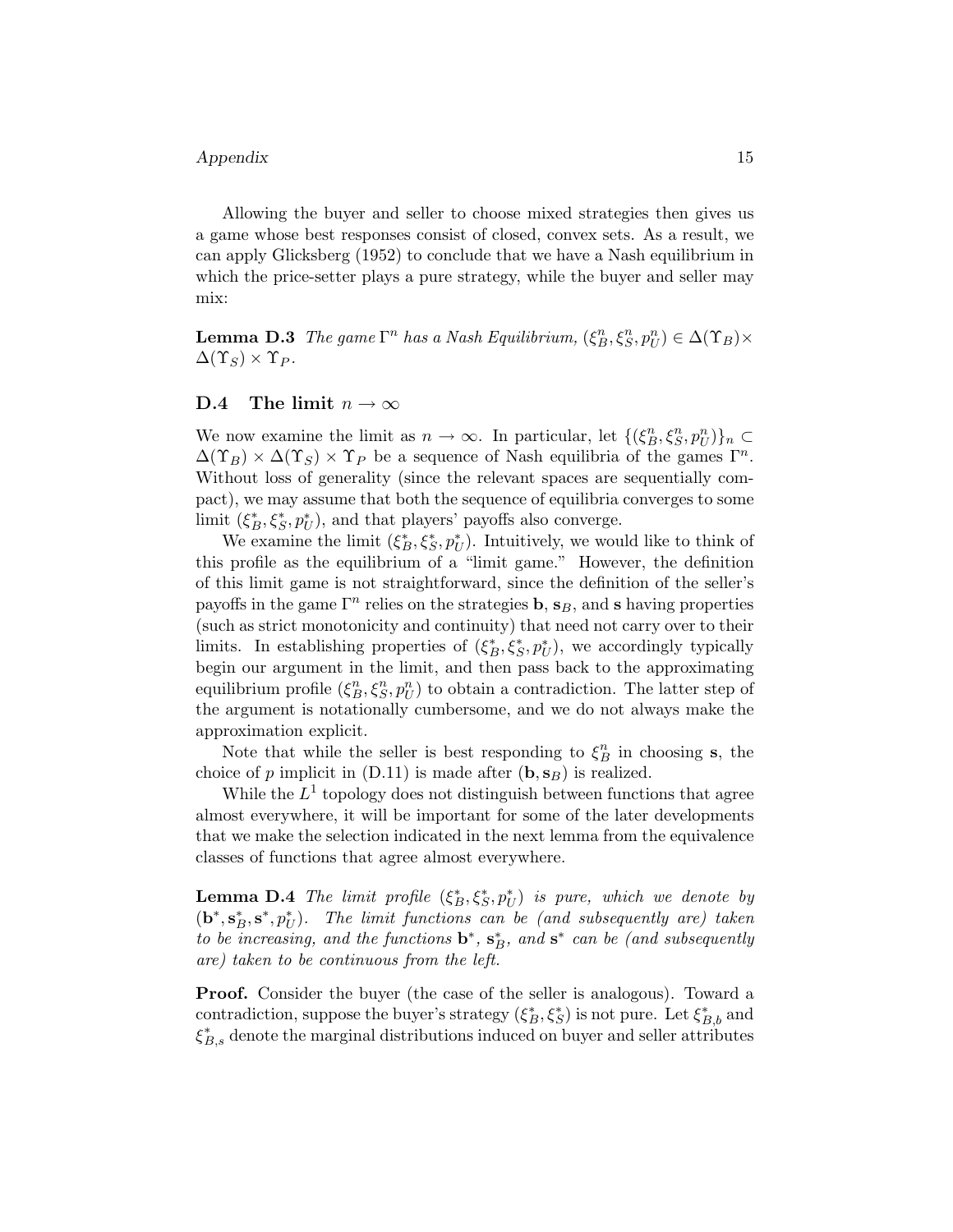chosen by the buyer. Then define a pair of increasing functions  $\mathbf{b}' : [0,1] \rightarrow$  $[0,\bar{b}]$  and  $\mathbf{s}_B': [0,1] \rightarrow [0,\bar{s}]$  by

$$
\mathbf{b}'(\beta) = \inf\{b : \xi_{B,b}^*(b) \ge \beta\}
$$
  
and  

$$
\mathbf{s}'_B(\beta) = \inf\{s : \xi_{B,s}^*(s) \ge \beta\}.
$$

These functions constitute pure strategies for the buyer giving the same distribution of buyer and seller attributes chosen by the buyer. (For example, for any set  $[\underline{b}, \overline{b}]$  of buyer attributes with  $\underline{b} > 0$ ,  $\xi_{B,b}^*[\underline{b}, \overline{b}] = \beta'' - \beta'$ , where  $\mathbf{b}'(\beta'') = \overline{b}$  and  $\mathbf{b}'(\beta') = \underline{b}$ .) However, the  $\mathbf{b}'$  and  $\mathbf{s}'_B$  feature positive assortativity between the buyer's types and attribute choice, and between the buyer's and the seller's attribute with which the buyer matches, while  $\xi_{B,b}^*$  and  $\xi_{B,s}^*$ , being mixed, do not. From Assumptions 1 and 3, this positive assortativity increases the buyer's payoff, and so the constructed pure strategy strictly increases the buyer's payoff. It then follows from straightforward continuity arguments that for sufficiently large n, i.e., for a game in which the slope requirements on the buyer's strategy are sufficiently weak and the equilibrium profile  $(\xi_B^n, \xi_S^n, p_U^n)$  is sufficiently close to  $(\xi_B^*, \xi_S^*, p_U^*)$ , there is a pure strategy sufficiently close to  $\mathbf{b}'$  and  $\mathbf{s}'_B$  giving the buyer a payoff higher than his supposed equilibrium payoff in  $\Gamma^n$  a contradiction. Hence, the buyer cannot mix.

The conclusion that each function is increasing is an implication of the observation that if a sequence of increasing functions  $\{f_n\}$  converges in  $L^1$ to a function  $f$ , then that function is increasing.

It is helpful to keep in mind the nature of convergence in  $\Delta(\Upsilon_B) \times$  $\Delta(\Upsilon_S) \times \Upsilon_P$ . Recalling that  $\Upsilon_B$ ,  $\Upsilon_S$ , are each endowed with the  $L^1$  norm and  $\Upsilon_P$  with the sup norm, and the definition of the Prohorov metric (which metrizes weak convergence),  $(\xi_B^n, \xi_S^n, p_U^n)$  converges to the pure profile  $(\mathbf{b}^*, \mathbf{s}_B^*, \mathbf{s}^*, p_U^*)$  if, and only if, the following holds: For all  $\varepsilon > 0$  there exists n' such that for all  $n \geq n'$ ,

$$
\xi_{B}^{n} \left( \left\{ (\mathbf{b}, \mathbf{s}_{B}) \in \Upsilon_{B}^{n} : \int |\mathbf{b}(\beta) - \mathbf{b}^{*}(\beta)| d\beta < \varepsilon, \int |\mathbf{s}_{B}(\beta) - \mathbf{s}_{B}^{*}(\beta)| d\beta < \varepsilon \right\} \right) \geq 1 - \varepsilon,
$$

$$
\xi_S^n \left( \left\{ \mathbf{s} \in \Upsilon_S^n : \int \left| \mathbf{s}(\sigma) - \mathbf{s}^*(\sigma) \right| d\sigma < \varepsilon \right\} \right) \ge 1 - \varepsilon,
$$

and

$$
\sup |p^n_U(s) - p^*_U(s)| < \varepsilon.
$$

We next restate the nature of convergence in a more useful form: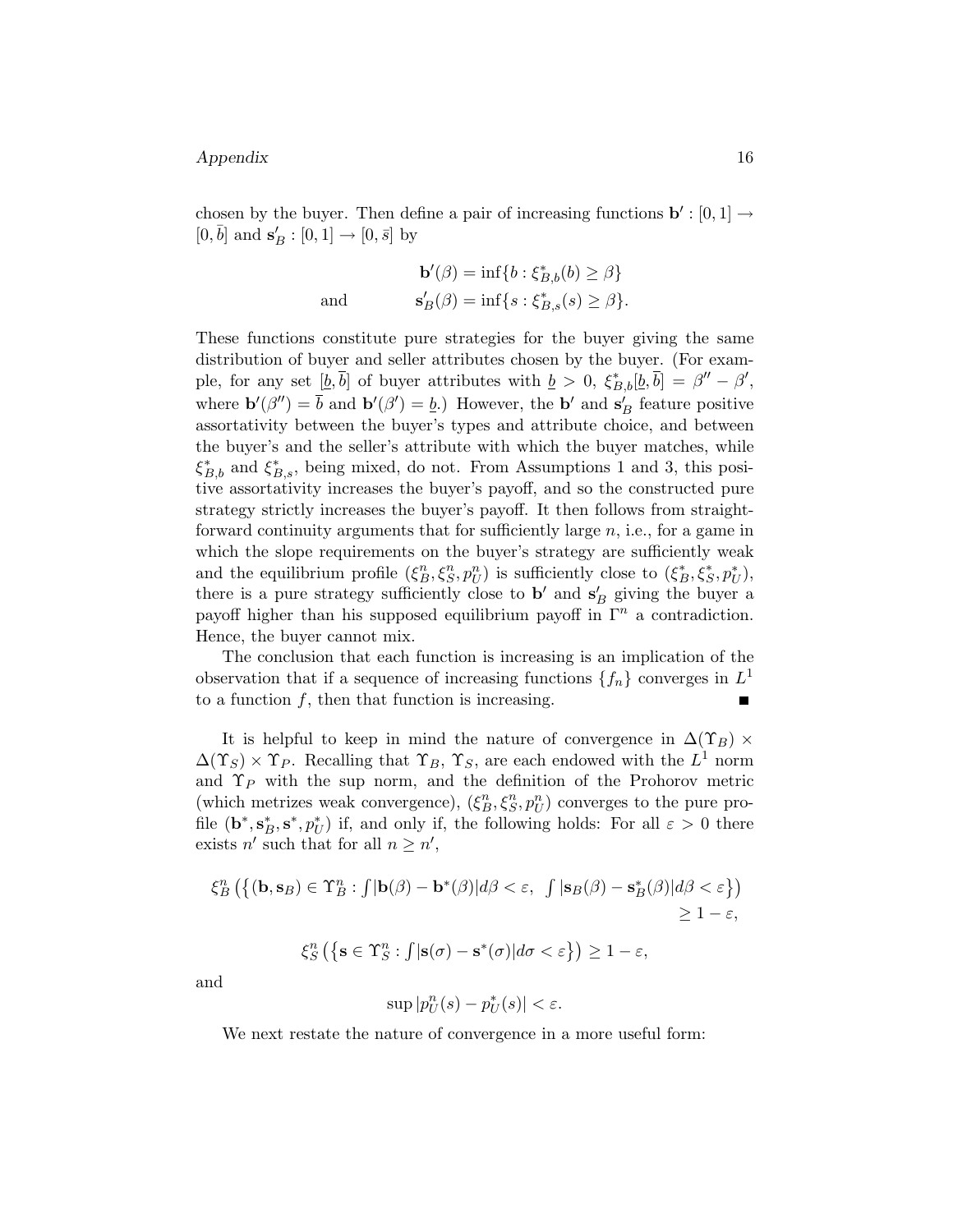**Lemma D.5** For all  $\varepsilon > 0$ , there exists a set  $E^{\varepsilon} \subset [0,1]$  with  $\lambda(E^{\varepsilon}) \geq 1 - \varepsilon$ and  $n_{\varepsilon}$  such that for all  $n \geq n_{\varepsilon}$ ,

$$
\xi_{B}^{n}(\{(\mathbf{b}, \mathbf{s}_{B}) \in \Upsilon_{B}^{n} : |\mathbf{b}(\beta) - \mathbf{b}^{*}(\beta)| < \varepsilon, \ |\mathbf{s}_{B}(\beta) - \mathbf{s}_{B}^{*}(\beta)| < \varepsilon, \ \forall \beta \in E^{\varepsilon}\}) \geq 1 - \varepsilon,
$$

$$
\xi_S^n\left(\{\mathbf{s}\in\Upsilon_S^n:|\mathbf{s}(\sigma)-\mathbf{s}^*(\sigma)|<\varepsilon,\;\forall\sigma\in E^\varepsilon\}\right)\geq 1-\varepsilon,
$$

and

$$
|p^n_U(s) - p^*_U(s)| < \varepsilon, \ \forall s.
$$

Moreover, the sets  $E^{\varepsilon}$  are nested:  $E^{\varepsilon'} \subset E^{\varepsilon}$  if  $\varepsilon < \varepsilon'.$ 

**Proof.** Fix  $\varepsilon > 0$ . We prove that there is a set  $E_S^{\varepsilon}$  with  $\lambda(E_S^{\varepsilon}) > 1 - \varepsilon/3$ and an integer  $n_S'$  such that

$$
\xi_S^n \left( \{ \mathbf{s} \in \Upsilon_S^n : |\mathbf{s}(\sigma) - \mathbf{s}^*(\sigma)| < \varepsilon, \ \forall \sigma \in E_S^\varepsilon \} \right) \ge 1 - \varepsilon \tag{D.17}
$$

for all  $n > n_S'$ . The same argument implies a set  $E_B^{\varepsilon}$  and integer  $n_B'$  for the function  $\tilde{\mathbf{b}}^*$ , and a  $\hat{E}_B^{\varepsilon}$  and  $n_B''$  for the function  $\mathbf{s}_B^*$ . The desired set is  $E^{\varepsilon} = E^{\varepsilon}_S \cap E^{\varepsilon}_B \cap \hat{E}^{\varepsilon}_B$  and integer is  $n_{\varepsilon} = \max\{n_S', n_B', n_B''\}.$ 

Let  $\{\sigma^k\}$  be an enumeration of the discontinuities of  $s^*$ . Since  $s^*$  is bounded, there exists  $K$  such that the total size of the discontinuities over  $\{\sigma^k\}_{k>K}$  is less than  $\varepsilon/6$ .

Fix  $L > 2$  such that  $\{(\sigma^k - 2^{-kL}, \sigma^k + 2^{-kL})\}_{k=1}^K$  is pairwise disjoint and  $2^{1-L} < \varepsilon/6$ . Defining

$$
E_S^{\varepsilon} = [0,1] \setminus \bigcup_k (\sigma^k - 2^{-kL}, \sigma^k + 2^{-kL})
$$

yields a set of measure at least  $1 - \varepsilon/3$ .

Let  $E_S^K$  be the set given by  $[0,1] \setminus \cup_{k=1}^K (\sigma^k - 2^{-kL}, \sigma^k + 2^{-kL})$ ; clearly  $E_S^{\varepsilon} \subset E_S^K$ . The set  $E_S^K$  can be written as the disjoint union of closed intervals

"More precisely, the sets can be chosen so that, for  $n > n'_B$ ,

$$
\xi_{B}^{n}(\{(\mathbf{b},\mathbf{s}_{B})\in\Upsilon_{B}^{n}:|\mathbf{b}(\beta)-\mathbf{b}^{*}(\beta)|<\varepsilon,\;\forall\beta\in E_{B}^{\varepsilon}\})\geq1-\varepsilon/2,
$$

and, for  $n > n_B''$ ,

$$
\xi_B^n(\{(\mathbf{b}, \mathbf{s}_B) \in \Upsilon_B^n : |\mathbf{s}_B(\beta) - \mathbf{s}_B^*(\beta)| < \varepsilon, \ \forall \beta \in \hat{E}_B^{\varepsilon}\}) \ge 1 - \varepsilon/2,
$$

so that, for  $n > \max\{n'_B, n''_B\},\$ 

$$
\xi_{B}^{n}(\{(\mathbf{b},\mathbf{s}_{B})\in\Upsilon_{B}^{n}:|\mathbf{b}(\beta)-\mathbf{b}^{*}(\beta)|<\varepsilon,|\mathbf{s}_{B}(\beta)-\mathbf{s}_{B}^{*}(\beta)|<\varepsilon,\;\forall\beta\in E_{B}^{\varepsilon}\cap\hat{E}_{B}^{\varepsilon}\})\geq1-\varepsilon.
$$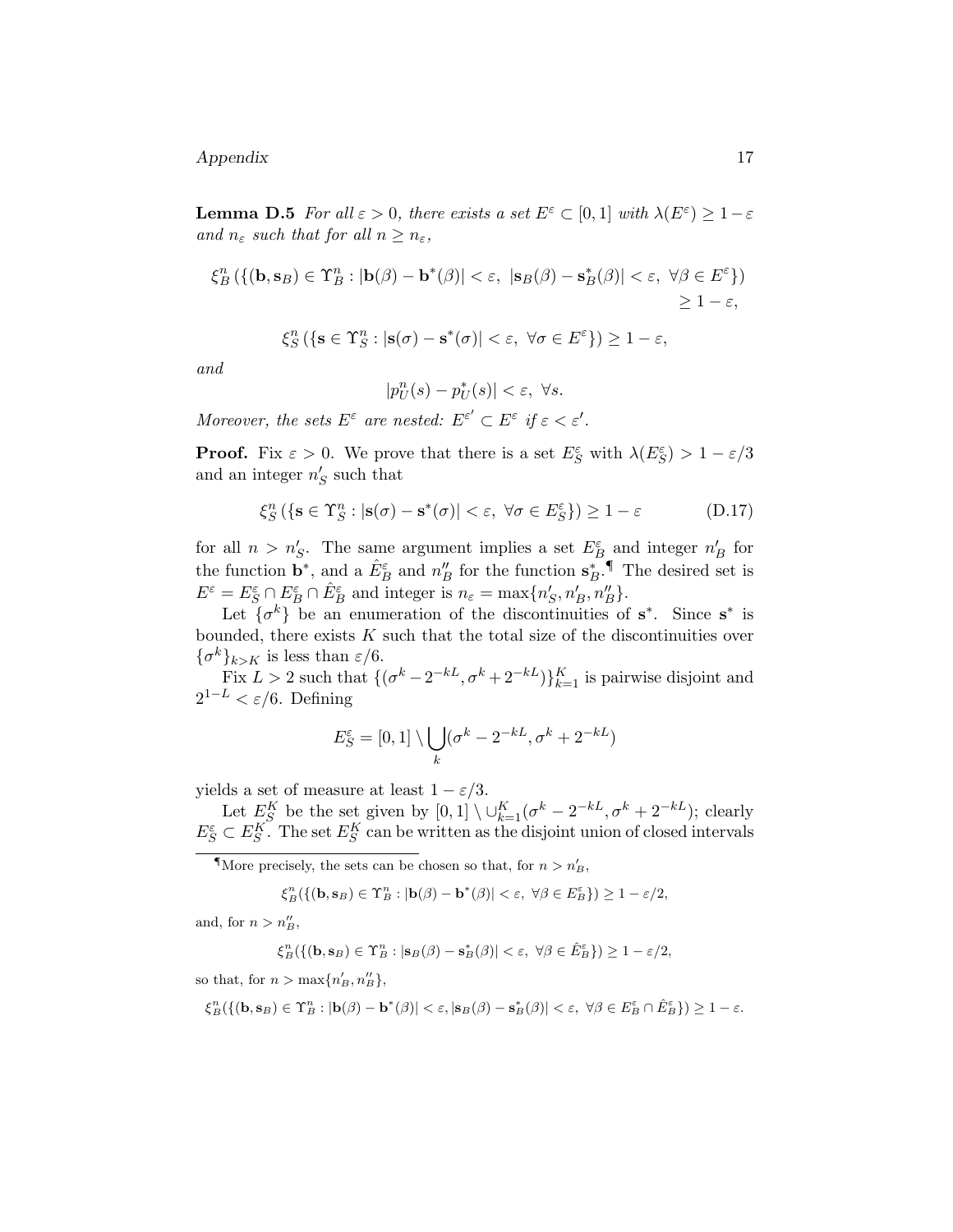$I_k, k = 0, 1, \ldots, K$ . There exists an  $\eta > 0$  such that for all k and for all  $\sigma, \sigma' \in I_k$ , if  $|\sigma - \sigma'| < \eta$  then  $|\mathbf{s}^*(\sigma) - \mathbf{s}^*(\sigma')| < \varepsilon/3$ .

Let  $\{x_{\ell}\}\subset I_k$  be an  $\eta$ -grid of  $I_k$ , i.e.,  $x_{\ell+1} - \eta < x_{\ell} < x_{\ell+1}$  for all  $\ell$ .

Let  $\{x_\ell\} \subset I_k$  be an  $\eta$ -grid of  $I_k$ , i.e.,  $x_{\ell+1} - \eta < x_{\ell} < x_{\ell+1}$  for all  $\ell$ .<br>Consider an increasing function **s** satisfying  $\int |\mathbf{s} - \mathbf{s}^*| < \varepsilon \eta/3$ . We claim that for all  $\sigma \in E_S^K$  (and so for all  $\sigma \in E_S^{\varepsilon}$ ),  $|\mathbf{s}-\mathbf{s}^*| < \varepsilon$ . Observe that  $(D.17)$ then follows, since  $n'_S$  can be chosen so that  $\xi_S^n$  ( $\{s \in \Upsilon_S^n : \int |s - s^*| < \varepsilon \eta/3\}$ )  $\geq$  $1 - \varepsilon$  holds for all  $n > n_S'$ .

The claim follows from two observations:

1.  $|\mathbf{s}(x_\ell) - \mathbf{s}^*(x_\ell)| < 2\varepsilon/3$ : Suppose  $\mathbf{s}(x_\ell) \geq \mathbf{s}^*(x_\ell) + 2\varepsilon/3$  (the other possibility is handled mutatis mutandis). Then, for all  $\sigma \in (x_{\ell}, x_{\ell+1}),$ 

$$
\mathbf{s}(\sigma) \ge \mathbf{s}(x_\ell) \ge \mathbf{s}^*(x_\ell) + 2\varepsilon/3 > \mathbf{s}^*(\sigma) + \varepsilon/3.
$$

But this is impossible, since it would imply  $\int |s - s^*| > \epsilon \eta/3$ .

2. For all  $\ell$  and all  $\sigma \in (x_{\ell}, x_{\ell+1}), |\mathbf{s}(\sigma) - \mathbf{s}^*(\sigma)| < \varepsilon$ : Suppose  $\mathbf{s}(\sigma) \geq$  $\mathbf{s}^*(\sigma) + \varepsilon$  (the other possibility is handled mutatis mutandis). Then,

$$
\mathbf{s}(x_{\ell+1}) \geq \mathbf{s}(\sigma) \geq \mathbf{s}^*(\sigma) + \varepsilon \geq \mathbf{s}^*(x_{\ell+1}) + 2\varepsilon/3,
$$

contradicting the previous observation.

The last assertion of Lemma D.5 is immediate from the definition of  $E_S^{\varepsilon}$ .

**Lemma D.6** The profile  $(\mathbf{b}^*, \mathbf{s}_B^*, \mathbf{s}^*, p_U^*)$  balances the market, i.e.,  $F_B^*(s) =$  $F_S^*(s)$  for all s. Hence,  $\mathbf{s}_B^*(x) = \mathbf{s}^*(x)$  for almost all  $x \in [0,1]$ .

**Proof.** Since  $F_B^*$  and  $F_S^*$  are continuous from the right, it suffices to show that they agree almost everywhere. We first argue that  $F_B^*(s) - F_S^*(s) \leq 0$ almost everywhere. Suppose this is not the case, so there exists  $\hat{s} < \bar{s}$  with  $F_B^*(\hat{s}) - F_S^*(\hat{s}) = \varepsilon > 0$  and with  $\hat{s}$  a continuity point of  $F_B^* - F_S^*$ . Then there exists  $s_1$  and  $s_2$  with  $\hat{s} \in (s_1, s_2)$ ,  $F_B^*(s) - F_S^*(s) \geq \varepsilon/2$  on  $[s_1, s_2]$ , and either  $s_1 = 0$  or, for every  $\eta > 0$ , there is a value  $s_\eta \in [s_1 - \eta, s_1]$  with  $F_B^*(s_\eta) - F_S^*(s_\eta) < \varepsilon/2$  (note that  $F_B^*(s_\eta) - F_S^*(s_\eta)$  may be negative, and so is bounded below by  $-1$ ). We consider the case in which  $s_1 > 0$  and  $p_U^*(s_1) < p_U^*(s_2)$ , with the remaining cases a straightforward simplification.

Since  $F_B^*(s) - F_S^*(s) > 0$  on  $[s_1, s_2]$ , for fixed  $p_U^*(s_1)$  and  $p_U^*(s_2)$ , the price-setter must be setting prices as large as possible on this interval. If not, there is a price function  $\hat{p}_U \in \Upsilon_P$  with  $\hat{p}_U(s) \geq p_U^*(s)$  for all s and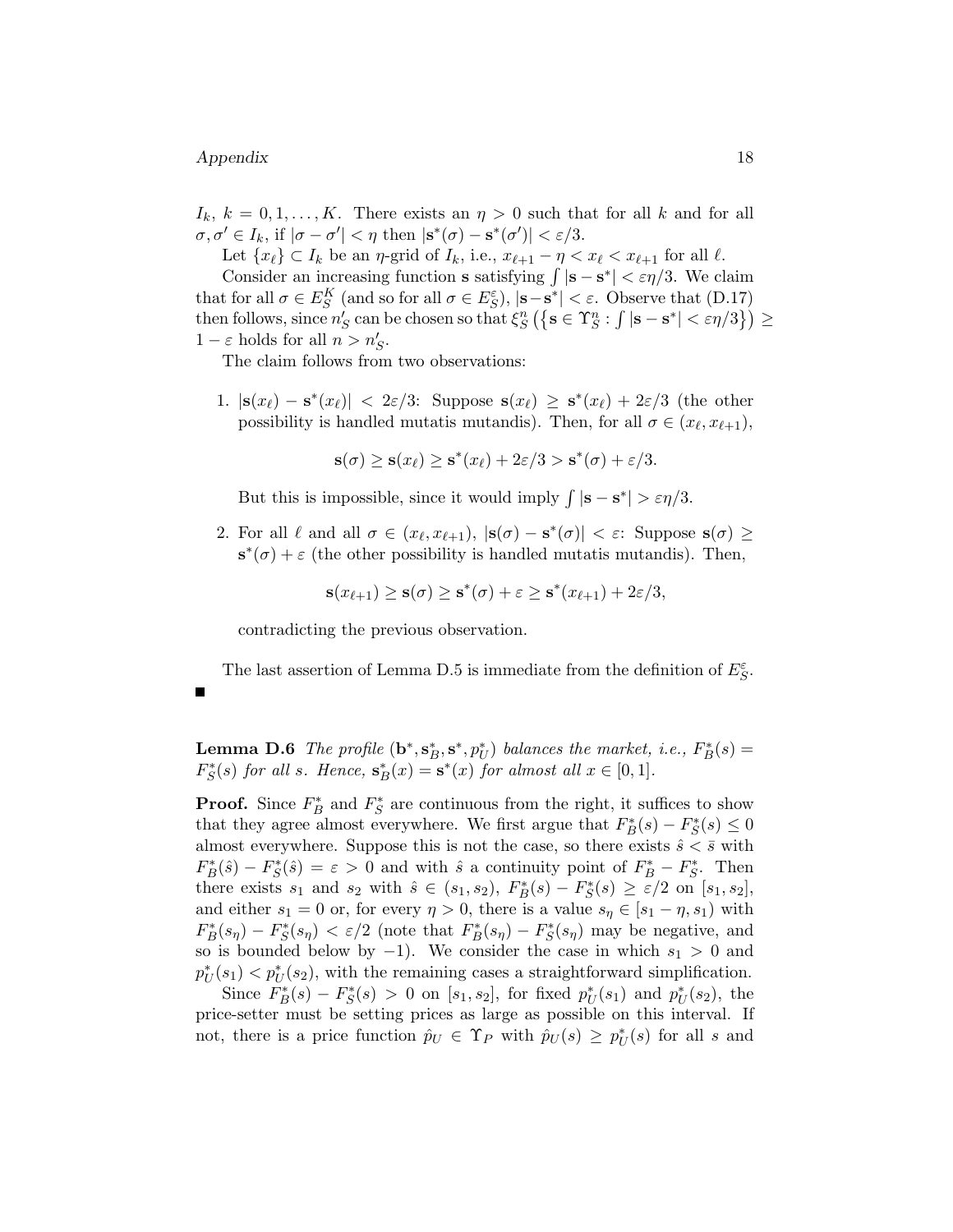$\hat{p}_U(s) > p^*_U(s)$  for some s yielding strictly higher payoffs to the price-setter than  $p^*$  in  $\Gamma^n$  for sufficiently large *n*, when the buyer and seller choose  $(\xi_B^n, \xi_S^n)$ . But this contradicts the equilibrium property of  $(\xi_B^n, \xi_S^n, p_U^n)$ .

Hence, there exists  $s' \in [s_1, s_2]$  such that  $dp_U^*(s)/ds = 2\Delta$  on  $(s_1, s')$  and  $p_U^*(s) = p_U^*(s_2)$  for  $s \in [s', s_2]$ . That is, prices increase at the maximum rate possible until hitting  $p^*_{U}(s_2)$  (with  $s' = s_2$  possible, but since  $p^*_{U}(s_1)$  <  $p_U^*(s_2)$ , we have  $s_1 < s'$ ). Consequently,  $\mathbf{s}_B([0,1]) \cap [s_1,s_2] \subset \{s_1,s_2\}$ , i.e., buyers demand only seller attribute choices  $s_1$  and  $s_2$  from this interval. (Since all seller attribute choices in  $[s', s_2]$  command the same price, buyers demand only attribute choice  $s_2$  from this set, while the price of a seller attribute choice increases sufficiently quickly on  $[s_1, s']$  that from this set buyers demand only  $s_1$ .)

Since for every  $\eta > 0$ , there exists  $s_{\eta} \in [s_1 - \eta, s_1)$  with  $F_B^*(s_{\eta}) - F_S^*(s_{\eta}) <$  $\varepsilon/2$  and yet  $F_B^*(s_1) - F_S^*(s_1) \geq \varepsilon$ , the buyer must choose attributes arbitrarily close to  $s_1$  for some buyer types. This implies that there is a range of seller attributes just below  $s_1$  with prices that are not too low, that is, there exists  $\eta' > 0$  such that

$$
p_U^*(s) > p_U^*(s_1) - \Delta(s_1 - s)
$$

for all  $s \in [s_1 - \eta', s_1)$ . Consider now the price function  $p_U^{\eta} \in \Upsilon_P$  given by

$$
p_U^\eta(s) \equiv \begin{cases} p_U^*(s), & \text{if } s \ge s', \\ \min\{p_U^*(s_1 - \eta) + 2\Delta(s - s_1 + \eta), \ p_U^*(s')\}, & \text{if } s \in (s_1 - \eta, s'), \\ p_U^*(s), & \text{if } s \le s_1 - \eta, \end{cases}
$$

and note that  $p_U^0 = p_U^*$ . Since  $p_U^{\eta} \geq p_U^*$ , the price-setter's payoff from choosing  $p_U^{\eta} \in \Upsilon_P$  less the payoff from  $p_U^*$  is bounded below by

$$
-\int_{s_1-\eta}^{s_1} (p_U^{\eta}(s) - p_U^*(s)) \ ds + \int_{s_1}^{s'} (p_U^{\eta}(s) - p_U^*(s)) \ \varepsilon/2 \ ds. \tag{D.18}
$$

For  $\eta < \eta'$  and  $s \in (s_1 - \eta, s_1)$ ,

$$
p_U^{\eta}(s) - p_U^*(s) \le p_U^*(s_1 - \eta) + 2\Delta(s - s_1 + \eta) - p_U^*(s_1) + \Delta(s_1 - s)
$$
  
=  $p_U^*(s_1 - \eta) - p_U^*(s_1) - \Delta(s_1 - s) + 2\Delta\eta$   
 $\le 2\Delta\eta$ .

Moreover, for  $s \in (s_1, s_1 + (s'-s_1)/2)$ , if  $\eta$  is sufficiently close to 0, we have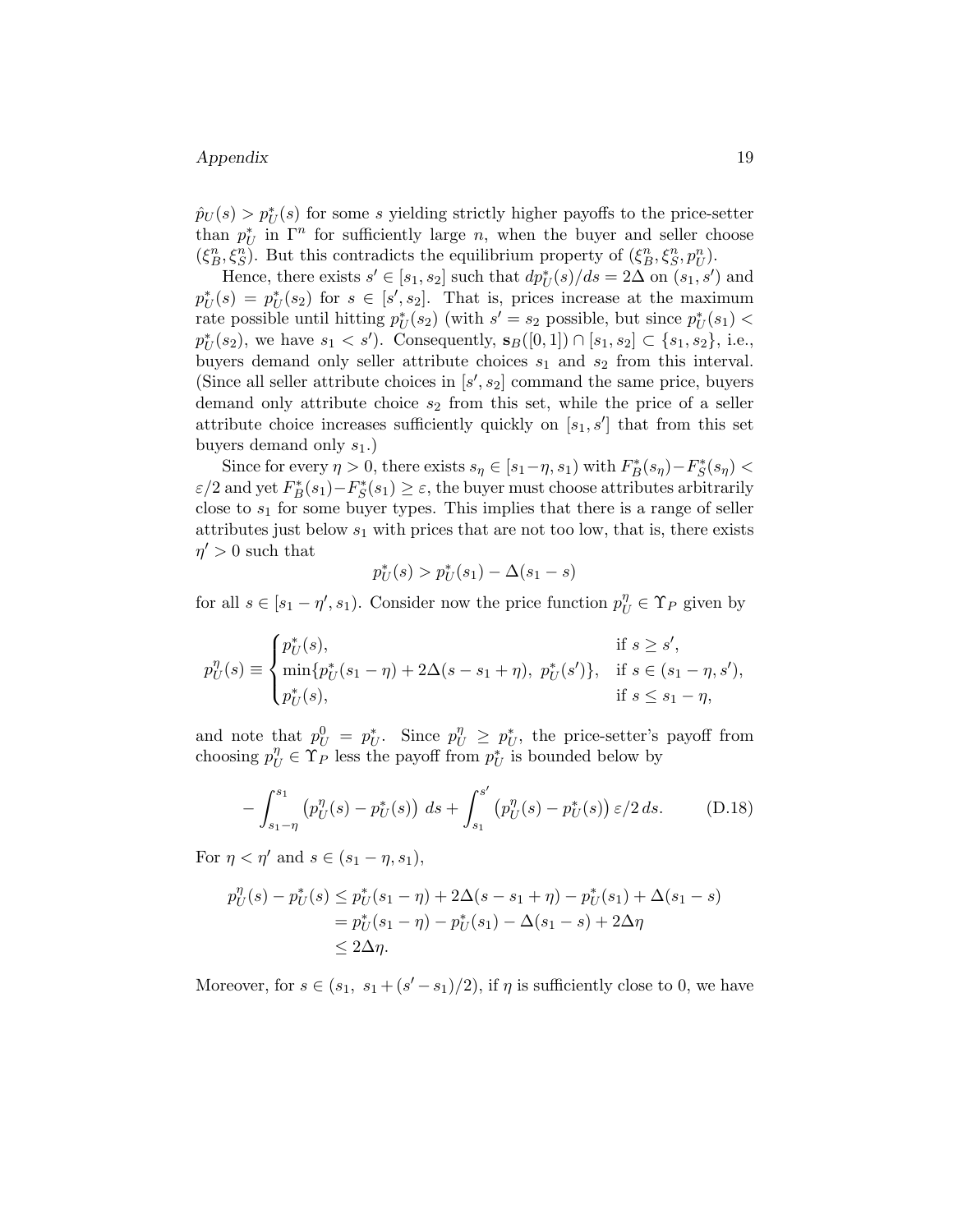$p_I^{\eta}$  $U^{\eta}(s) < p_U^*(s')$  and so

$$
p_U^{\eta}(s) - p_U^*(s) = p_U^*(s_1 - \eta) + 2\Delta(s - s_1 + \eta) - p_U^*(s)
$$
  
\n
$$
\ge p_U^*(s_1) - \Delta\eta + 2\Delta(s - s_1 + \eta) - p_U^*(s)
$$
  
\n
$$
= p_U^*(s_1) - \Delta\eta + 2\Delta(s - s_1 + \eta) - p_U^*(s_1) - 2\Delta(s - s_1)
$$
  
\n
$$
= \Delta\eta.
$$

Since  $p_l^{\eta}$  $U_U^{\eta}(s) \geq p_U^*(s)$  for all s, the expression in (D.18) is bounded below by

$$
-\int_{s_1-\eta}^{s_1} 2\Delta \eta \, ds + \int_{s_1}^{s_1+(s'-s_1)/2} \Delta \eta \varepsilon/2 \, ds,
$$

which is clearly positive for sufficiently small  $\eta$ . Since the lower bound is strictly positive, the price-setter has a profitable deviation (in  $\Gamma^n$  for large n), a contradiction.

We conclude that  $F^*_B(s) - F^*_S(s) \leq 0$  for almost all s. It remains to argue that it is not negative on a set of positive measure. Suppose it is. Then there must exist a seller characteristic  $\hat{s} > 0$  such that  $p_U(s) = -P$ for  $s < \hat{s}$ ,  $F_B^*(s) - F_S^*(s) < 0$  for a positive-measure subset of  $[0,\hat{s}]$ , and  $F_B^*(s) - F_S^*(\overline{s}) = 0$  for almost all  $s > \hat{s}$ . But then no seller would choose attributes in  $[0, \hat{s})$ , a contradiction.

We now seek a characterization of the seller's payoffs. Intuitively, we would like to use Lemma D.6 and the monotonicity of  $\mathbf{b}^*$  and  $\mathbf{s}_B^*$  to conclude that there is positive assortative matching, and indeed that a seller of type σ matches with a buyer of type β = σ. However, these properties may not hold if  $\mathbf{b}^*$  and  $\mathbf{s}_B^*$  are not strictly increasing. Moreover, even if we had such a matching, the specification of the seller's payoffs given by (D.12) leaves open the possibility that the (gross) payoff to a seller of type  $\sigma$  choosing attribute s may not be given by  $h_S(\tilde{b}(s), s) + p_U(s)$ . Hence, the buyers that sellers are implicitly choosing in their payoff calculations may not duplicate those whose seller choices balance the market.

Our first step in addressing these issues is to show that the buyer's limiting attribute-choice function is indeed strictly increasing. Intuitively, if a positive measure of buyer types choose the same attribute, by having some higher types in the pool choose a slightly higher attribute, and some lower types choose a slightly lower attribute, we can keep the average attribute unchanged, while saving costs (from Assumption 3).

**Lemma D.7** The function  $\mathbf{b}^*$  is strictly increasing when nonzero.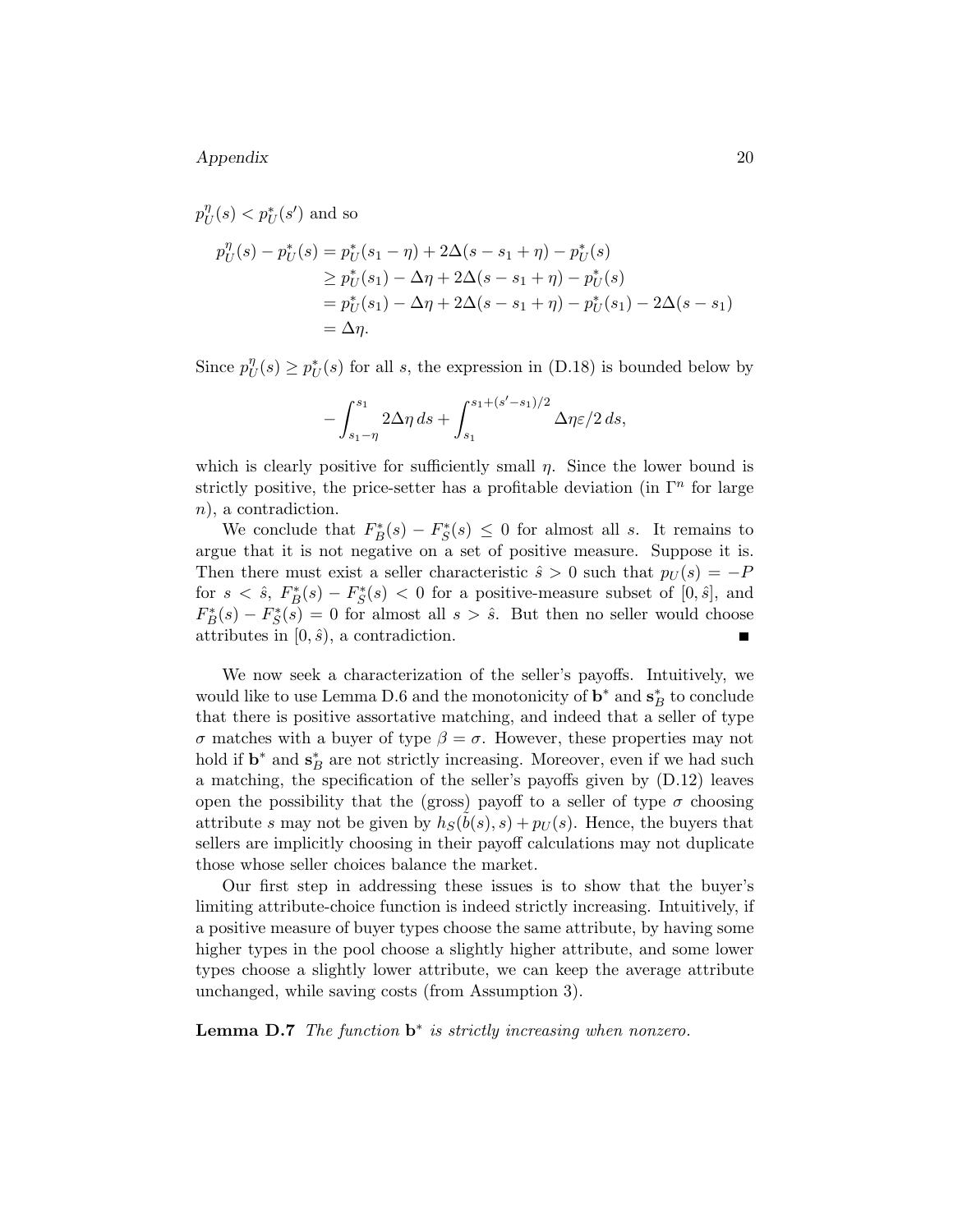**Proof.** By construction, **b**<sup>\*</sup> is weakly increasing. We show that  $\beta'' > \beta'$ and  $\mathbf{b}^*(\beta') > 0$  imply  $\mathbf{b}^*(\beta'') > \mathbf{b}^*(\beta')$ . Suppose to the contrary that  $b =$  $\mathbf{b}^*(\beta) > 0$  for two distinct values of  $\beta$ .

Define  $\beta_1 \equiv \inf \{ \beta : \mathbf{b}^*(\beta) = b \}, \ \beta_2 \equiv \sup \{ \beta : \mathbf{b}^*(\beta) = b \}, \text{ and } \bar{\beta} = \bar{\beta}$  $(\beta_1 + \beta_2)/2$ . We assume  $0 < \beta_1$  and  $\beta_2 < 1$  (if equality holds in either case, then the argument is modified in the obvious manner). We now define a new attribute-choice function (as a function of a parameter  $\eta > 0$ ) that is strictly increasing on a neighborhood of  $[\beta_1, \beta_2]$  and agrees with  $\mathbf{b}^*$  outside that neighborhood. First, define

$$
\begin{aligned} \beta_1^\eta = & \inf \{\beta \leq \beta_1: \mathbf{b}^*(\beta) \geq b + \eta(\beta - \bar{\beta})\} \\ \text{and} \qquad \qquad \beta_2^\eta = & \sup \{\beta \geq \beta_2: \mathbf{b}^*(\beta) \leq b + \eta(\beta - \bar{\beta})\}. \end{aligned}
$$

Note that as  $\eta \to 0$ ,  $\beta_j^{\eta} \to \beta_j$  for  $j = 1, 2$ . Finally, define

$$
\mathbf{b}^{\eta}(\beta) \equiv \begin{cases} \mathbf{b}^*(\beta), & \text{if } \beta > \beta_2^n, \\ b + \eta(\beta - \bar{\beta}), & \text{if } \beta \in [\beta_1^n, \beta_2^n], \\ \mathbf{b}^*(\beta), & \text{if } \beta < \beta_1^n. \end{cases}
$$

The difference in payoffs to the buyer under  $\mathbf{b}^{\eta}$  and under  $\mathbf{b}^*$  is given by

$$
\int_{\beta_1^n}^{\beta_2^n} h_B(\mathbf{b}^\eta(\beta), \mathbf{s}_B^*(\beta)) - h_B(\mathbf{b}^*(\beta), \mathbf{s}_B^*(\beta)) - [c_B(\mathbf{b}^\eta(\beta), \beta) - c_B(\mathbf{b}^*(\beta), \beta)] d\beta.
$$
\n(D.19)

Now,

$$
\int_{\beta_1}^{\beta_2} [c_B(\mathbf{b}^{\eta}(\beta), \beta) - c_B(\mathbf{b}^*(\beta), \beta)] d\beta
$$
  
\n
$$
= \int_{\beta_1}^{\beta_2} \left[ \frac{\partial c_B(b, \beta)}{\partial b} \eta(\beta - \bar{\beta}) + o(\eta) \right] d\beta
$$
  
\n
$$
= \eta \int_0^{\beta_2 - \beta_1)/2} \left[ \frac{\partial c_B(b, \bar{\beta} + x)}{\partial b} - \frac{\partial c_B(b, \bar{\beta} - x)}{\partial b} \right] x dx + o(\eta).
$$

From Assumption 3, the integrand is strictly negative, and so the integral is strictly negative and independent of  $\eta$ . Since  $s_B^*$  is increasing, a similar argument applied to the difference in the premuneration values shows that

$$
\begin{aligned} \int_{\beta_1}^{\beta_2} h_B(\mathbf{b}^\eta(\beta),\mathbf{s}_B^*(\beta)) - h_B(\mathbf{b}^*(\beta),\mathbf{s}_B^*(\beta)) - \left[c_B(\mathbf{b}^\eta(\beta),\beta) - c_B(\mathbf{b}^*(\beta),\beta)\right] d\beta \\ \geq \eta \int_0^{(\beta_2 - \beta_1)/2} \left[ \frac{\partial c_B(b,\bar{\beta} - x)}{\partial b} - \frac{\partial c_B(b,\bar{\beta} + x)}{\partial b} \right] x \, d\beta + o(\eta). \end{aligned}
$$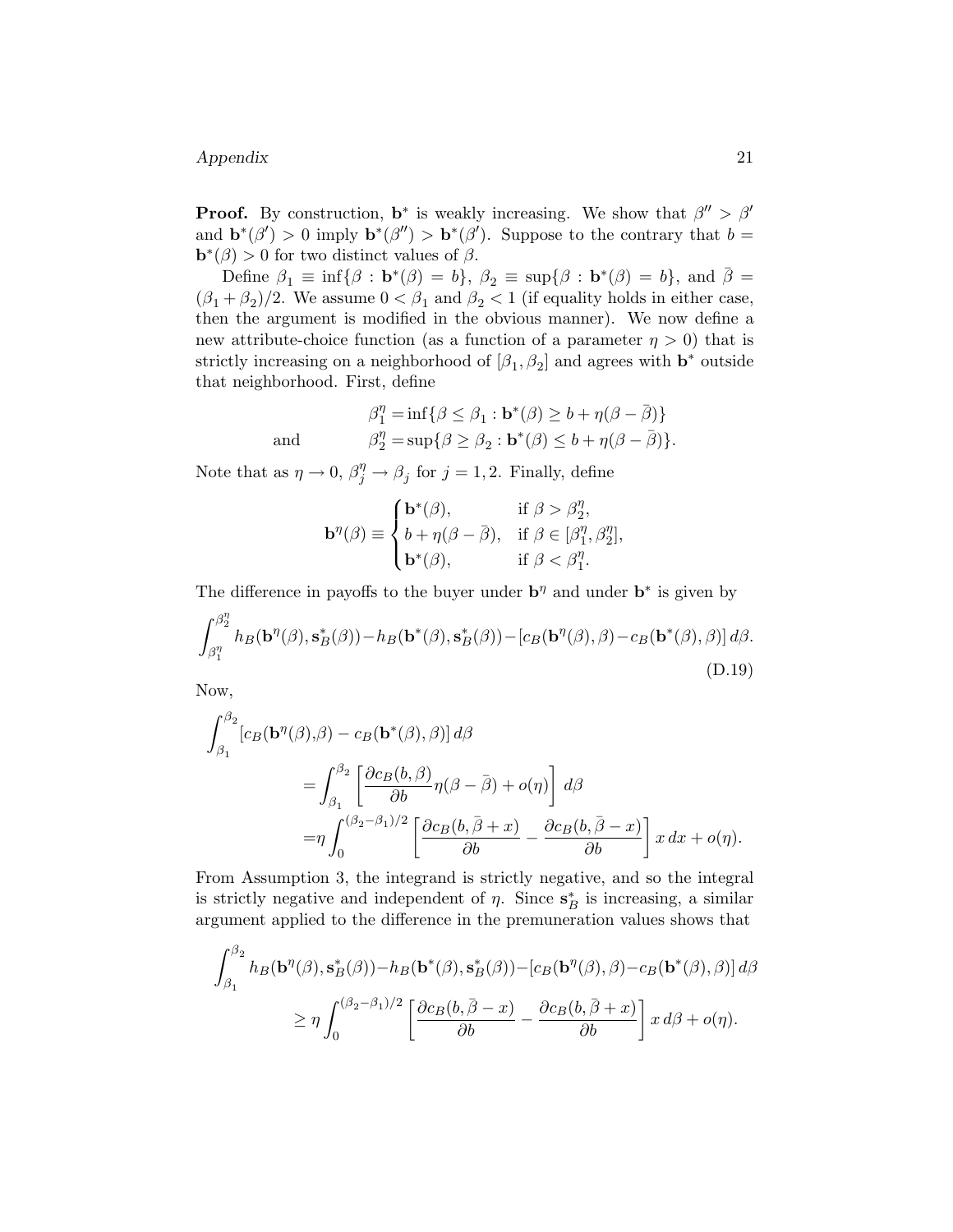It remains to argue that the contribution to (D.19) from the intervals  $\beta_1^{\eta}$  $_{1}^{\eta},\beta_{1})$ and  $(\beta_2, \beta_2^{\eta}]$  is of order  $o(\eta)$ . But this is immediate, since  $|\mathbf{b}^{\eta}(\beta) - \mathbf{b}^*(\beta)| \leq \eta$ and  $\beta_j^{\eta} \rightarrow \beta_j$  as  $\eta \rightarrow 0$  (for  $j = 1, 2$ ). Hence, for  $\eta > 0$  sufficiently small,  **gives the buyer a strictly higher payoff under (D.5) than**  $**b**<sup>*</sup>$ **. But, then** by a now familiar argument, the buyer has a profitable deviation in  $\Gamma^n$ for sufficiently large  $n$ , a contradiction. So  $\mathbf{b}^*$  is strictly increasing when nonzero.

We next show that the seller's payoffs converge to the payoff one would expect the seller to receive by matching with his corresponding buyer type.

**Lemma D.8** For almost all  $\sigma$  satisfying  $\mathbf{b}^*(\sigma) > 0$ ,

$$
\lim_{n} \int \overline{H}(\mathbf{s}(\sigma), \mathbf{b}, p_{U}^{n}) - c_{S}(\mathbf{s}(\sigma), \sigma) d\xi^{n}
$$
  
=  $h_{S}(\mathbf{b}^{*}(\sigma)), \mathbf{s}^{*}(\sigma)) + p_{U}^{*}(\mathbf{s}^{*}(\sigma)) - c_{S}(\mathbf{s}^{*}(\sigma), \sigma).$ 

The functions s and b on the left side of this expression are strategies in the game  $\Gamma^n$ , and are the objects over which the equilibrium  $\xi^n$  mixes.

Proof. Suppose the claim is false. Then, since the limit exists, there exists  $n''$  and  $\eta > 0$  such that for all  $\sigma$  in a set G of sellers of measure at least  $\eta$ whose "matched" buyers choose positive attributes (i.e.,  $\mathbf{b}^*(\sigma) > 0$ ), for all  $n > n''$ ,  $,$ 

$$
\int \bar{H}(\mathbf{s}(\sigma), \mathbf{b}, p_U^n) - c_S(\mathbf{s}(\sigma), \sigma) d\xi^n
$$

is at least  $\eta$  distant from

$$
h_S(\mathbf{b}^*(\sigma), \mathbf{s}^*(\sigma)) + p_U^*(\mathbf{s}^*(\sigma)) - c_S(\mathbf{s}^*(\sigma), \sigma).
$$

Since G has positive measure, we may assume that every index in  $G$  is a continuity point of the limit functions  $(\mathbf{b}^*, \mathbf{s}_B^*, \mathbf{s}^*).$ 

For any  $\varepsilon > 0$ , let  $E^{\varepsilon} \subset [0,1]$  be the set from Lemma D.5 satisfying  $\lambda(E^{\varepsilon}) \geq 1 - \varepsilon.$ 

Fix an index  $\sigma' \in G \cap E^{\varepsilon'}$  for some  $\varepsilon' > 0$  (since  $E^{\varepsilon}$  is monotonic in  $\varepsilon$ ,  $\sigma' \in G \cap E^{\varepsilon}$  for all smaller  $\varepsilon$ ). Since  $\mathbf{b}^*$  is strictly increasing, without loss of generality, we may assume that, for all  $\zeta > 0$ , there is a positive measure set of buyers with  $\mathbf{b}^*(\beta) \in (\mathbf{b}^*(\sigma') - \zeta, \mathbf{b}^*(\sigma'))$ . Indeed, a positive measure set of buyers in  $E^{\varepsilon}$  does so for all  $\varepsilon$  sufficiently small. Formally,

$$
\forall \zeta > 0 \ \exists \varepsilon'' \ \forall \varepsilon < \varepsilon'', \ \lambda \{\beta \in E^{\varepsilon} : \mathbf{b}^*(\beta) \in (\mathbf{b}^*(\sigma') - \zeta, \mathbf{b}^*(\sigma'))\} > 0. \tag{D.20}
$$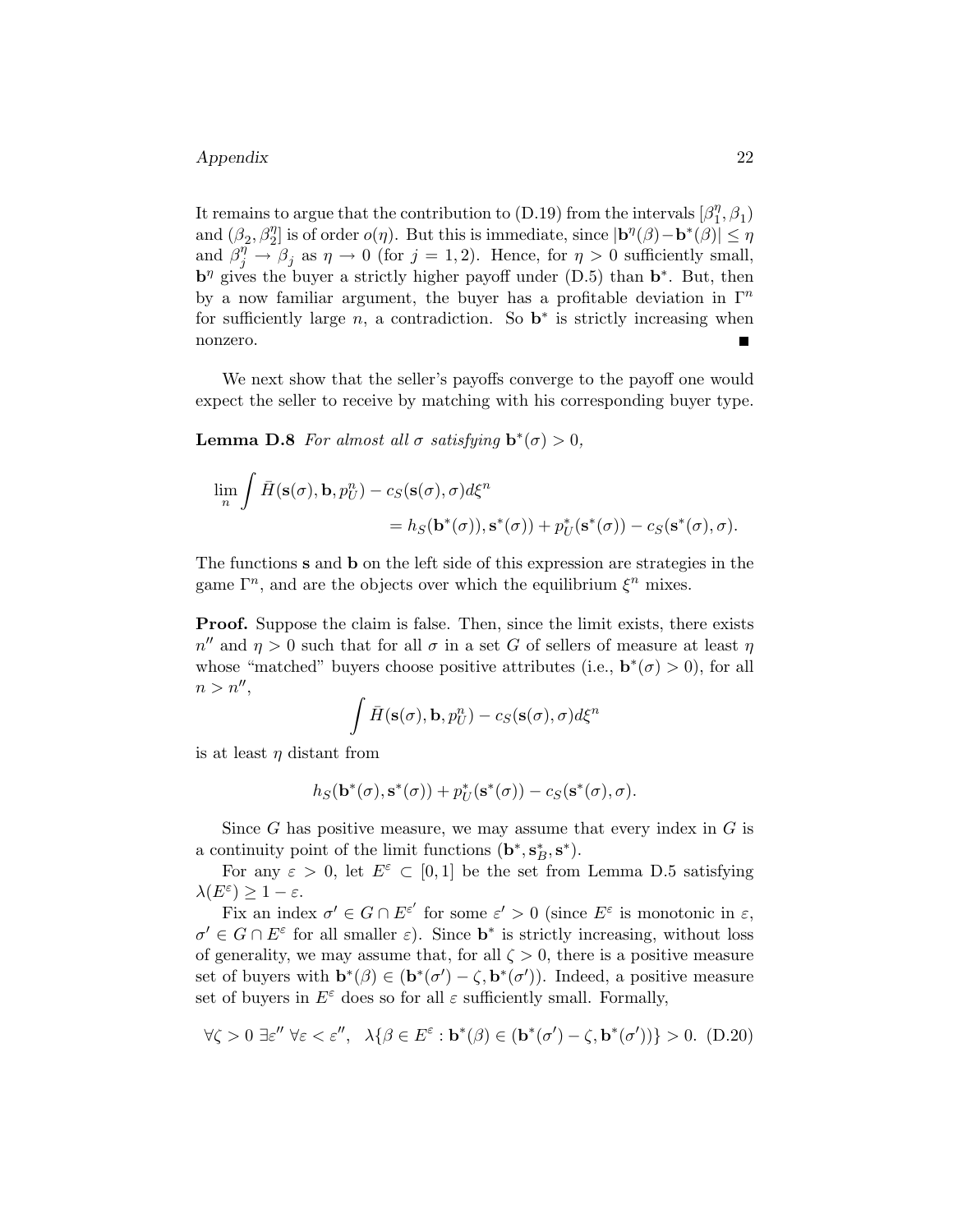Consider some  $\varepsilon < \varepsilon'$  and suppose  $n > \max\{n_{\varepsilon}, n''\}$ , where  $n_{\varepsilon}$  is from Lemma D.5. Let  $(\mathbf{b}, \mathbf{s}_B, \mathbf{s}) \in \Upsilon_B^n \times \Upsilon_B^n$  be a triple of functions with the property that  $|\mathbf{b}(\beta) - \mathbf{b}^*(\beta)| < \varepsilon$  and  $|\mathbf{s}_B(\beta) - \mathbf{s}_B^*(\beta)| < \varepsilon$  for all  $\beta \in E^{\varepsilon}$ , and  $|\mathbf{s}(\sigma) - \mathbf{s}^*(\sigma)| < \varepsilon$  for all  $\sigma \in E^{\varepsilon}$ . (Recall that, from Lemma D.5,  $\xi^n$ assigns high probability to such functions for large  $n$ .)

By Lemma D.6,  $s^*$  and  $s^*$  are equal almost surely, so without loss of generality, we may assume that  $\mathbf{s}^*(x) = \mathbf{s}_B^*(x)$  for all  $x \in E$ .

Observe first that if the max in (D.11) is achieved by  $h_S(0, s(\sigma))$  +  $p_U^n(\mathbf{s}(\sigma))$ , then

$$
\overline{H}(\mathbf{s}(\sigma), \mathbf{b}, p_U^n) - c_S(\mathbf{s}(\sigma), \sigma) = h_S(0, \mathbf{s}(\sigma)) + p_U^n(\mathbf{s}(\sigma)) - c_S(\mathbf{s}(\sigma), \sigma) \leq h_S(\mathbf{b}(\sigma), \mathbf{s}(\sigma)) + p_U^n(\mathbf{s}(\sigma)) - c_S(\mathbf{s}(\sigma), \sigma).
$$

We claim that, for sufficiently small  $\varepsilon > 0$ , the set  $\tilde{P}(\mathbf{s}(\sigma), \mathbf{b}, p^n_U)$  contains all  $p < p_U^n(\mathbf{s}(\sigma))$ . This follows from (D.20) and the observation that buyers in  $E^{\varepsilon}$  receive a payoff (ignoring costs) arbitrarily close to  $h_B(\mathbf{b}^*(\beta), \mathbf{s}^*(\beta))$  –  $p_U^*(\mathbf{s}^*(\beta)).$ 

Consequently, for p sufficiently close to  $p_U^n(\mathbf{s}(\sigma))$ , single crossing (Assumption 1) implies that a buyer  $\beta$  with attribute satisfying  $\mathbf{b}^*(\beta) < \mathbf{b}^*(\sigma)$ will not be attracted (for sufficiently large  $n$ ). This implies that

$$
\sup_{p \in \tilde{P}(\mathbf{s}(\sigma), \mathbf{b}, p^n_U)} H(\mathbf{s}(\sigma), p, \mathbf{b}, p^n_U) = h_S(\mathbf{b}(\sigma), \mathbf{s}(\sigma)) + p^n_U(\mathbf{s}(\sigma)).
$$

By choosing  $\varepsilon$  small (or, equivalently, n large), the right side can be made arbitrarily close to

$$
h_S(b_1(s'), s') + p^*_{U}(s') = h_S(b_1(s^*(\sigma)), s^*(\sigma)) + p^*_{U}(s^*(\sigma)).
$$

Hence, the max in (D.11) is achieved by the first term, and we have a contradiction. Б

With this payoff characterization in hand, we can show that seller attribute choices are strictly increasing in types (when positive), as are the types of sellers with whom buyers attempt to match.

**Lemma D.9** The functions  $\mathbf{s}_B^*$  and  $\mathbf{s}^*$  are strictly increasing on  $\{\beta : \mathbf{b}^*(\beta) > \alpha\}$ 0}.

**Proof.** From Lemma D.6,  $\mathbf{s}_B^*(x) = \mathbf{s}^*(x)$  for almost all  $x \in [0,1]$ , and so it suffices to prove the result for  $s^*$ . Suppose to the contrary there is a strictly positive constant  $\hat{s}$  and associated maximal nondegenerate interval  $(\sigma_1, \sigma_2)$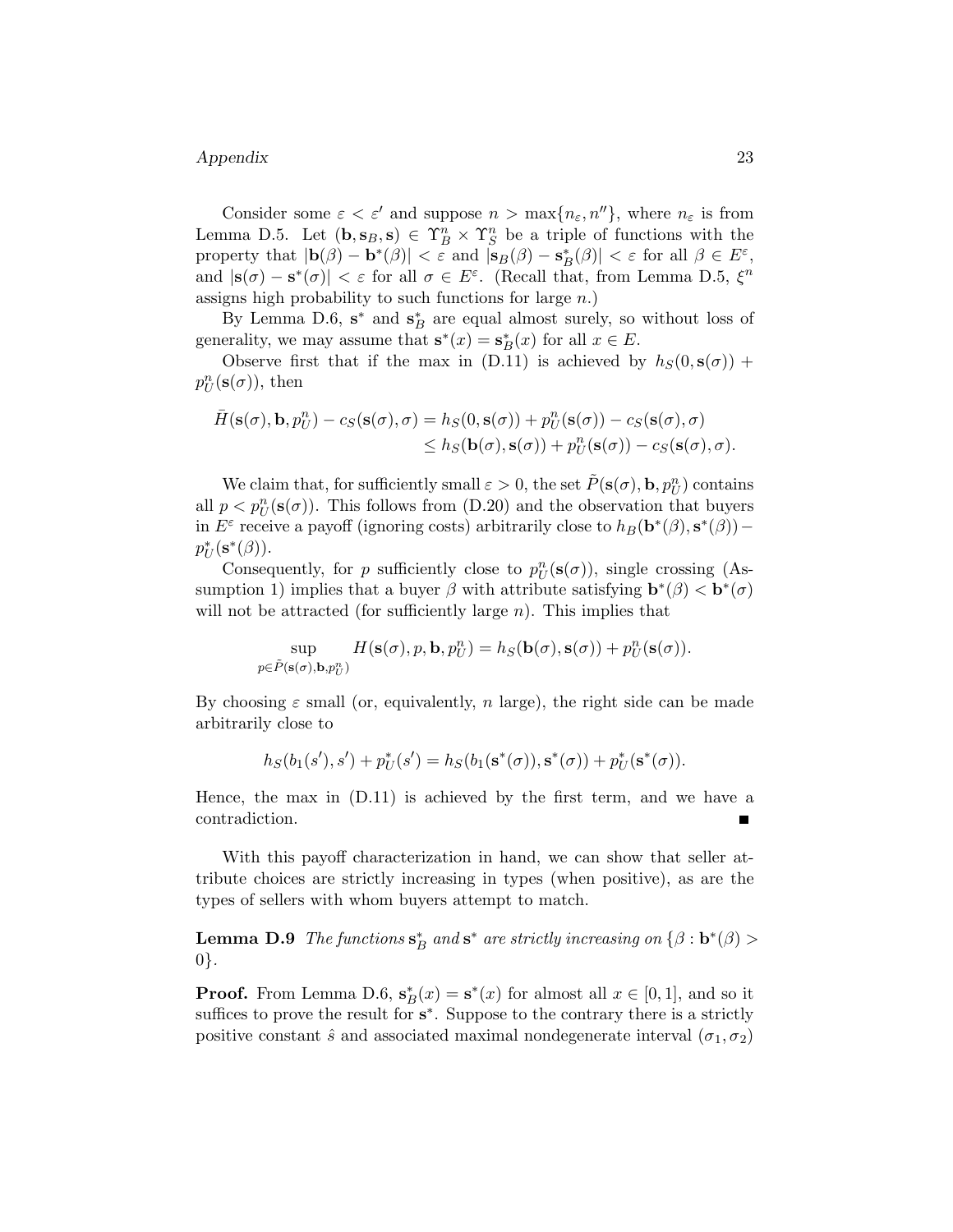with  $\mathbf{s}^*(\sigma) = \hat{s}$  and  $\mathbf{b}^*(\sigma) > 0$  for all  $\sigma \in (\sigma_1, \sigma_2)$ . From Lemma D.6, we also have  $\mathbf{s}_B^*(\beta) = \hat{s}$  for all  $\beta \in (\sigma_1, \sigma_2)$ .

Define  $\bar{b}_1 \equiv \lim_{\beta \downarrow \sigma_1} \mathbf{b}^*(\beta)$  and  $b_2 \equiv \lim_{\beta \uparrow \sigma_2} \mathbf{b}^*(\beta)$ .

Define  $\sigma(\eta) \equiv \inf \{ \sigma : s^*(\sigma) \geq \hat{s} + \eta \},\$ and notice that  $\lim_{\eta \to 0} \sigma(\eta) = \sigma_2$ . The seller attribute-choice function  $s'$  given by

$$
\mathbf{s}'(s) = \begin{cases} \mathbf{s}^*(\sigma), & \text{if } \sigma \notin (\sigma_1, \sigma(\eta)), \\ \hat{s} + \eta, & \text{if } \sigma \in (\sigma_1, \sigma(\eta)), \end{cases}
$$

is weakly increasing. Consider the price  $\hat{p} > p^*_{U}(\hat{s})$  for attribute  $\hat{s} + \eta$ satisfying

$$
\hat{p} = \sup\{p : B(\hat{s} + \eta, p, p^*_{U}) \neq \varnothing\}.
$$

(This is  $\bar{p}(\hat{s} + \eta, p, p^*_{U})$  from Lemma D.1(1).) The price  $\hat{p}$  is at least as high as the value p' satisfying  $h_B(b_2, \hat{s}) - p_U(\hat{s}) = h_B(b_2, \hat{s} + \eta) - p'$ . At the price  $\hat{p}$  for attribute choice  $\hat{s} + \eta$ , the seller ensures that attribute choice  $\hat{s} + \eta$ is chosen by a buyer at least as high as  $b_2$  (the single-crossing condition on buyer premuneration values ensures that no lower attribute buyers will choose  $\hat{s} + \eta$ . From Lemma D.8, we have then have that the switch to attribute-choice function s' increases the seller's payoff by at least

$$
\int_{\sigma_1}^{\sigma_2} (h_S(b_2, \hat{s} + \eta) + \hat{p}) d\sigma - \int_{\sigma_1}^{\sigma_2} (h_S(b_1, \hat{s}) + p_U^*(\hat{s})) d\sigma \n- \int_{\sigma_1}^{\sigma(\eta)} (c_s(\hat{s} + \eta, \sigma) - c_S(\mathbf{s}^*(\sigma), \sigma) d\sigma \n> (\sigma_2 - \sigma_1)[h_S(b_2, \hat{s} + \eta) - h_S(b_1, \hat{s}] \n- (\sigma(\eta) - \sigma_1)[c_S(\hat{s} + \eta, \sigma_1) - c_S(\hat{s}, \sigma_1)].
$$

The first term after the inequality is bounded away from zero as  $\eta$  approaches zero, while the second approaches zero as does  $\eta$ , ensuring that there is some  $\eta > 0$  for which the payoff difference is positive. Intuitively, each seller in the interval  $(\sigma_1, \sigma_2)$  experiences a discontinuous increase in expected buyer (at a higher price) when increasing her attribute choice, while sellers in the interval  $(\sigma_2, \sigma(\eta))$  experience a continuous increase in cost. The attributechoice function  $s'$  increases the seller's payoff for sufficiently small  $\eta$ , yielding the result. Е

The limiting mass of buyers and seller choosing zero attributes are equal:

#### Lemma D.10

$$
\lambda(\{\sigma : \mathbf{s}^*(\sigma) = 0\}) = \lambda(\{\beta : \mathbf{b}^*(\beta) = 0\}).
$$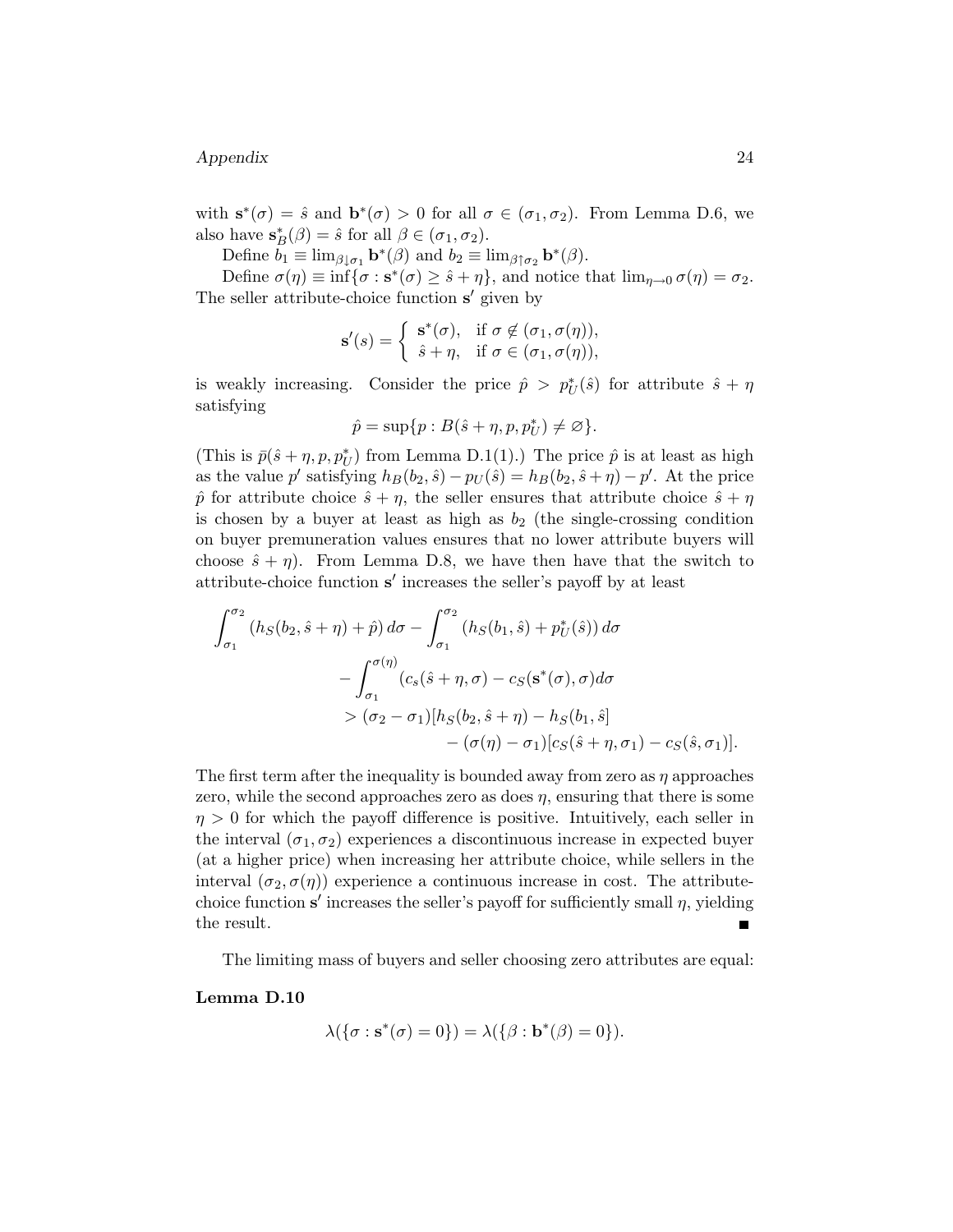**Proof.** First, suppose  $\lambda({\{\beta : \mathbf{b}^*(\beta) = 0\}} > \lambda({\{\sigma : \mathbf{s}^*(\sigma) = 0\}})$ . Then because  $\mathbf{s}_B^* = \mathbf{s}^*$  almost everywhere, there exists a positive mass of buyers for whom  $\mathbf{b}^*(\beta) = 0$  and  $\mathbf{s}_B^*(\beta) > 0$ . By Assumption 2,  $h_B(0, s)$  is independent of s, and so, since  $p_U^*$  is strictly increasing, the buyers choosing  $b = 0$  can increase their payoff by choosing  $s = 0$ . The buyer's equilibrium strategy must then be suboptimal in the game  $\Gamma^n$  for sufficiently large n, a contradiction.

Now, suppose  $\lambda(\{\beta : \mathbf{b}^*(\beta) = 0\}) < \lambda(\{\sigma : \mathbf{s}^*(\sigma) = 0\})$ . Then there exists a positive mass of buyers for whom  $\mathbf{b}^*(\beta) > 0$  and  $\mathbf{s}_B^*(\beta) = 0$ . By Lemma D.6, there is then a positive mass of buyers choosing a zero seller attribute and positive buyer attribute. Since  $h_B(b, 0)$  is independent of b (Assumption 2) and  $c_B(b, \beta)$  is strictly increasing in b, such buyers can increase their payoff by choosing  $b = 0$ . The buyer's equilibrium strategy must then be suboptimal in the game  $\Gamma^n$  for sufficiently large n, a contradiction.

We now turn to feasible matchings. For  $b \in [0, \mathbf{b}^*(1)]$  and  $s \in [0, \mathbf{s}^*(1)]$ , we define

$$
\tilde{b}^*(s) \equiv \begin{cases} \mathbf{b}^*((\mathbf{s}^*)^{-1}(s)), & s \in \mathbf{s}^*([0,1]), s > 0, \\ \max\{0, \sup_{b \in \mathcal{B}} \{b < \mathbf{b}^*(\inf\{\sigma : \mathbf{s}^*(\sigma) > s\})\} \}, & \text{otherwise,} \end{cases}
$$

and

$$
\tilde{s}^*(b) \equiv \begin{cases} \mathbf{s}^*((\mathbf{b}^*)^{-1}(b)), & b \in \mathbf{b}^*([0,1]), b > 0, \\ \max\{0, \sup_{s \in \mathcal{S}} \{s < \mathbf{s}^*\left(\inf\{\beta: \mathbf{b}^*(\beta) > b\}\right)\}\}, & \text{otherwise.} \end{cases}
$$

The maximum in the specification of  $\tilde{b}^*$  (with  $\tilde{s}^*$  similar) ensures that  $\tilde{b}^*$  is well defined when  $s^*$  is continuous at  $\inf{\{\sigma | s^*(\sigma) > 0\}}$  (in which case, the supremum is taken over the empty set and so has value  $-\infty$ ).

**Lemma D.11** The pair  $(\tilde{b}^*, \tilde{s}^*)$  is a feasible matching. In addition, for all values  $b > 0$  and  $s > 0$ , we have

$$
\tilde{s}^*(b) = \mathbf{s}^*((\mathbf{b}^*)^{-1}(b))
$$

where

$$
(\mathbf{b}^*)^{-1}(b) = \begin{cases} \inf\{\beta : \mathbf{b}^*(\beta) > b\}, & \text{for } b \leq \mathbf{b}^*(1), \\ 1, & \text{for } b > \mathbf{b}^*(1), \end{cases}
$$

and

$$
\tilde{b}^*(s) = \mathbf{b}^*((\mathbf{s}^*)^{-1}(s)),
$$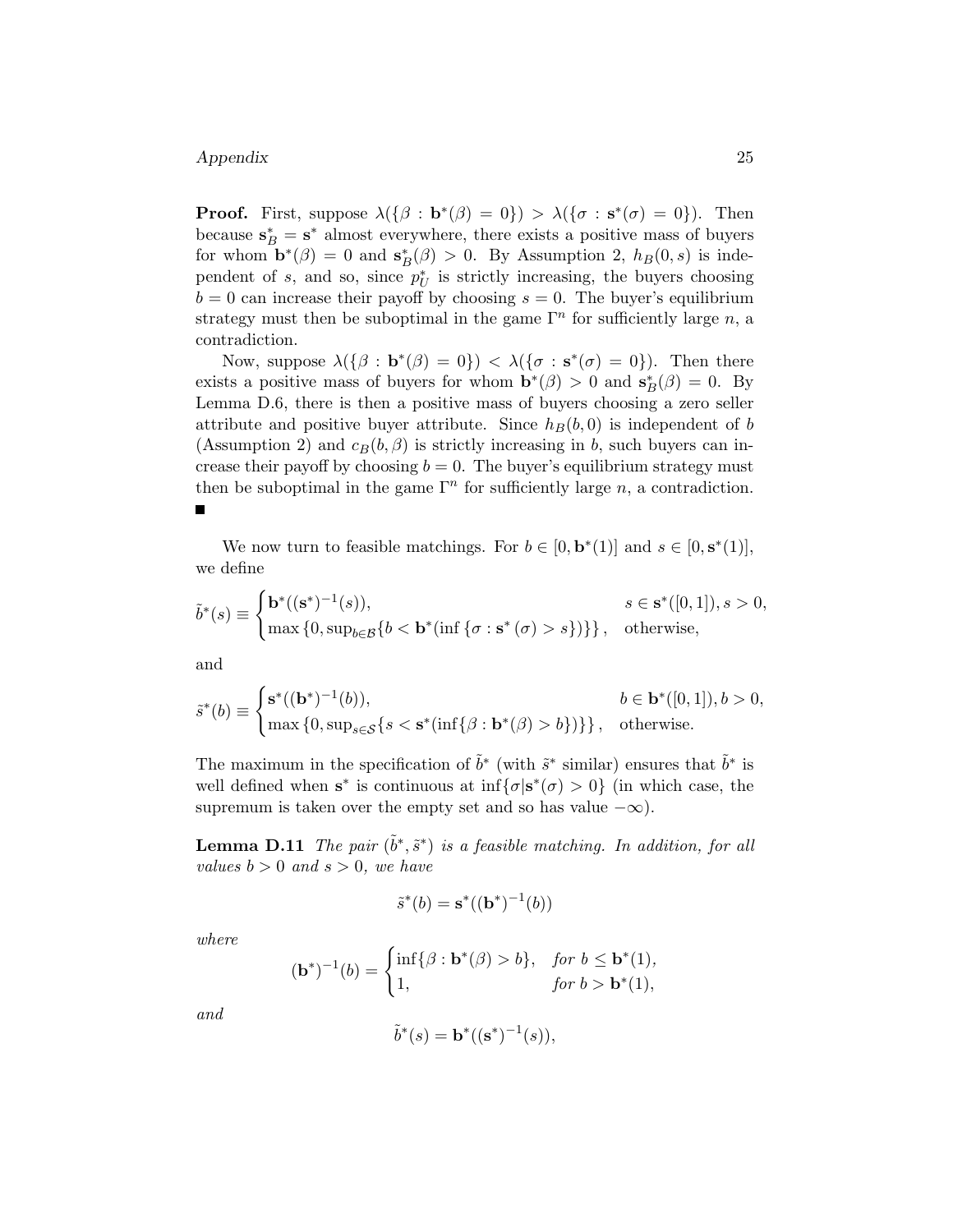where

$$
(\mathbf{s}^*)^{-1}(s) = \begin{cases} \inf\{\sigma : \mathbf{s}^*(\sigma) > s\}, & \text{for } s \le \mathbf{s}^*(1), \\ 1, & \text{for } s > \mathbf{s}^*(1). \end{cases}
$$

**Proof.** From Lemma D.10, we can assume that  $\mathbf{b}^*$  and  $\mathbf{s}^*$  share a common set [0, x] on which they are zero. It is then immediate that  $(\tilde{b}^*, \tilde{s}^*)$  is a feasible matching.

The final two statements follow immediately from the left continuity of the attribute-choice functions (see Lemma D.4) and the definitions of  $\tilde{s}^*$  and  $\tilde{b}^*$ . Е

Finally, we show that the seller's payoff satisfies an optimality condition.

**Lemma D.12** For almost all  $\sigma$ ,

$$
\lim_{n} \int \bar{H}(\mathbf{s}(\sigma), \mathbf{b}, p_{U}^{n}) - c_{S}(\mathbf{s}(\sigma), \sigma) d\xi^{n}
$$
  
=  $h_{S}(\mathbf{b}^{*}(\sigma), \mathbf{s}^{*}(\sigma)) + p_{U}^{*}(\mathbf{s}^{*}(\sigma)) - c_{S}(\mathbf{s}^{*}(\sigma), \sigma)$   
= 
$$
\max_{s \in S} h_{S}(\tilde{b}^{*}(s), s) + p_{U}^{*}(s) - c_{S}(s, \sigma).
$$

Proof. The first inequality duplicates Lemma D.8.

Single-crossing (Assumption 3) implies that the attribute choices maximizing  $h_S(\tilde{b}^*(s), s) + p^*_{U}(s) - c_S(s, \sigma)$  are increasing in  $\sigma$ , and so if the second equality fails, in games  $\Gamma^n$  for sufficiently large n, the seller has a profitable deviation.

#### D.5 Uniform-Price Equilibria

We finally argue that the profile  $(\mathbf{b}^*, \mathbf{s}^*, \tilde{b}^*, \tilde{s}^*, p_U^*)$  induces a uniform-price equilibrium of the matching market with identical attribute choices and matching function (but perhaps a vertical shift in the price function).

The first task is to show that equilibrium payoffs are nonnegative, so that agents would not prefer to be out of the market. Suppose  $\{\xi_B^n, \xi_S^n, p_U^n\}_n$ is the sequence whose limit induces  $(\mathbf{b}^*, \mathbf{s}_B^*, \tilde{b}^*, \tilde{s}^*, p_U^*)$ . We have

$$
h_B(0,0) - p_U^*(0) = h_B(0,0) - p_U^*(0) - c_B(0,\beta)
$$
  
\n
$$
\leq h_B(\mathbf{b}(\beta), \tilde{s}^*(\mathbf{b}^*(\beta))) - p_U^*(\tilde{s}^*(\mathbf{b}^*(\beta))) - c_B(\mathbf{b}(\beta),\beta)
$$
 (D.21)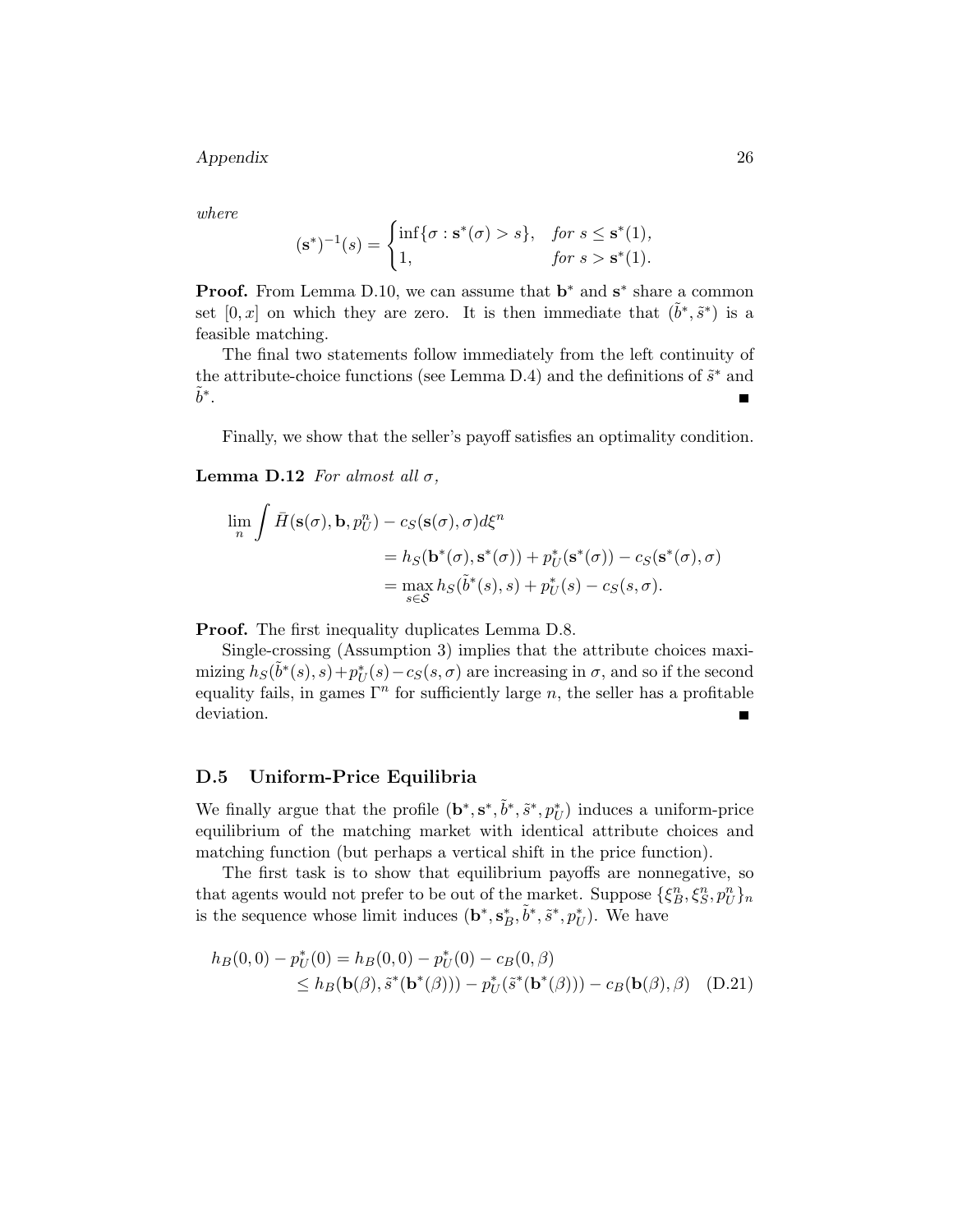and

$$
h_S(0,0) + p_U^*(0) = h_S(0,0) + p_U^*(0) - c_S(0,\sigma)
$$
  
 
$$
\leq h_S(\tilde{b}^*(s(\sigma)), s(\sigma)) + p_U^*(s(\sigma)) - c_S(s(\sigma), \sigma).
$$
 (D.22)

Let

$$
\kappa^* \equiv h_B(0,0) - p^*_U(0) \ge -h_S(0,0) - p^*_U(0)
$$

(where the inequality follows from Assumption 2) and replace the price function  $p_U^*$  with  $p_U^* + \kappa^*$ . Both  $\xi_B^n$  and  $\xi_S^n$  remain best responses given price  $p_U^n + \kappa^*$  and markets still clear in the limit of  $n \to \infty$ . Moreover, replacing  $p^*_{U}$  with  $p^*_{U} + \kappa^*$  in (D.21)–(D.22) gives nonnegative payoffs.

It is immediate from the formulation of the buyer's payoffs in the game and from Lemma D.12 that almost all buyers and sellers are optimizing given  $p_U^*$ .

It remains to consider deviations by a seller of type  $\sigma$  to a value s not chosen by any seller under s ∗ . If there is a profitable such deviation for seller  $\sigma$ , then there is a price p such that  $B(s, p, p^*_{U})$  is nonempty and for all  $b \in B(s, p, p^*_U)$ ,

$$
\Pi_S(\mathbf{s}^*(\sigma), \sigma) < h_S(b, s) + p - c_S(s, \sigma).
$$

But then for all sufficiently large n,  $B(s, p', p_U^n)$  is again nonempty for  $p'$ less than but close to p, contradicting the fact that  $\Pi_S(\mathbf{s}^*(\sigma), \sigma)$  is close to  $\bar{H}(\mathbf{s}(\sigma), \mathbf{b}, p_U^n) - c_S(\mathbf{s}(\sigma), \sigma) d\xi^n$ .

#### D.6 Nontriviality

Partial nontriviality. We now show that under (14), the profile  $(\mathbf{b}^*, \mathbf{s}^*, \tilde{b}^*, \tilde{s}^*, p_U^*)$ is nontrivial. If the equilibrium is trivial,  $\mathbf{b}^*$  and  $\mathbf{s}^*$  are identically zero, so that there is no agent for whom it is profitable to trade at price  $p_U$ , and hence for all  $(b, s) \in (0, \bar{b}] \times (0, \bar{s}],$ 

$$
h_S(0, s) + p_U(s) - c_S(s, 1) \le 0
$$
  
and 
$$
h_B(b, s) - p_U(s) - c_B(b, 1) \le 0,
$$

where we focus on agents  $\beta = 1 = \sigma$  since they are the most likely to want to trade. Notice that we are using here the maximum that appears in the building block (D.11) for the specification of the seller's payoff, and which effectively allows the seller to sell any attribute choice  $s \in [0, \bar{s}]$  at price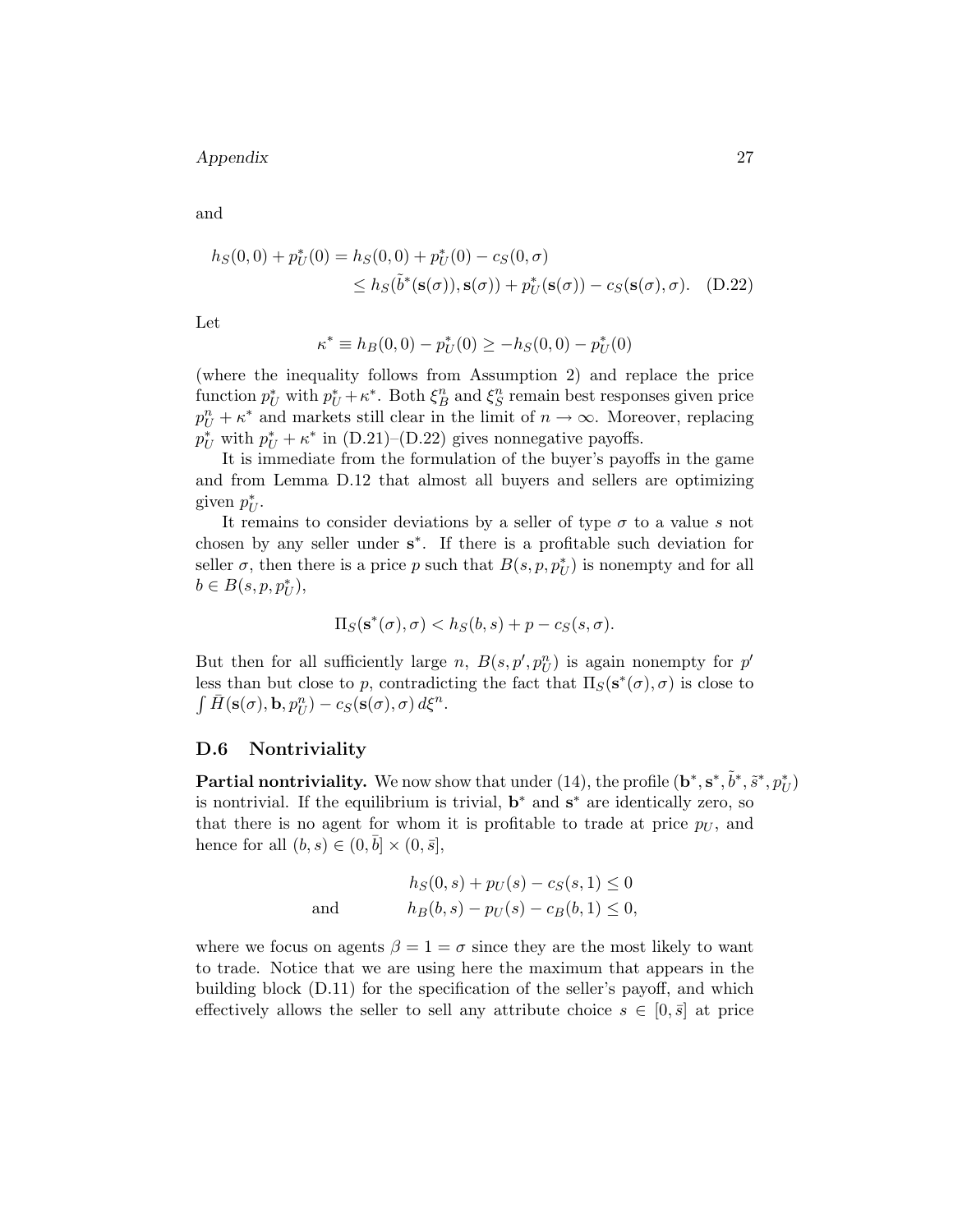$p_U(s)$ , assuming in the process that he can attract at least a zero-attribute buyer. For these two inequalities to hold, it must be that

$$
h_B(b,s) + h_S(0,s) \le c_B(b,1) + c_S(s,1),
$$

contradicting (14).

Full nontriviality. We now assume (15) holds. Suppose that there is an interval of seller types  $[0, \sigma']$  with  $\sigma' > 0$  who choose zero attributes. By Lemma D.9, we then have  $\mathbf{b}^*(\beta) = 0$  for all  $\beta \in [0, \sigma']$ . If neither agent of type  $\phi \in (0, \beta')$  chooses a strictly positive attribute, it must be that

$$
h_S(0, s) + p_U(s) - c_S(s, \phi) \le 0
$$
  
and 
$$
h_B(b, s) - p_U(s) - c_B(b, \phi) \le 0,
$$

where  $(b, s)$  are a pair of attributes satisfying (15). But summing these two inequalities yields an inequality contradicting (15).

### E Personalized Pricing

#### E.1 Prices

A personalized-price function is a function  $p_P : \mathcal{B} \times \mathcal{S} \to \mathbb{R}$ ; where  $p_P (b, s)$ is the (possibly negative) price that seller with attribute choice  $s \in \mathcal{S}$  receives when selling to a buyer with attribute choice  $b \in \mathcal{B}$ . We emphasize that a personalized-price function prices only matches between *marketed* attributes.

#### E.2 Equilibrium

Given a feasible outcome  $(\mathbf{b}, \mathbf{s}, \tilde{b}, \tilde{s})$  and a personalized price  $p_P$ , the payoffs to a buyer  $\beta$  who chooses  $b \in \mathcal{B}$  and to a seller  $\sigma$  who chooses  $s \in \mathcal{S}$  are given by

$$
\Pi_B(b,\beta) \equiv h_B(b,\tilde{s}(b)) - p_P(b,\tilde{s}(b)) - c_B(b,\beta)
$$
  
and 
$$
\Pi_S(s,\sigma) \equiv h_S(\tilde{b}(s),s) + p_P(\tilde{b}(s),s) - c_S(s,\sigma).
$$

The specification of equilibrium begins with appropriate modifications of the notions of buyer and seller optimization given  $p_U$  (i.e., (3) and (4)):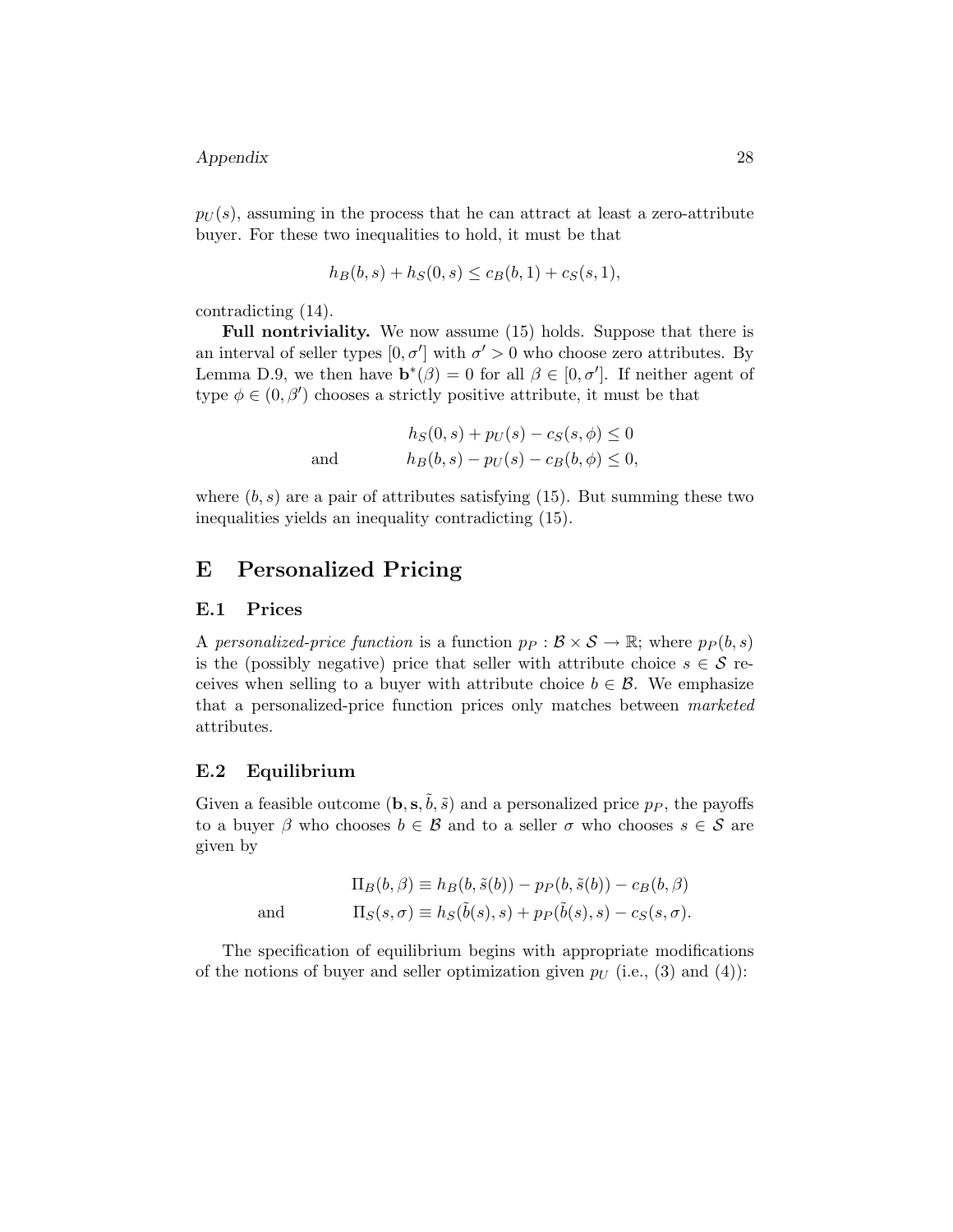**Definition E.1** Given a feasible outcome  $(\mathbf{b}, \mathbf{s}, \tilde{b}, \tilde{s})$ , buyer  $\beta$  is optimizing at **b** given  $p_p$  if

$$
(\mathbf{b}(\beta), \tilde{s}(\mathbf{b}(\beta))) \in \underset{(b,s)\in\mathcal{B}\times\mathcal{S}}{\arg\max} h_B(b,s) - p_P(b,s) - c_B(b,\beta). \tag{E.1}
$$

Seller  $\sigma$  is optimizing at **s** given  $p_p$  if

$$
(\tilde{b}(\mathbf{s}(\sigma)), \mathbf{s}(\sigma)) \in \underset{(b,s)\in\mathcal{B}\times\mathcal{S}}{\arg\max} h_S(b,s) + p_P(b,s) - c_S(s,\sigma). \tag{E.2}
$$

Since the personalized-price function  $p<sub>P</sub>$  prices only pairs of marketed attributes, the stipulation that a seller optimize given  $p<sub>P</sub>$  says nothing about what might happen if this seller chooses an attribute  $s \notin \mathcal{S}$ . We require that no seller can choose an attribute  $s \notin \mathcal{S}$ , find a target buyer attribute  $b \in \mathcal{B}$ with whom to match, and find a way to split the resulting surplus so that the seller and target buyer are both better off than in equilibrium:

**Definition E.2** Given  $(b, s, \tilde{b}, \tilde{s}, pp)$ , there is a profitable seller deviation if there exists a seller  $\sigma$  such that either (i)  $\Pi_S(\mathbf{s}(\sigma), \sigma) < 0$  or (ii) there exist an unmarketed seller attribute choice  $s \notin \mathcal{S}$ , a marketed buyer attribute  $b \in \mathcal{B}$ , and a price  $p \in \mathbb{R}$  such that

$$
h_B(b, \tilde{s}(b)) - p_P(b, \tilde{s}(b)) < h_B(b, s) - p \tag{E.3}
$$

and  $\Pi_S(\mathbf{s}(\sigma), \sigma) < h_S(b, s) + p - c_S(s, \sigma)$ . (E.4)

The definition of a buyer's profitable deviation is similar:

**Definition E.3** Given  $(b, s, \tilde{b}, \tilde{s}, pp)$ , there is a profitable buyer deviation if there exists a buyer  $\beta$  such that either (i)  $\Pi_B(\mathbf{b}(\beta), \beta) < 0$  or (ii) there exist an unmarketed buyer attribute choice  $b \notin \mathcal{B}$ , a marketed seller attribute  $s \in \mathcal{S}$ , and a price  $p \in \mathbb{R}$  such that

$$
\Pi_B(\mathbf{b}(\beta), \beta) < h_B(b, s) - p - c_B(b, \beta)
$$
\nand

\n
$$
h_S(\tilde{b}(s), s) + p_P(\tilde{b}(s), s) < h_S(b, s) + p.
$$

**Definition E.4** A feasible outcome  $(\mathbf{b}, \mathbf{s}, \tilde{b}, \tilde{s})$  and a personalized-price function  $p_P$  constitute a personalized-price equilibrium if all buyers and sellers are optimizing given  $p_P$  and no buyer or seller has a profitable deviation.

Similar to footnote 6, Definitions E.2 and E.3 can be extended to cover deviations to any seller attribute, as well as to prices that differ from the personalized-price function. See Mailath, Postlewaite, and Samuelson (2010) for details.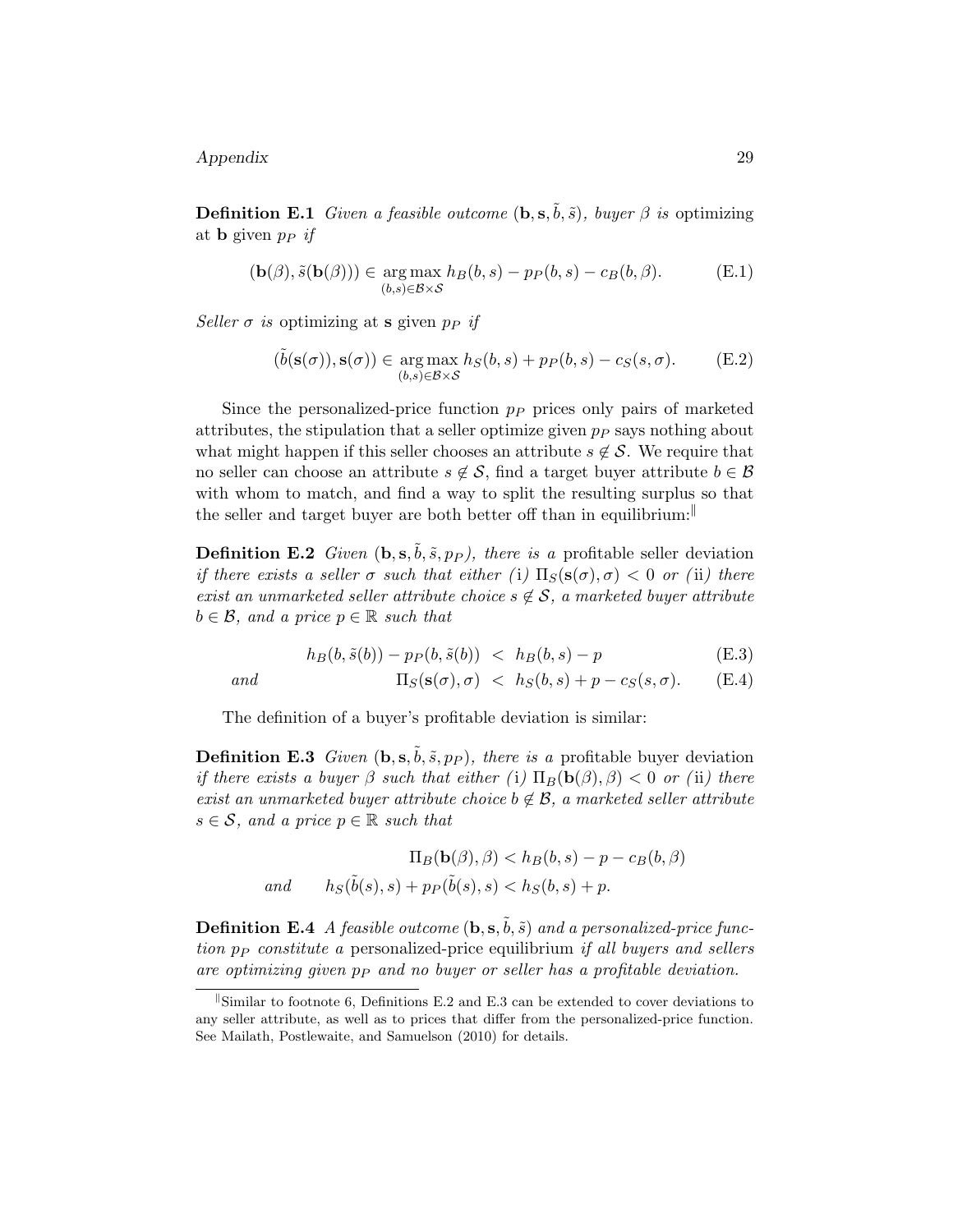Remark E.1 (Premuneration Values) Since personalized prices can compensate for any alterations of the division of  $v(b, s)$ , the decomposition of the surplus  $v(b, s)$  between the buyer's and seller's premuneration values plays no role in the efficiency of a personalized-price equilibrium outcome. In particular, it is a straightforward calculation that if  $(\mathbf{b}, \mathbf{s}, \tilde{b}, \tilde{s}, p_P)$ is a personalized-price equilibrium with premuneration values  $h_B(b, s)$  and  $h_S(\tilde{b}, s)$ , then  $(\mathbf{b}, \tilde{s}, \tilde{b}, \tilde{s}, p'_P)$  is a personalized-price equilibrium with premuneration values  $h'_B(b, s)$  and  $h'_S(b, s)$ , where

$$
p'_{P}(b,s) = p_{P}(b,s) + h'_{B}(b,s) - h_{B}(b,s) = p_{P}(b,s) + h_{S}(b,s) - h'_{S}(b,s).
$$

Remark E.2 (Ex Post Contracting Equilibrium) Cole, Mailath, and Postlewaite (2001) study continua of buyers and sellers who first simultaneously choose attributes (as here), and then match and bargain to divide the resulting surplus  $v(b, s)$ , with the matching/bargaining stage being modeled as a cooperative game (more specifically, an assignment game). An ex post contracting equilibrium in Cole, Mailath, and Postlewaite  $(2001)$  is a Nash equilibrium of the noncooperative attribute-choice game, where the payoffs from the attribute choices are determined by stable (equivalently, core) allocations in the induced assignment game.∗∗ The set of outcomes and implied payoffs are essentially the same under the two notions (modulo some technical differences). In particular, if all buyers and sellers are optimizing in the market given  $p_P$ , then no buyer-seller pair with attributes  $(b, s) \in \mathcal{B} \times \mathcal{S}$  can block the equilibrium. Moreover, a seller  $\sigma$  has a profitable out-of-market deviation if and only if there is a blocking pair consisting of that seller (with some attribute s) and some buyer with an attribute  $b \in \mathcal{B}$ . An analogous comment applies to buyers.

#### E.3 Efficiency

**Lemma E.1** In any personalized-price equilibrium  $(\mathbf{b}, \mathbf{s}, \tilde{b}, \tilde{s}, p_P)$ ,  $\tilde{b}$  and  $\tilde{s}$ are strictly increasing for strictly positive attributes.

**Proof.** We consider only  $\tilde{b}$  (since  $\tilde{s}$  is almost identical). Suppose  $\tilde{b}$  is not strictly increasing. Since  $\tilde{b}$  is one-to-one on  $s((\sigma, 1))$  (see Definition 1 and its

¨

<sup>∗∗</sup>Consequently, matching is over buyers and sellers, not attributes as here. This difference results in some technical complications.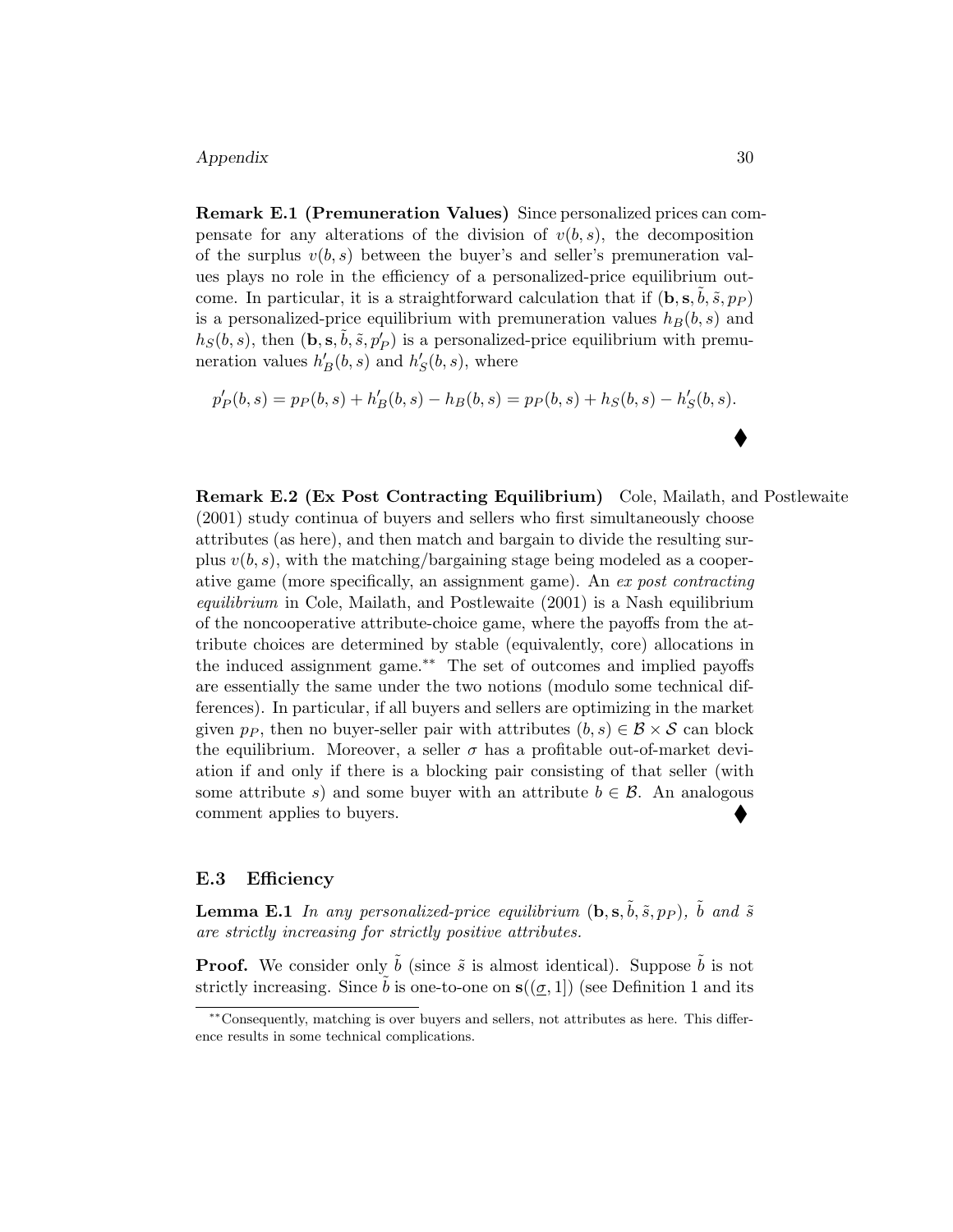following comment), there exists  $0 < s_1 < s_2$  with  $b_1 \equiv \tilde{b}(s_1) > \tilde{b}(s_2) \equiv b_2$ . From  $(E.1)$  for the buyer choosing  $b_1$  and from  $(E.2)$  for the seller choosing  $s_2$ , we have

$$
h_B(b_1, s_1) - p_P(b_1, s_1) \ge h_B(b_1, s_2) - p_P(b_1, s_2)
$$
  
and 
$$
h_S(b_2, s_2) + p_P(b_2, s_2) \ge h_S(b_1, s_2) + p_P(b_1, s_2),
$$

and so

$$
h_B(b_1, s_1) + h_S(b_2, s_2) - p_P(b_1, s_1) + p_P(b_2, s_2) \ge v(b_1, s_2).
$$

Adding this to the analogous inequality obtained from (E.1) for the buyer choosing  $b_2$  and from (E.2) for the seller choosing  $s_1$ , we obtain

$$
v(b_1, s_1) + v(b_2, s_2) \ge v(b_1, s_2) + v(b_2, s_1).
$$

But Assumption 1 requires the reverse (strict) inequality, a contradiction.  $\blacksquare$ 

From Lemma E.1, matching in a personalized-price equilibrium is positively assortative in attributes. Since the attribute-choice functions are strictly increasing in index when positive, we can accordingly define the ex ante surplus for buyer and seller types  $\beta = \sigma = \phi \in [0, 1]$  as

$$
W(b, s, \phi) \equiv h_B(b, s) + h_S(b, s) - c_B(b, \phi) - c_S(s, \phi)
$$
  
=  $v(b, s) - c_B(b, \phi) - c_S(s, \phi)$ .

An efficient choice of attributes maximizes  $W(b, s, \phi)$  for (almost) all  $\phi$ .

Personalized-price equilibrium outcomes are constrained efficient in the sense that no matched pair of agents can increase its net surplus without both agents deviating to attribute choices outside the sets of marketed attributes  $\beta$  and  $\mathcal{S}$ :<sup>††</sup>

**Lemma E.2** Suppose  $(b, s, \tilde{b}, \tilde{s}, p_P)$  is a personalized-price equilibrium. Then, for all  $\phi \in [0,1], b \in \mathcal{B}, s \in \mathcal{S}$  and all b' and s',

$$
W(b, s', \phi) \le W(\mathbf{b}(\phi), \mathbf{s}(\phi), \phi)
$$
  
and 
$$
W(b', s, \phi) \le W(\mathbf{b}(\phi), \mathbf{s}(\phi), \phi).
$$

<sup>††</sup>This is essentially Cole, Mailath, and Postlewaite (2001, Lemma 2), which describes a constrained efficiency property of ex post contracting equilibria (see Remark E.2). The current formulation allows a more transparent statement and proof.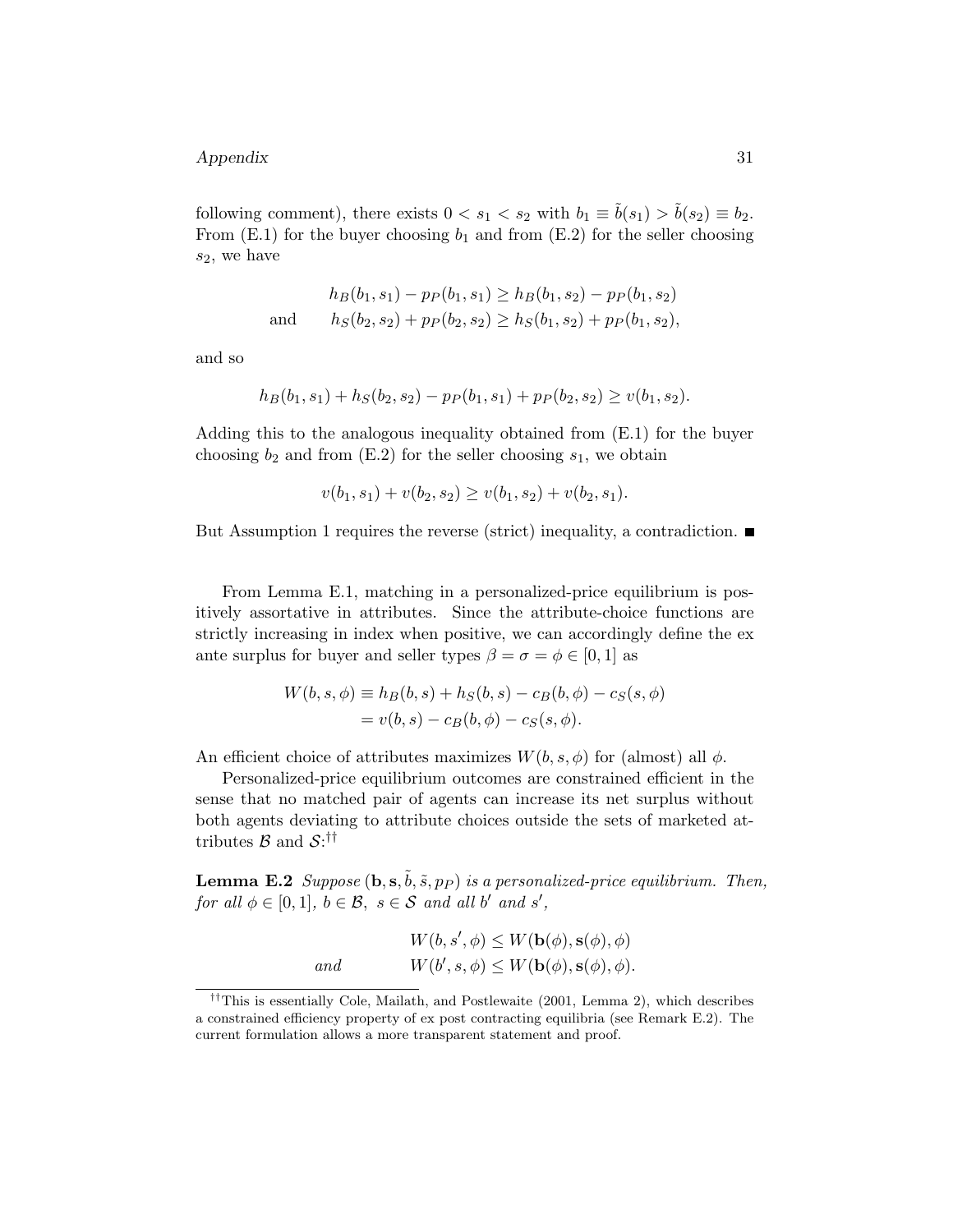**Proof.** En route to a contradiction, suppose there exists  $\phi \in [0,1], b \in \mathcal{B}$ and  $s' \in [0, \bar{s}]$  such that  $W(b, s', \phi) > W(\mathbf{b}(\phi), \mathbf{s}(\phi), \phi)$ . The other possibility is handled analogously.

Let  $\varepsilon = [W(b, s', \phi) - W(\mathbf{b}(\phi), \mathbf{s}(\phi), \phi)]/3 > 0$  and set  $p = h_B(b, s')$  $h_B(b, \tilde{s}(b)) + p_P(b, \tilde{s}(b)) - \varepsilon$ . The seller of type  $\sigma = \phi$  can induce a buyer with attribute choice  $b$  to buy from him by choosing  $s'$  and offering a price p. Moreover, this deviation is strictly preferred by the seller  $\phi$ :

$$
h_S(b, s') + p - c_S(s', \phi)
$$
  
=  $h_S(b, s') + h_B(b, s') - h_B(b, \tilde{s}(b)) + p_P(b, \tilde{s}(b)) - \varepsilon - c_S(s', \phi)$   
>  $\Pi_S(\mathbf{s}(\phi), \phi) + [h_B(\mathbf{b}(\phi), \mathbf{s}(\phi)) - p_P(\mathbf{b}(\phi), \mathbf{s}(\phi)) - c_B(\mathbf{b}(\phi), \phi)]$   
 $- [h_B(b, \tilde{s}(b)) - p_P(b, \tilde{s}(b)) - c_B(b, \phi)] + \varepsilon$   
 $\ge \Pi_S(\mathbf{s}(\phi), \phi) + \varepsilon,$ 

where the equality uses the definition of  $p$ , the strict inequality follows from  $W(b, s', \phi) > W(b(\phi), s(\phi), \phi) + 2\varepsilon$ , and the last inequality is an implication of (E.1).

Lemma E.2 does not ensure that a personalized-price equilibrium outcome is efficient. The possibility remains that  $W(b, s, \phi)$  may be maximized by a pair of values  $b \notin \mathcal{B}$  and  $s \notin \mathcal{S}$ . In this sense, the inefficiency is the result of a coordination failure. For example, for the premuneration values  $h_B(b, s) = \theta bs$  and  $h_S(b, s) = (1 - \theta)bs$ , it is an equilibrium for all agents to choose attribute 0, giving a constrained-efficient outcome that is in fact quite inefficient. The possible inefficiency of a uniform-price equilibrium can be viewed as reflecting incomplete markets.

We could ensure efficiency by ensuring that a price exists for every attribute combination, whether marketed or not:

**Definition E.5** The feasible outcome  $(\mathbf{b}, \mathbf{s}, \tilde{b}, \tilde{s})$  and personalized price p<sub>P</sub> is a complete personalized-price equilibrium if there is an extension of  $p_P$ to  $[0,\bar{b}] \times [0,\bar{s}]$  (also denoted by  $p_P$ ) such that for all  $\beta$  and all  $\sigma$ ,

$$
0 \le \Pi_B(\mathbf{b}(\beta), \beta) = \sup_{(b,s) \in [0,\bar{b}] \times [0,\bar{s}]} h_B(b,s) - p_P(b,s) - c_B(b,\beta)
$$
  
and  

$$
0 \le \Pi_S(\mathbf{s}(\sigma), \sigma) = \sup_{(b,s) \in [0,\bar{b}] \times [0,\bar{s}]} h_S(b,s) + p_P(b,s) - c_S(s,\sigma).
$$

Though the names suggest that every complete personalized-price equilibrium outcome is indeed a personalized-price equilibrium outcome, this is not immediate, as we have replaced the prohibition on profitable deviations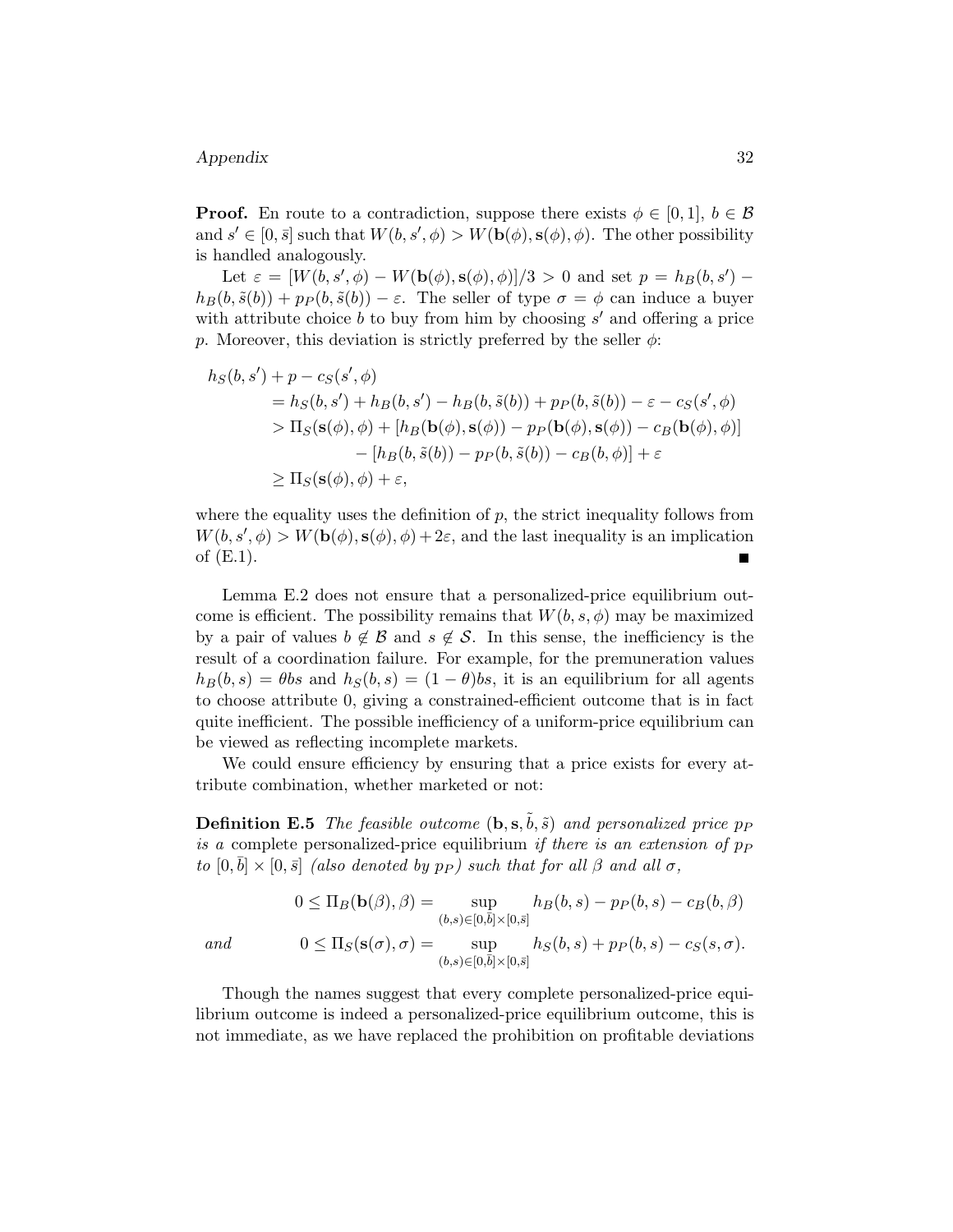with the requirement that agents be optimizing given  $p<sub>P</sub>$  with respect to all attribute choices. However, we have:

#### Lemma E.3

(E.3.1) Every complete personalized-price equilibrium outcome is a personalizedprice equilibrium outcome.

 $(E.3.2)$  A complete personalized-price equilibrium outcome is efficient.

**Proof.** Fix a complete personalized-price equilibrium  $(\mathbf{b}, \mathbf{s}, \tilde{b}, \tilde{s}, p_P)$ . To show that this is a personalized-price equilibrium, we must show there are no profitable deviations. We discuss seller deviations; the buyer case is analogous. Suppose the seller has a profitable deviation, so there exists a type  $\sigma$  and an attribute choice  $s' \notin \mathcal{S}$ , a price  $p \in \mathbb{R}$ , and  $b' \in \mathcal{B}$  with

$$
\Pi_S(\mathbf{s}(\sigma), \sigma) < h_S(b', s') + p - c_S(s', \sigma) \tag{E.5}
$$

and

$$
h_B(b', \tilde{s}(b')) - p_P(b', \tilde{s}(b')) < h_B(b', s') - p. \tag{E.6}
$$

Since  $(\mathbf{b}, \mathbf{s}, \tilde{b}, \tilde{s}, p_P)$  is a complete personalized-price equilibrium, (E.5) implies  $p > p_P(b', s')$ .

There exists some  $\beta \in [0,1]$  for which  $b' = \mathbf{b}(\beta)$ , and so subtracting  $c_B(b',\beta)$  from both sides of (E.6) and again using the assumption that  $(\mathbf{b}, \mathbf{s}, \tilde{b}, \tilde{s}, p_P)$  is a complete personalized-price equilibrium gives  $p < p_P(b', s')$ , a contradiction.

Since every pair of attributes is priced, the efficiency of complete personalizedprice equilibria is a straightforward calculation.

One route to existence is to note that a personalized-price equilibrium is essentially equivalent to Cole, Mailath, and Postlewaite (2001) ex post contracting equilibrium, and then to refer to that paper for conditions for the existence of an ex post contracting equilibria. We take an alternative route here, building on the relationship between personalized-price and uniformprice equilibria.

#### Proposition E.1 There exists an efficient personalized-price equilibrium.

**Proof.** Suppose first that  $h_S(b, s) = 0$  and hence  $h_B(b, s) = v(b, s)$  for all pairs  $(b, s)$ . Proposition 3 ensures that there exists a complete uniform-price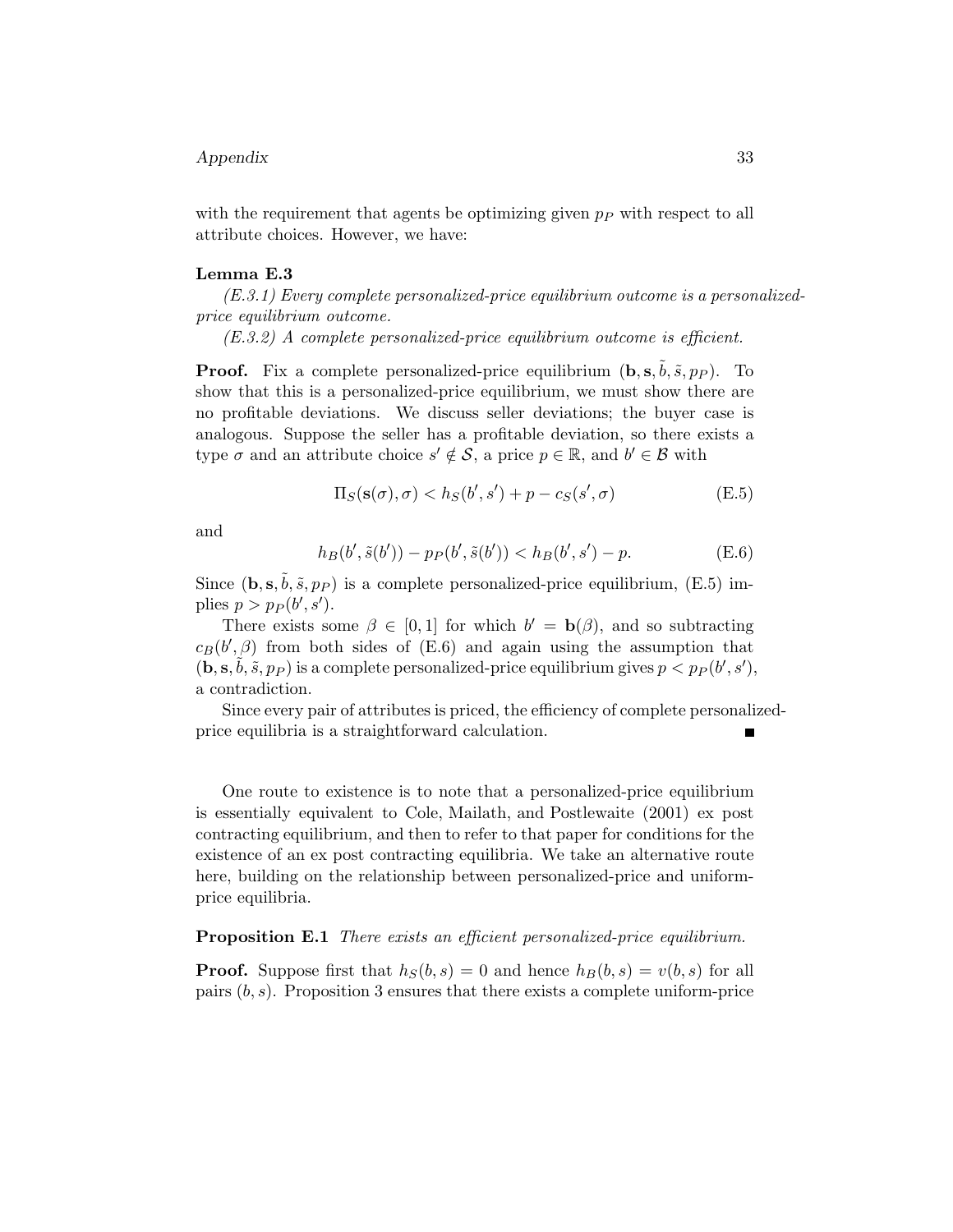equilibrium. Since  $h<sub>S</sub>(b, s) = 0$ , this is also a complete personalized-price equilibrium. Then, if  $h<sub>S</sub>(b, s) \neq 0$ , by setting

$$
p'_{P}(b,s) = p_{P}(b,s) - h_{S}(b,s) = p_{P}(b,s) + h_{B}(b,s) - v(b,s),
$$

we again have a complete (and hence efficient) personalized-price equilibrium.

#### E.4 Uniform Rationing Equilibria

Lemma E.4 Any personalized-price equilibrium outcome is a uniform-rationing equilibrium outcome.

**Proof.** Let  $(\mathbf{b}, \mathbf{s}, \tilde{b}, \tilde{s})$  be a personalized-price equilibrium outcome and consider its associated uniform-rationing price. The conditions for the latter to be a personalized-price equilibrium are implied by the former, with the exception that there may now be profitable deviations by a buyer  $\beta$  with attribute choice  $\mathbf{b}(\beta)$  to match with a seller with  $s < \tilde{s}(\mathbf{b}(\beta))$  (and hence  $b(s) < b(\beta)$ . But since  $h_S(b, s)$  is increasing in b, the seller in question would welcome such a match. Hence, if this match is a profitable deviation in the uniform-rationing equilibrium, it is a profitable deviation in the personalized-price equilibrium, a contradiction.

## References

- BILLINGSLEY, P. (1986): *Probability and Measure*. John Wiley and Sons, New York, 3rd edn.
- Cole, H. L., G. J. Mailath, and A. Postlewaite (2001): "Efficient Non-Contractible Investments in Large Economies," Journal of Economic Theory, 101(2), 12–21.
- DUNFORD, N., AND J. T. SCHWARTZ (1988): Linear Operators Part I: General Theory. John Wiley and Sons, New York, Wiley Classics Library Edition.
- Glicksberg, I. L. (1952): "A Further Generalization of the Kakutani Fixed Point Theorem, with Application to Nash Equilibrium Points," Proceedings of the American Mathematical Society, 3(1), 170–174.